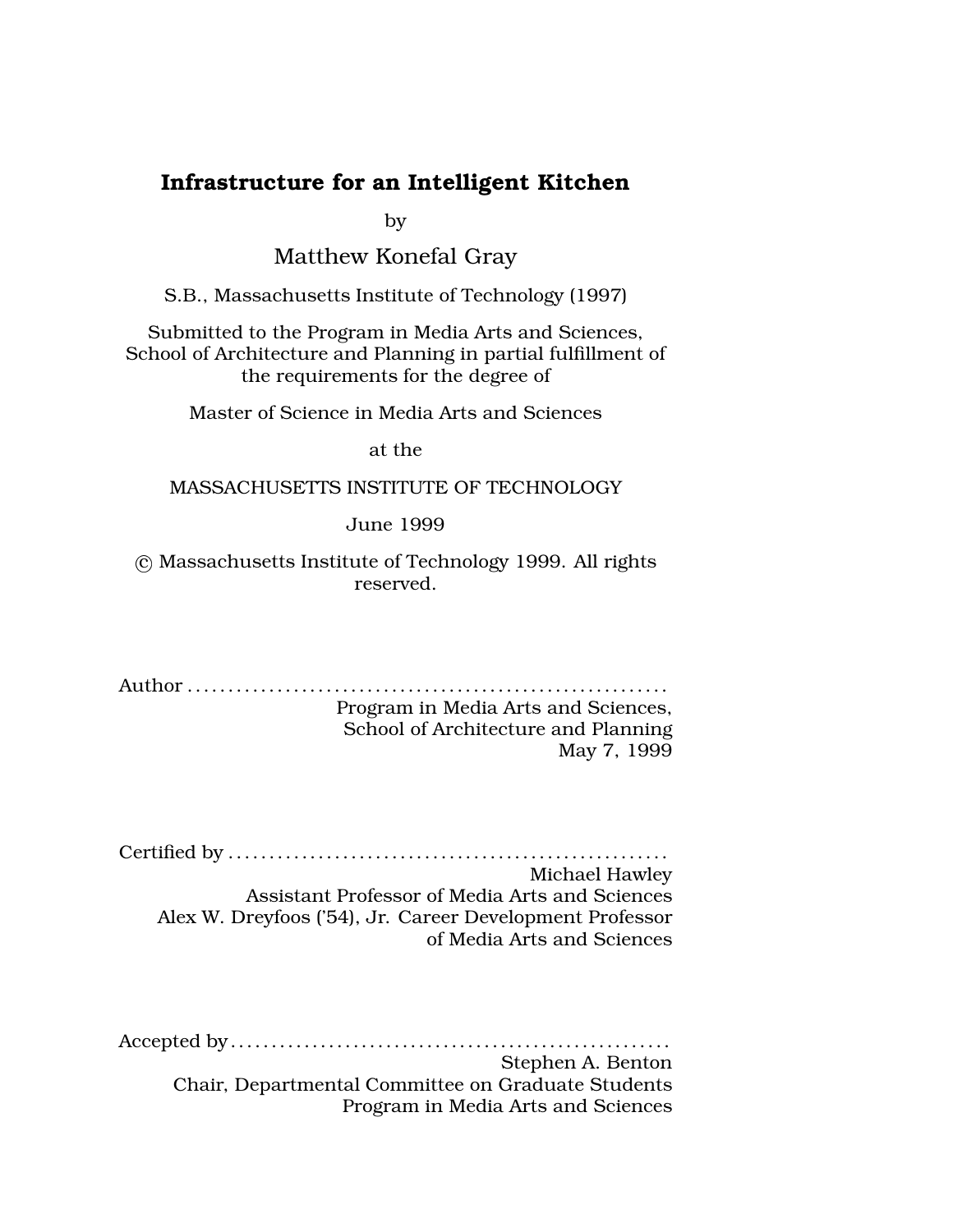## Infrastructure for an Intelligent Kitchen

by

Matthew Konefal Gray

Submitted to the Program in Media Arts and Sciences, School of Architecture and Planning on May 7, 1999, in partial fulfillment of the requirements for the degree of Master of Science in Media Arts and Sciences

### **ABSTRACT**

In a world of growing numbers of "things that think", a software infrastructure for managing complex systems of these things is a necessity. This paper presents such a software system, Hive. Hive is a decentralized distributed mobile agents platform, addressing the requirements of an infrastructure for "things that think". Hive addresses the need for ways to manage highly heterogeneous sets of devices, methods for describing and discovering resources, and an approach toward constructing applications.

To effectively evaluate this architecture, the particular testbed of a networked kitchen is examined. The kitchen provides a dynamic and compelling application domain to explore the Hive system. The kitchen described in this paper is capable of assisting a user in the preparation of recipes, through use of a variety of sensing and actuation technologies.

In addition to the kitchen, a number of other Hive-based systems are discussed, including a networked jukebox and a localization infrastructure for wearables. Hive is evaluated in the context of the networked kitchen and these other applications. Hive is compared to other distributed software systems, in particular Jini. Finally, areas for future work are suggested, in both the Hive infrastructure and the networked kitchen application.

Thesis Supervisor: Michael Hawley Title: Assistant Professor of Media Arts and Sciences Alex W. Dreyfoos ('54), Jr. Career Development Professor of Media Arts and Sciences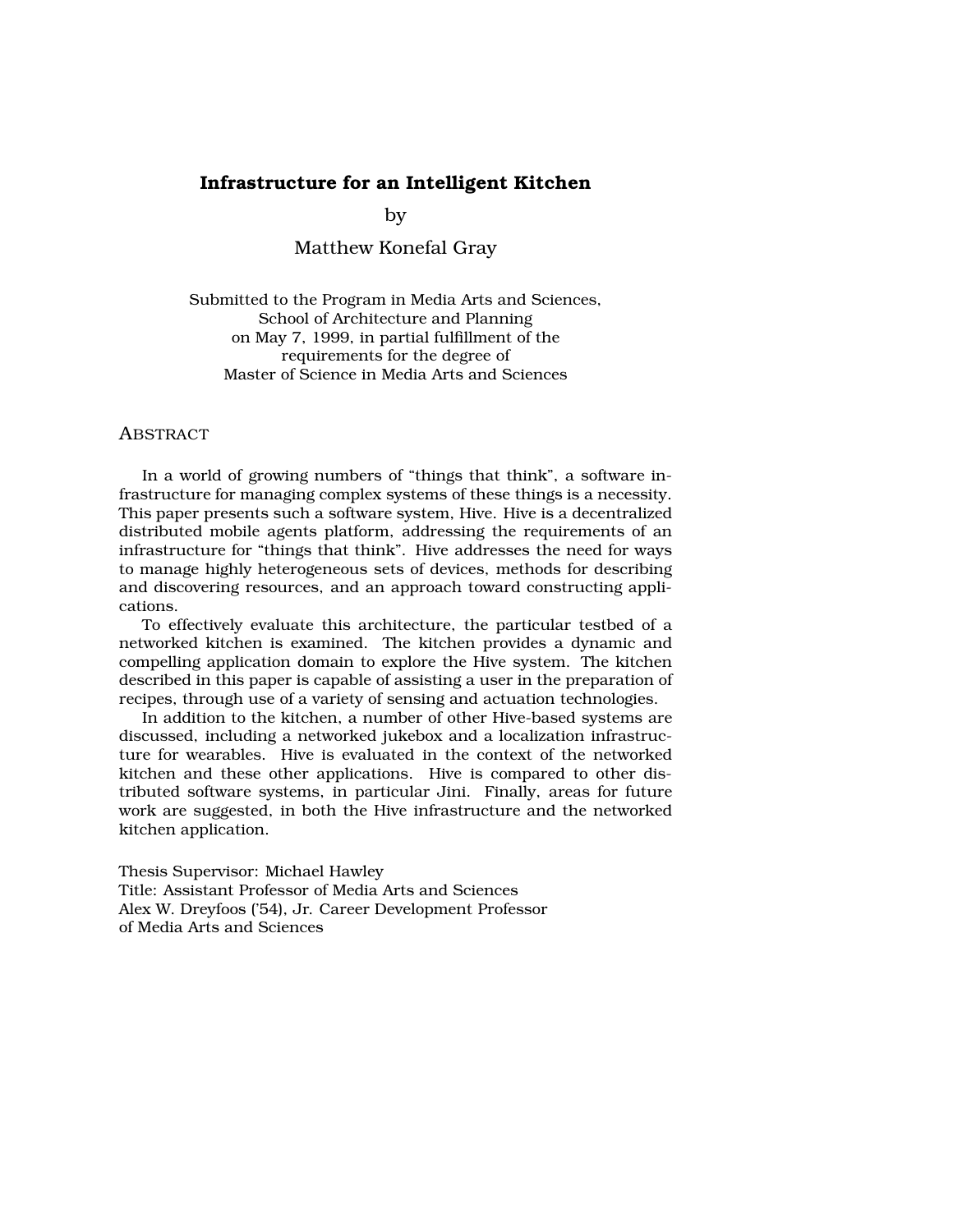# Infrastructure for an Intelligent Kitchen

## Thesis Committee

Thesis Reader . . . . . . . . . . . . . . . . . . . . . . . . . . . . . . . . . . . . . . .. . . . . . . . . . . . Michael Hawley Assistant Professor of Media Arts and Sciences Alex W. Dreyfoos ('54), Jr. Career Development Professor of Media Arts and Sciences

Thesis Reader . . . . . . . . . . . . . . . . . . . . . . . . . . . . . . . . . . . . . . .. . . . . . . . . . . . Neil Gershenfeld Associate Professor of Media Arts and Sciences

Thesis Reader . . . . . . . . . . . . . . . . . . . . . . . . . . . . . . . . . . . . . . .. . . . . . . . . . . . Jim Waldo

Sun Microsystems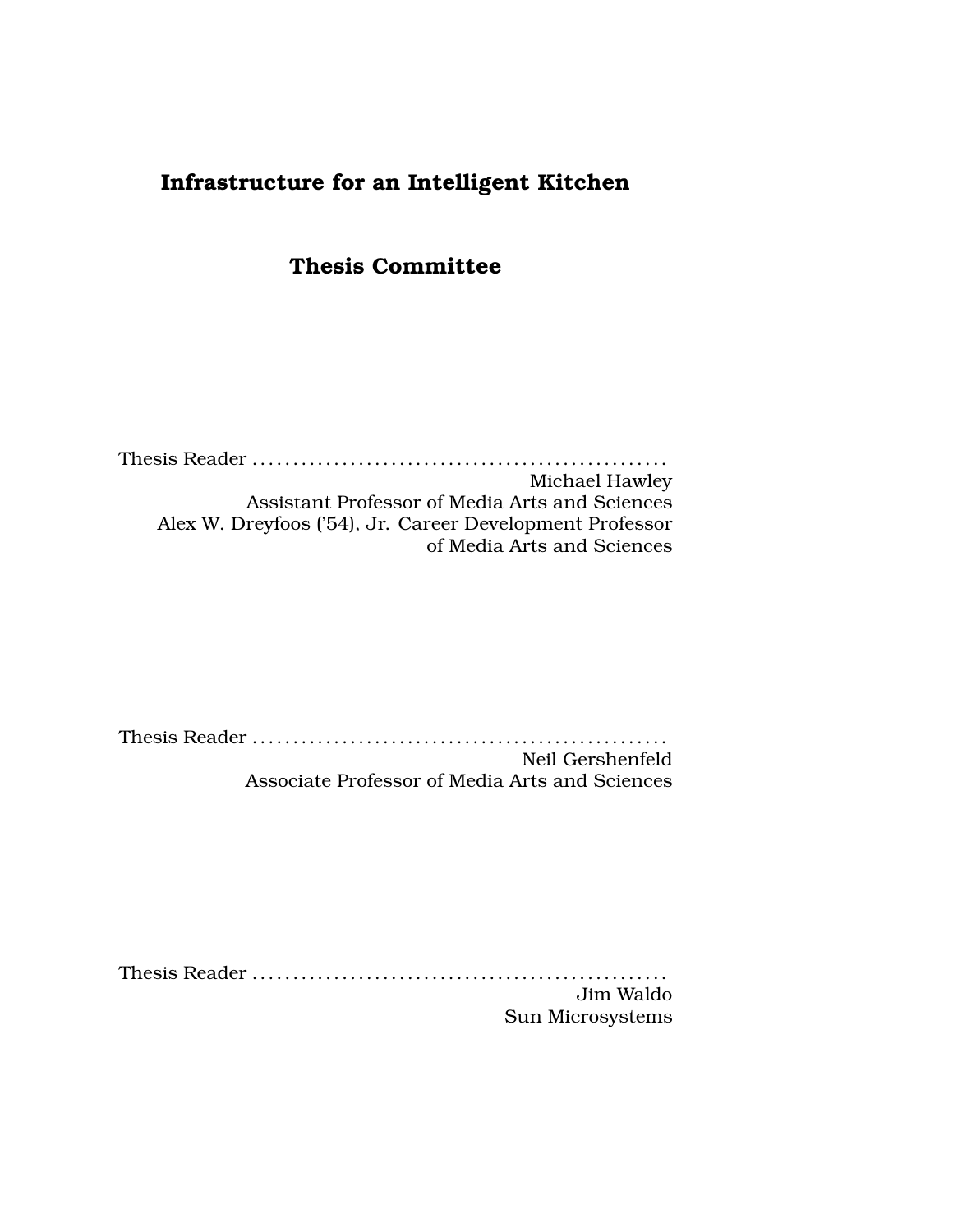# ACKNOWLEDGMENTS

Without the support of my mother, father, Carrie, and all my friends, this would not have happened.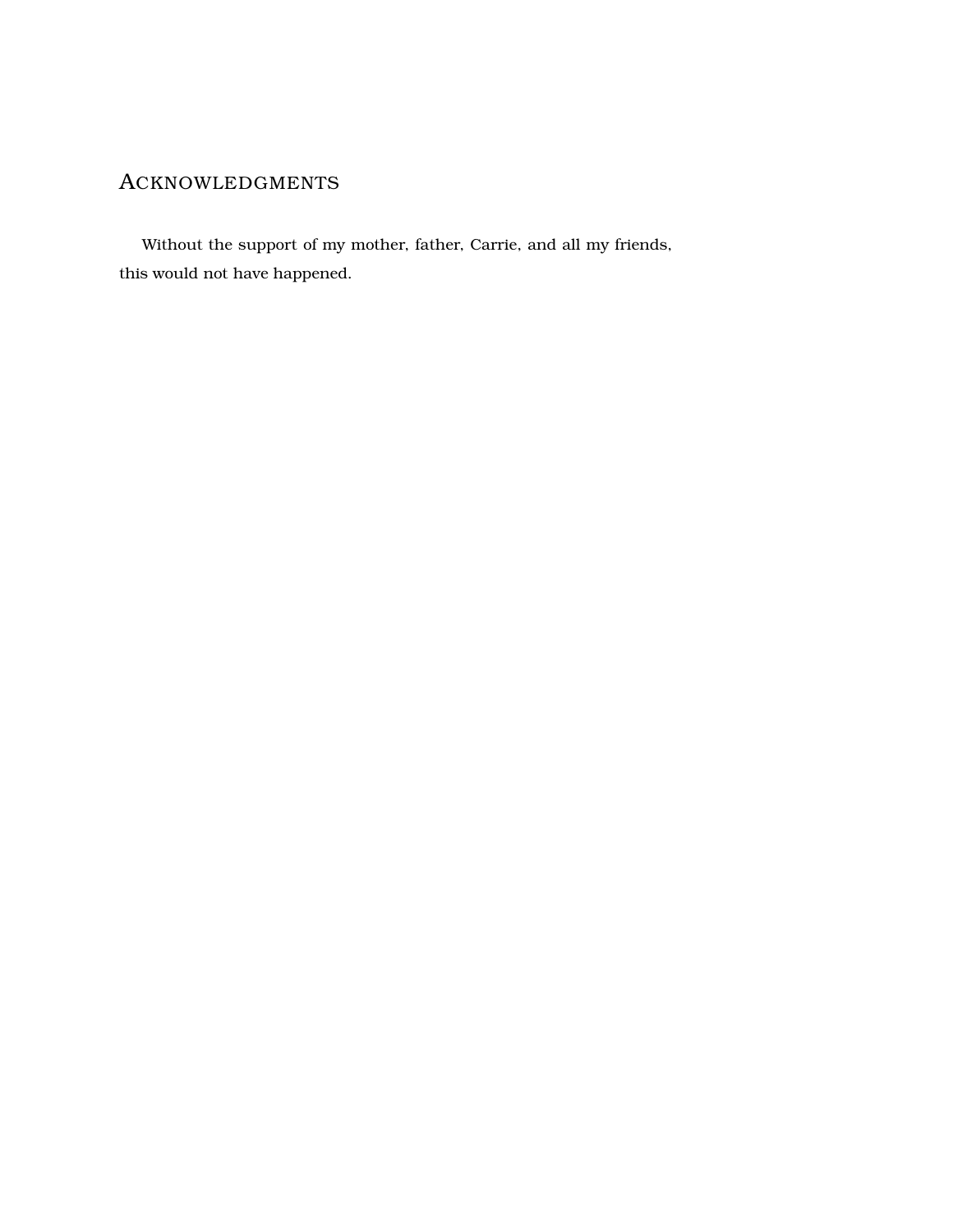# **CONTENTS**

| 1 Introduction        | 9  |
|-----------------------|----|
|                       | 10 |
|                       | 10 |
|                       | 10 |
|                       | 11 |
|                       | 11 |
|                       | 11 |
|                       | 11 |
|                       | 11 |
| 2 Kitchens            | 12 |
| 3 Distributed Systems | 14 |
| 4 Hive                | 17 |
|                       | 17 |
|                       | 18 |
|                       | 18 |
|                       | 19 |
|                       | 20 |
|                       | 20 |
|                       | 21 |
|                       | 21 |
| 5 Semantic Labeling   | 23 |
|                       | 23 |
|                       | 24 |
|                       | 24 |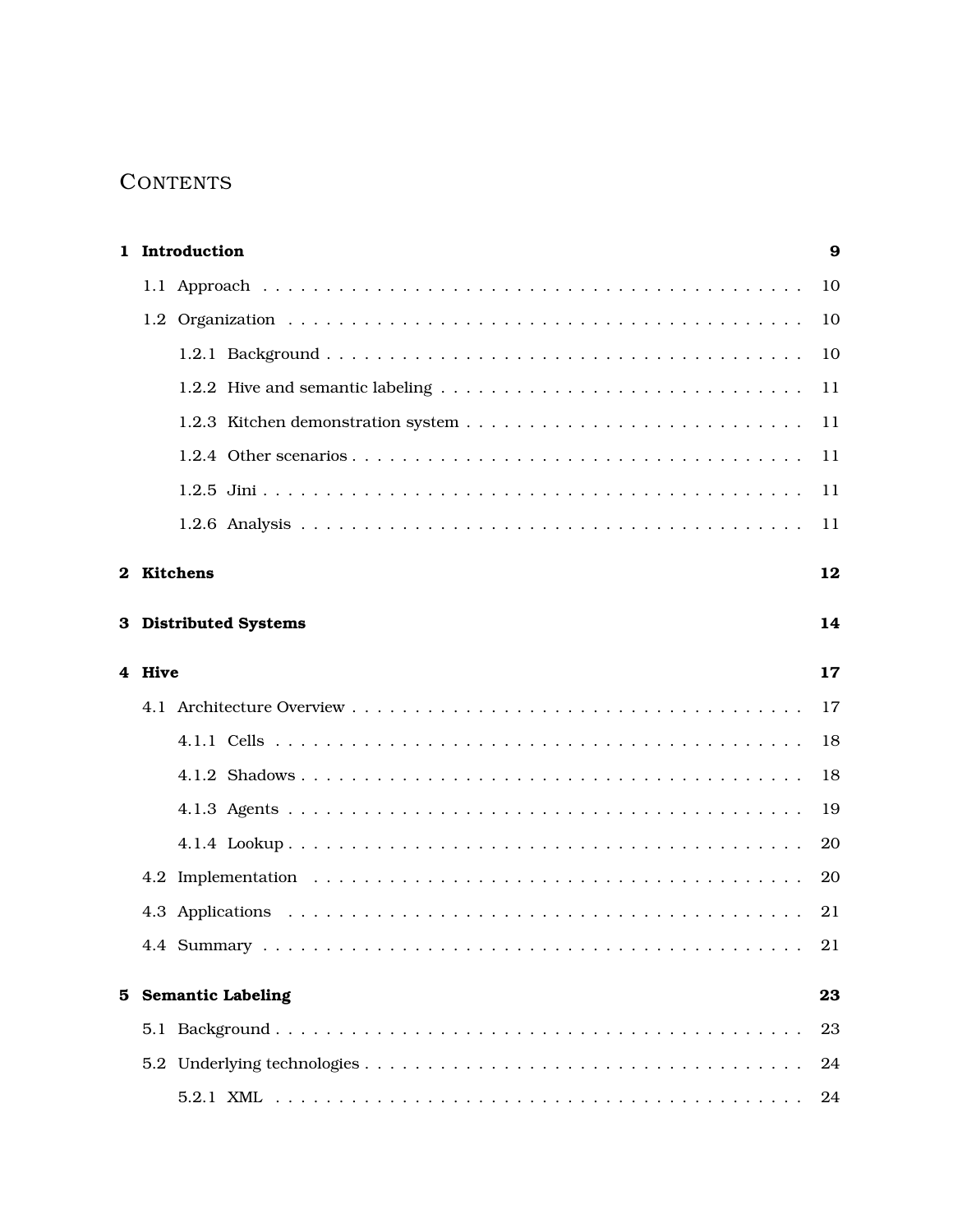|   |        |                                | 25 |
|---|--------|--------------------------------|----|
|   |        |                                | 26 |
|   |        |                                | 26 |
|   |        |                                | 26 |
|   |        |                                | 29 |
|   |        |                                | 31 |
| 6 |        | The Networked Kitchen          | 33 |
|   |        |                                | 33 |
|   |        |                                | 34 |
|   |        |                                | 34 |
|   |        |                                | 35 |
|   |        |                                | 36 |
|   |        |                                | 37 |
|   |        |                                | 37 |
|   |        |                                | 39 |
|   |        |                                | 41 |
|   |        | <b>7 Application Scenarios</b> |    |
|   |        |                                | 41 |
|   |        |                                | 42 |
|   |        |                                | 43 |
|   |        |                                |    |
|   |        |                                | 44 |
|   |        |                                | 45 |
|   | 8 Jini |                                | 46 |
|   |        |                                | 46 |
|   |        |                                | 47 |
|   |        |                                | 49 |
|   |        |                                | 50 |
|   |        |                                | 51 |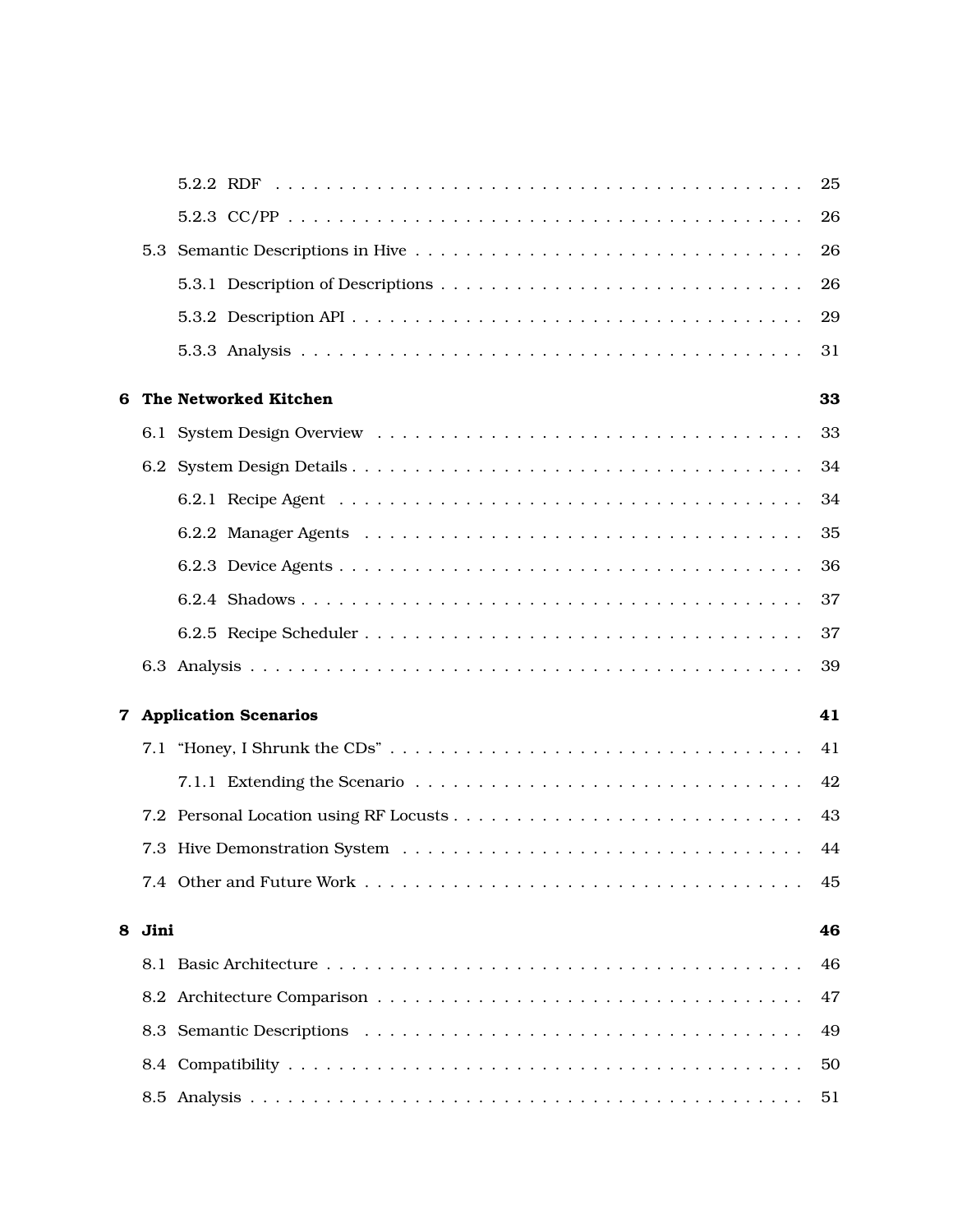|  | 9 Analysis and Conclusions | 53 |
|--|----------------------------|----|
|  |                            |    |
|  |                            |    |
|  |                            |    |
|  |                            |    |
|  |                            |    |
|  |                            |    |
|  |                            |    |
|  |                            |    |
|  | A Documentation            | 56 |
|  |                            |    |
|  |                            |    |
|  |                            |    |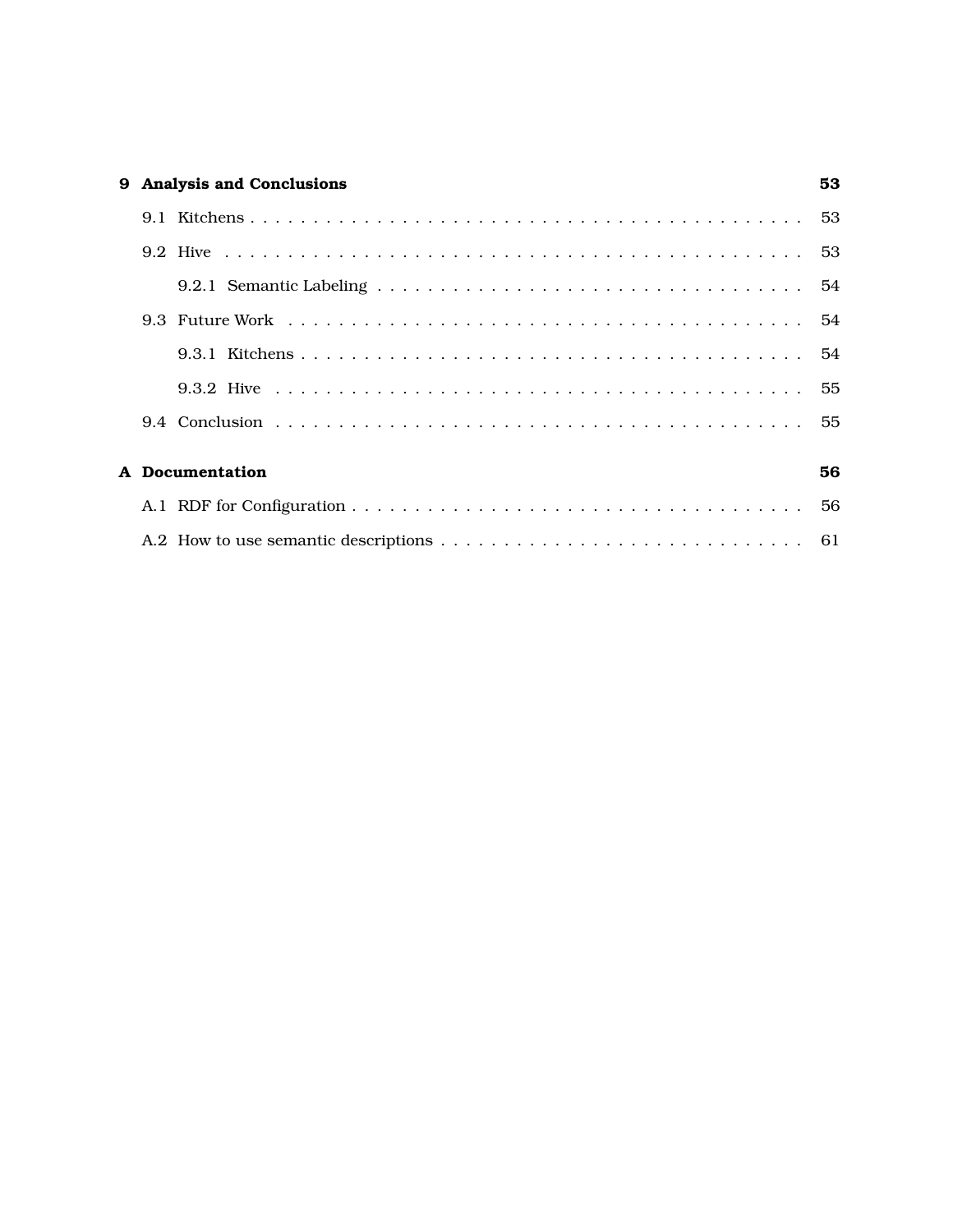# LIST OF FIGURES

| $\mathbf{1}$   |                                                                           |  |
|----------------|---------------------------------------------------------------------------|--|
| $\overline{2}$ |                                                                           |  |
| 3              |                                                                           |  |
| 4              |                                                                           |  |
| 5.             |                                                                           |  |
| 6              |                                                                           |  |
| 7              |                                                                           |  |
| 8              |                                                                           |  |
| 9              |                                                                           |  |
|                | 10 Pre- and post-Hive feature comparison for the kitchen demonstration 40 |  |
| 11             |                                                                           |  |
|                | 12 "Honey, I Shrunk the CDs" software configuration 42                    |  |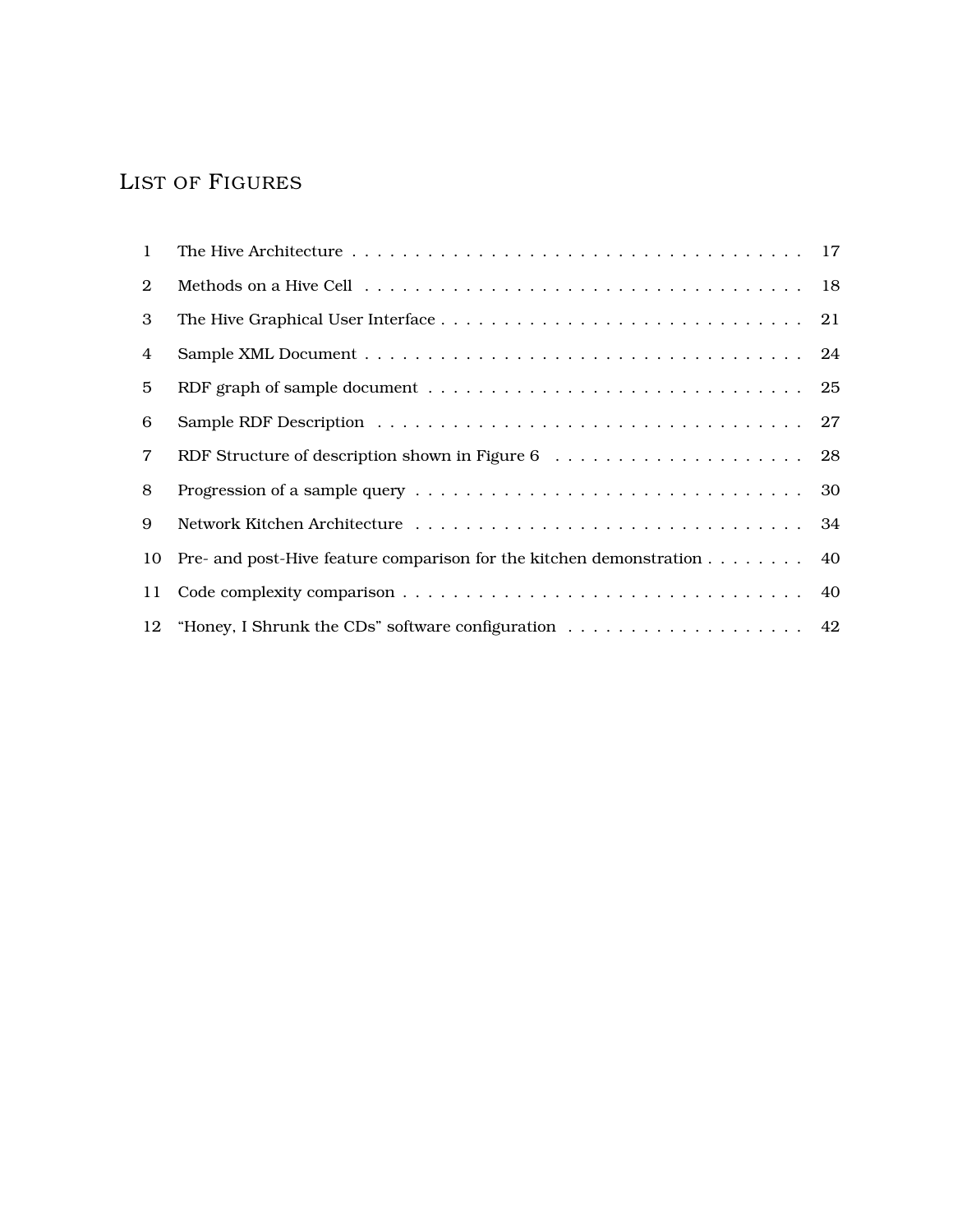### 1. INTRODUCTION 9

## 1 INTRODUCTION

Distributed networks of "Things That Think"[TTT] are far too rare. Things That Think is used as a term to include essentially anything with computation, sensing or actuation capability. Typically, however, it implies items that have embedded computation, sensing, or actuation that are not normally thought of as computational or thinking devices. Networks of these things are not common, despite the growing presence of the things themselves. Distributed software networks are ubiquitous. Distributed networks of things, however, are not.

Domestic environments provide a rich domain in which networked systems of things can be built. The kitchen in particular is an area ripe with devices that could be networked together in a useful manner. Specifically, a kitchen capable of aiding in the execution of a recipe, particularly in the planning, instruction, and sequencing of activities would be very useful. Further, a natural extension of such a system would include inventory management to allow questions like "What can I make with what I've got?" to be readily answerable.

There are a number of problems associated with building a distributed network of things, in the kitchen or otherwise, that are not addressed by either disconnected things or most existing distributed software systems. One such problem is a wider range of capabilities of components of the system. In most distributed software systems, while there may be some heterogeneity, most of the participants are similar computers. In a network of things, capabilities are much more variable. Another problem is that the description of the components of the system is not necessarily limited to the capabilities accessible through an API.

This work will focus on issues of managing a range of heterogeneous devices, semantic labeling of those devices, and building a recipe assistant for the kitchen using this infrastructure. Some of the other issues that are particular to distributed networks of things will also be discussed.



The Author Photo credit: Peter Menzel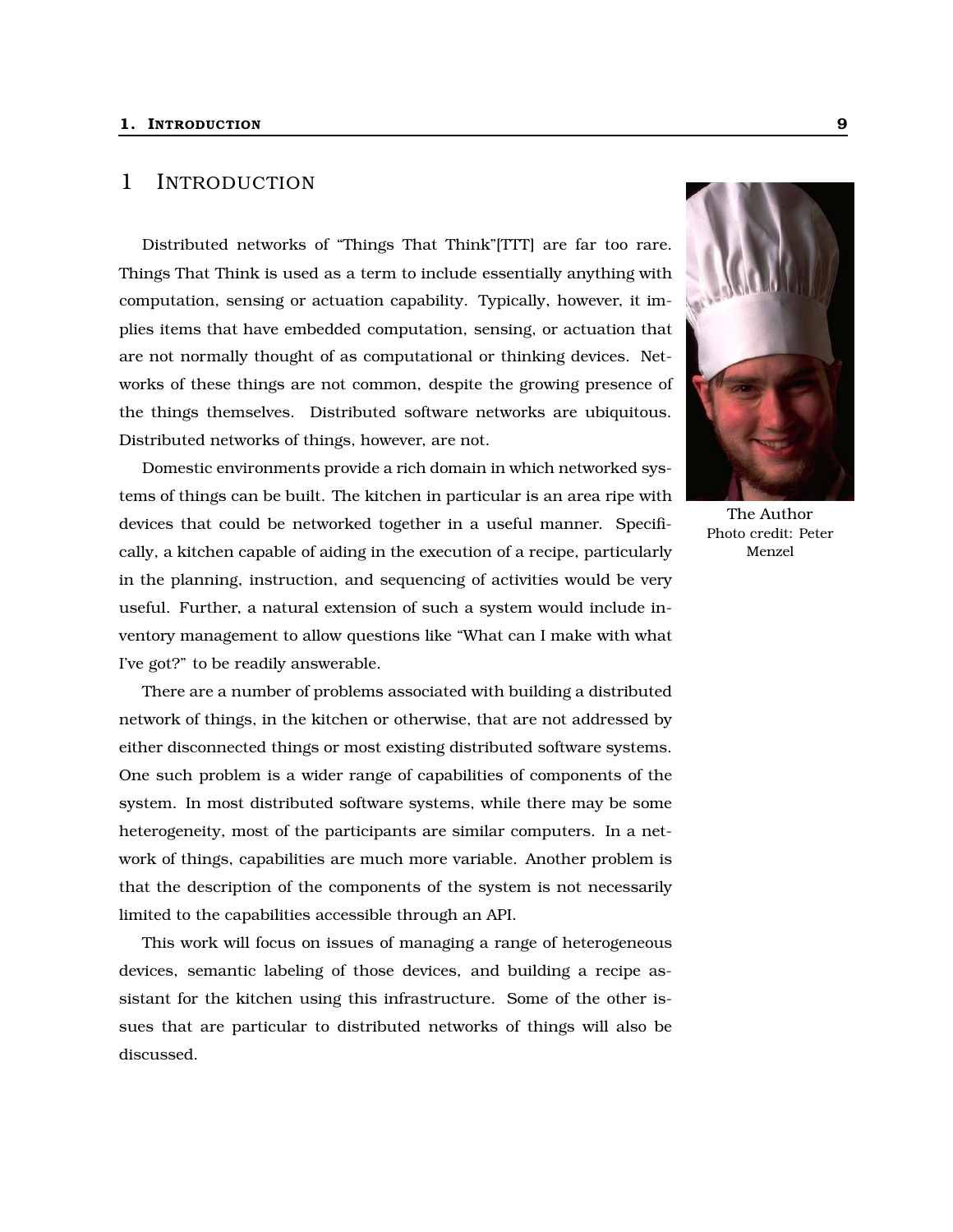## 1.1 APPROACH

A software system and application test bed to ease the construction of these networks has been built. This system, called Hive[HIV], has been developed within the Media Lab by Matthew Gray, Nelson Minar, Oliver Roup and Raffi Krikorian. Hive is intended to be a flexible, powerful standard architecture to provide connectivity for distributed networks of things that think. A system for solving the above problems will be built into Hive.

Using the Hive system, a networked kitchen was built, and the "recipe assistant" scenario implemented. Construction of this system highlighted the strengths and weaknesses of the Hive architecture. Particularly, the kitchen provided a good test bed for utilization of Hive's semantic labeling system.

Further deployments of Hive within the MIT Media Laboratory, and development of other applications altogether, such as the new "Honey, I Shrunk the CDs" system $^{\rm l}$  (a jukebox demo), has allowed evaluation of the utility of the Hive system.

### 1.2 ORGANIZATION

This work will cover the background that has led to the exploration of the networked kitchen and background in distributed computing systems. It will then describe the Hive system which was developed, and then how it was applied to the kitchen. Other applications of the same infrastructure will also be discussed, followed by an analysis of the effectiveness of Hive at addressing the problems associated with building complex systems of "things that think".



Nelson Minar



Oliver Roup Photo credit: Webb Chappell

### 1.2.1 BACKGROUND

A brief discussion of prior work in the domain of networked kitchens appears in Section 2. This includes prior work at the Media Lab, commer-

<sup>&</sup>lt;sup>1</sup>See Section 7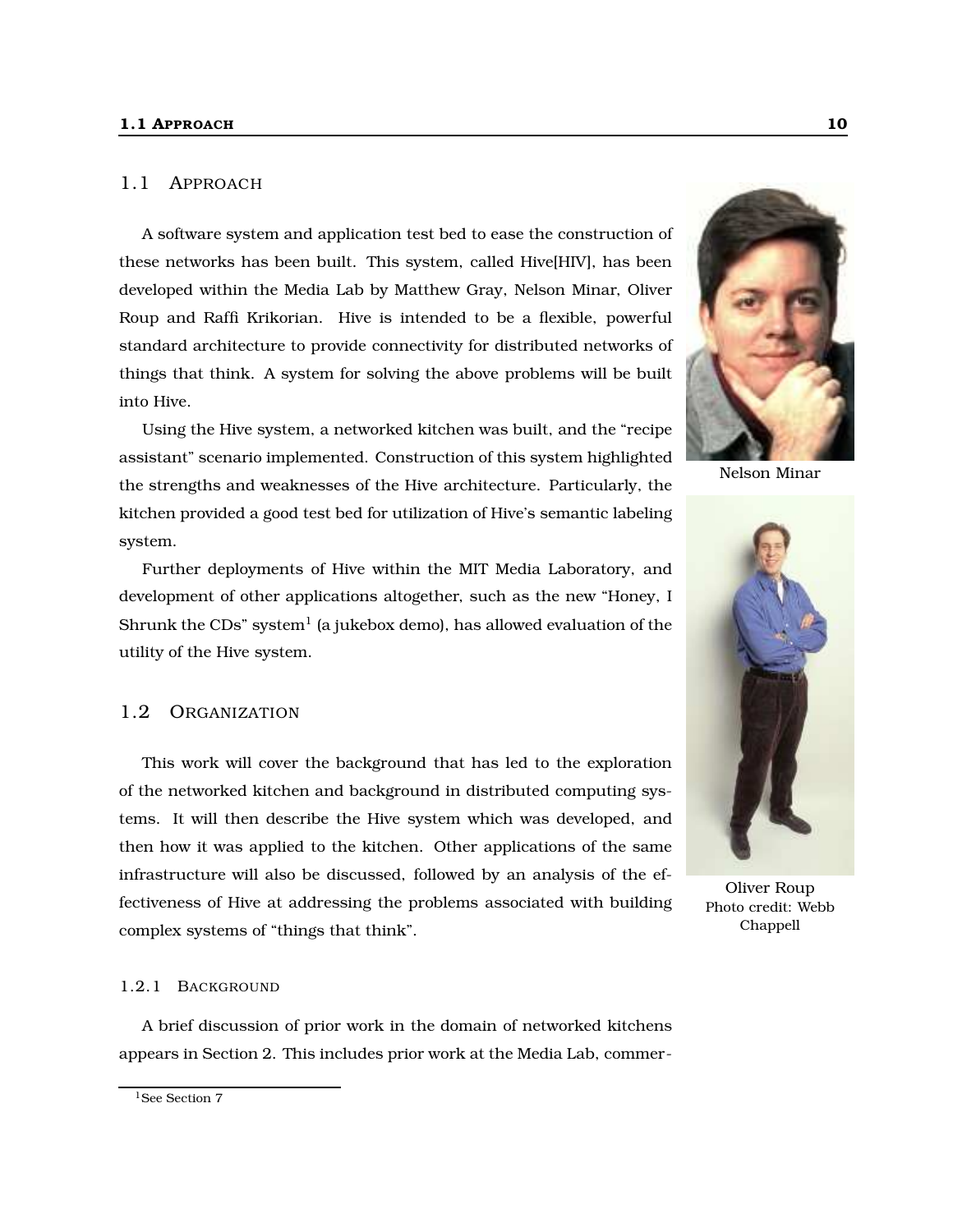### 1.2 ORGANIZATION 11

cial development work, and work on the "Universal Kitchen" project at the Rhode Island School of Design. A description of other distributed systems that were examined and share qualities with Hive appears in Section 3.

### 1.2.2 HIVE AND SEMANTIC LABELING

Section 4 describes the architecture of the Hive system, including details on cells, agents and shadows. It also covers the specifics of the implementation. Section 5 covers the semantic labeling system used in Hive, where it comes from, and how it is applied.

### 1.2.3 KITCHEN DEMONSTRATION SYSTEM

In Section 6, details of the kitchen demonstration system are covered. The architecture and design of the system, and details of the implementation are covered. A comparison to prior work in the area is made, and the effectiveness of Hive is evaluated for this application.

### 1.2.4 OTHER SCENARIOS

Hive has been applied in a number of other scenarios, and some of these are covered in Section 7. The scenarios discussed include "Honey, I Shrunk the CDs", an RF based location system, and the Hive demonstration system.

## 1.2.5 JINI

While Hive shares many qualities with other distributed systems, it is more similar to Jini than any other. These similarities warrant particular attention. Section 8 discusses the similarities, differences, and how these systems can interact.

### 1.2.6 ANALYSIS

Section 9 analyzes the overall effectiveness of Hive, and identifies lessons learned, and suggests areas for future work.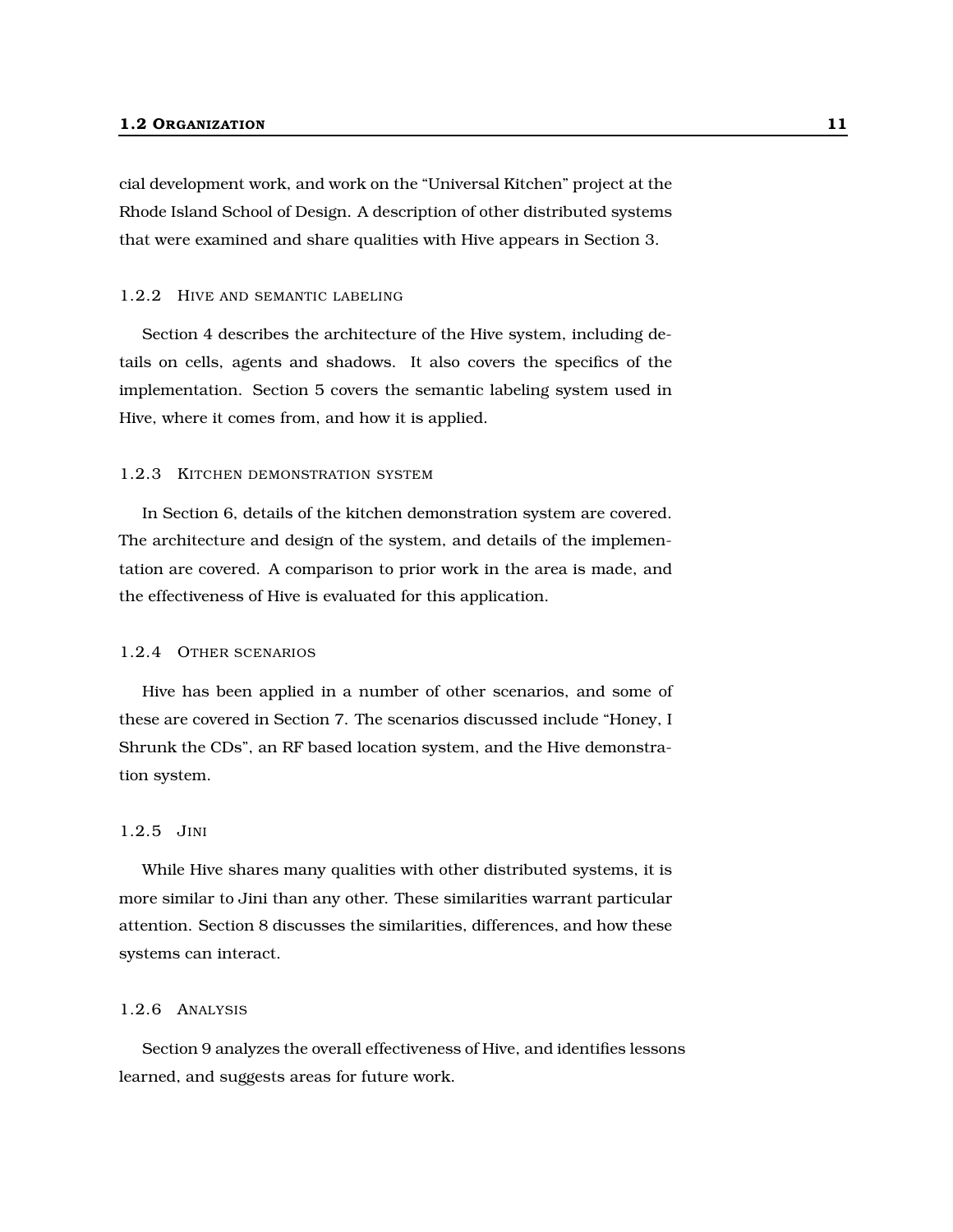#### 2. KITCHENS  $12$

## 2 KITCHENS

Kitchens are a rich, compelling and very personal, yet social domain in which to explore networked systems of things that think. Within the Media Lab, projects such as "Mr. Java"[MrJ] and "Counter Intelligence" (CI)[CI] have begun scouting this territory. In particular, CI, initially devel oped by Joseph Kaye, Andy Wheeler, and Niko Matsakis, demonstrated some basic concepts of an intelligent kitchen through a scripted demo, but was not actually a functioning prototype.

The "Counter Intelligence" system ran into the problems of developing large networked systems of things. While individual components worked reasonably well, creating a well integrated, functional recipe assistant application proved very difficult. Further, the system design ran into obstacles, as it was not clear what sensor technology was going to be available. An underlying framework for connecting a diverse and possibly changing set of things that think was needed.

Additionally, controlling all of the devices in a kitchen in a centralized way is not necessarily possible, and in a practical sense is undesirable. The control system for a stove, refrigerator, and cabinets should be capable of being separate, but communicating, systems.

Finally, a system that allows for a flexible security architecture is valuable. While in a prototype system, security is not a paramount concern, in an actual networked kitchen, malicious break-ins to one's appliances can pose a serious threat. These could occur if the kitchen network were connected to the Internet at large, or through intentional or accidental problems with software installed in the kitchen. Therefore, some allowance for security is needed.

There has been little scholarly research on networked or future kitchens in general. The little work that has been done has either been commercial development and prototypes, or design oriented work that does not directly consider the implications of new technology.

In the commercial development category, there are a number of examples of novel work in the kitchen that have appeared recently. Ariston



"Counter Intelligence"



The kitchen of the future Photo credit: Peter Menzel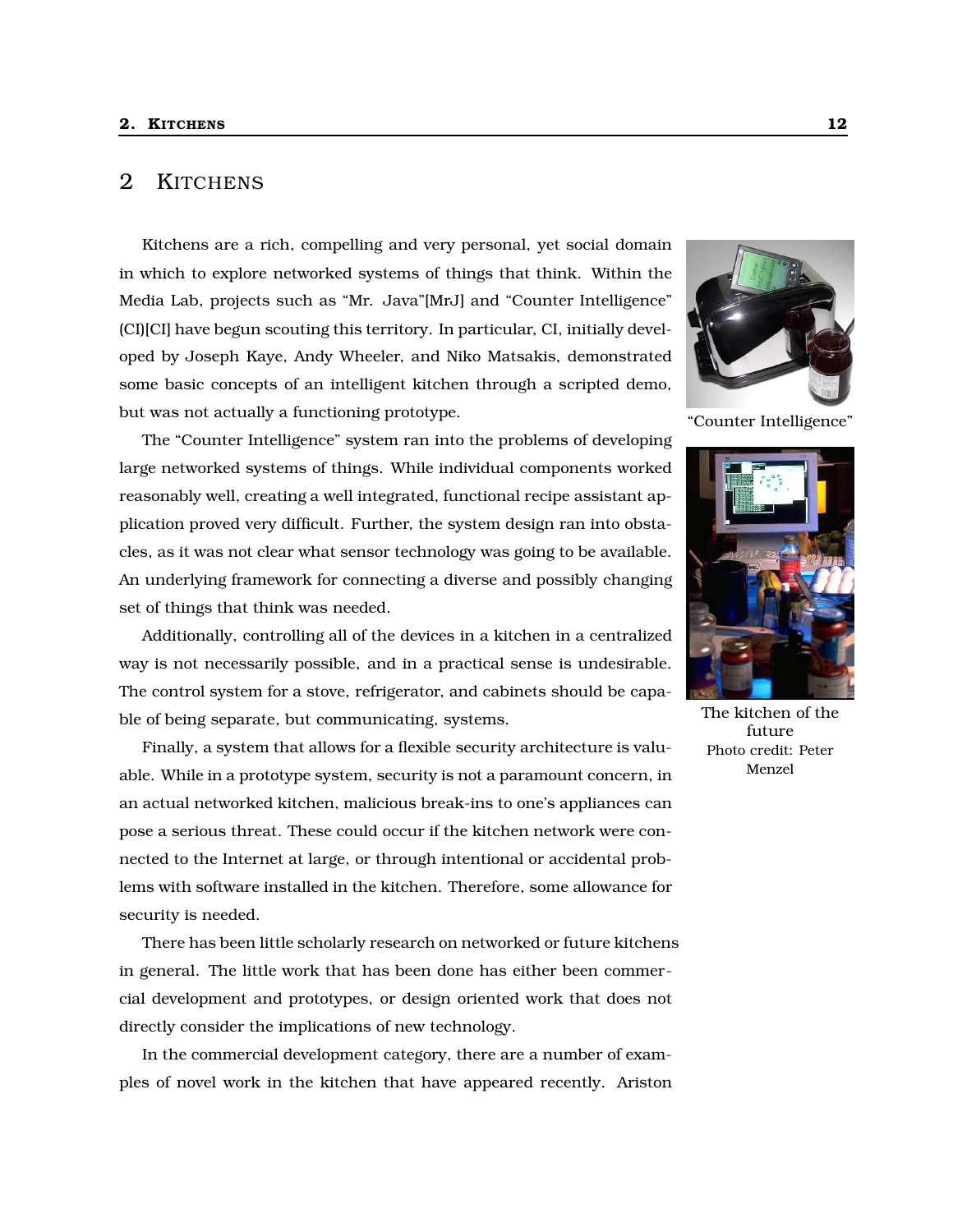Digital, a division of Merloni, has created a line of home appliances that network over power lines. They provide services such as warnings in case of power failure, telediagnostics, power consumption management, and through the "Home Smart Monitor", recipe access and Internet connectivity. Liebherr has developed an inventory tracking refrigerator. Electrolux has produced the "Screen Fridge", which is essentially a refrigerator with a laptop attached. Zanussi has a set of "intelligent" household appliances named "LIVE-IN". In non-technologically motivated design of a future kitchen, the Rhode Island School of Design (RISD) has designed the Universal Kitchen prototype. None of these systems has yet approached the vision of a truly networked kitchen.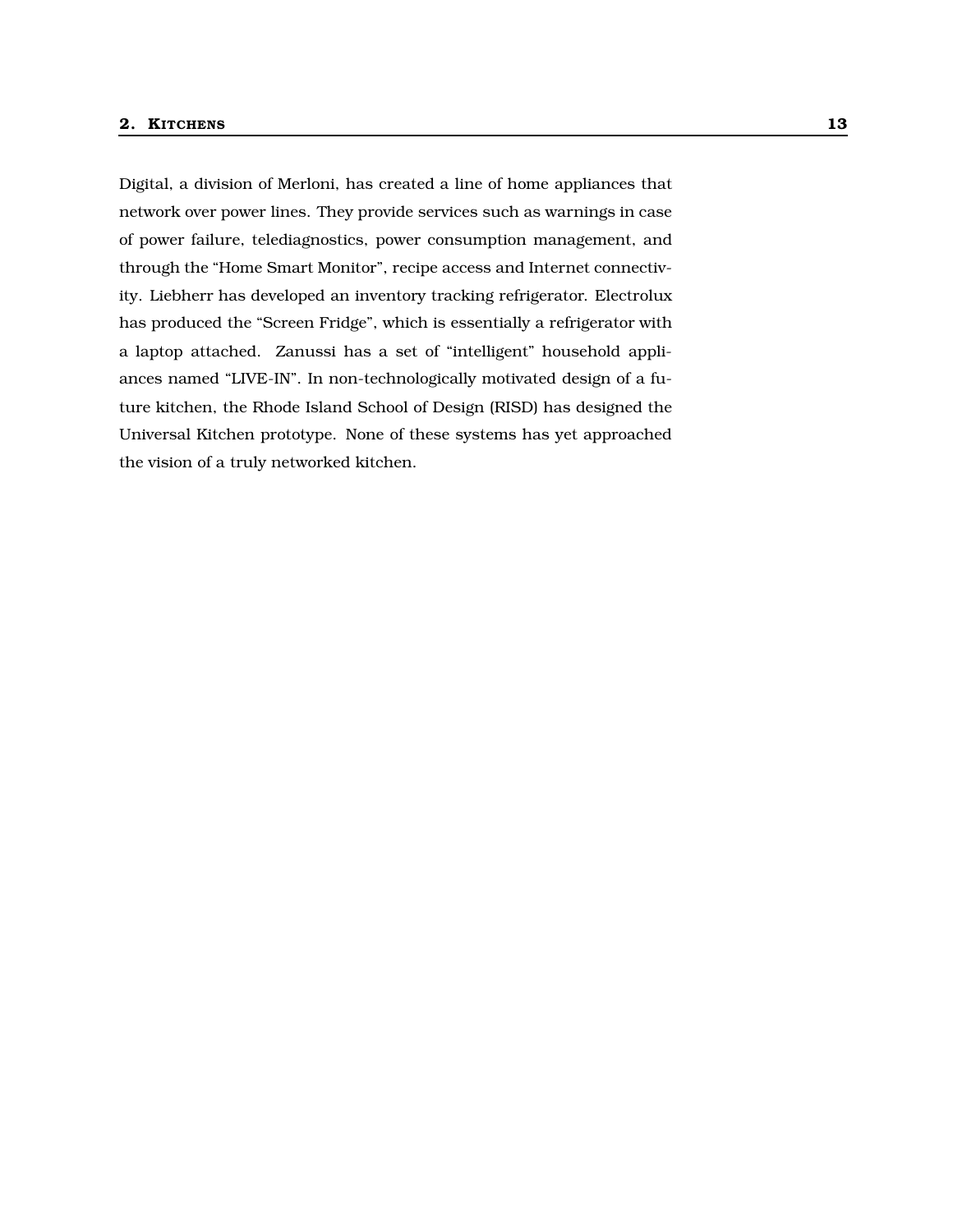## 3 DISTRIBUTED SYSTEMS

The need for a system like Hive has evolved from experience with a number of projects that demand useful connectivity between things. Hive provides a distributed system of software components designed with the "Things That Think" application domain in mind. The "Counter Intelligence" project in the kitchen domain that this work is addressing has been one motivating application, but it is worth mentioning other, earlier systems that inspired the need.

The "Marathon Man"[Red98] project involved creating a belt that collected a variety of biometric data from a person. While this project was successful in doing so, it lacked a solid architecture for collecting and presenting this data, especially for multiple simultaneous or consecutive users. Other projects using variants of this hardware, including the Everest Expedition[Eve98] and the "C2C Bike Ride"[C2C] required reimplementing this data collection and presentation layer each time.

Other projects such as the Tangible Media Group's Pinwheels[DWI98] and the "Net Weight" scale have suffered from the problem that despite the fact that they are designed assuming network connectivity, this connectivity is in fact absent. This missing connectivity, which many application builders have chosen not to implement, leaves the applications unsurprisingly incomplete.

Within the MIT Media Lab, there have been some projects which have begun to address connectivity issues for things that think. Steve Gray's work on Bit Bags[Gra] focused on SNMP-based management of collections of things. The Black Box projects (Marathon Man and Everest Expedition) addressed some of the low level issues, using a serial hub made from an IRX[Poo99] board, and later an  $I<sup>2</sup>C$  bus.

Outside of the MIT Media Lab, most exploration of distributed systems has been focused on, if not confined to, software systems. Distributed object systems such as CORBA[OMG95], OpenDoc, and DCOM are examples. These systems could be adapted to provide distributed services in an environment of networked things, however there are certain weak-



Everest Expedition team



Coast to Coast Bike Ride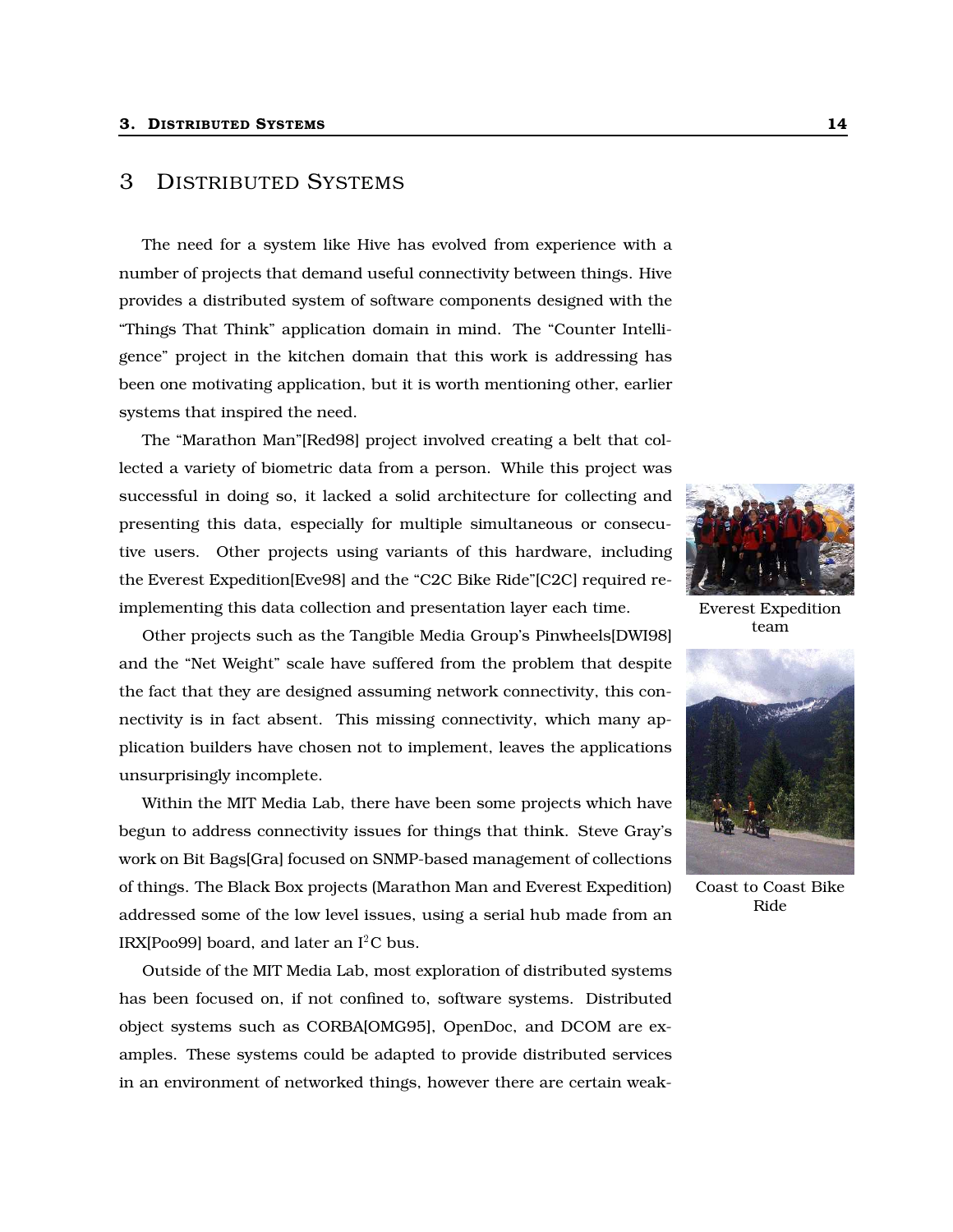### 3. DISTRIBUTED SYSTEMS 15

nesses due to the assumption that the components are software.

Sun Microsystems has developed a system called Jini[Wal98] described as a system that "enables spontaneous networking of a wide variety of hardware and software" and as a "distributed system designed for simplicity, flexibility, and federation." Jini provides a number of the necessary pieces for a distributed network of things. The implications of Jini with regard to this work are discussed in section 8.

Hive provides this needed connectivity layer. There are three conceptual layers to the Hive architecture. These are the devices themselves, a device driver layer called shadows, and the agents layer where intentionality and applications are built.

Hive is implemented in the Java language[AG96] using version 1.1 of the Java API[CLK98], and from the point of view of the Hive system, all things are considered to run Java. In reality this is not currently the case. One or more Java incapable devices may be connected to a Java capable machine that will act as a proxy for it. The method by which these devices connect to the Java capable machine is unimportant in terms of the Hive system. Particularly, latency or bandwidth considerations caused by limitations in the communication channel are simply considered to be a limitation of the capability of the device in question. In practice, most Java incapable systems communicate with the Java machine via a wired or wireless serial communication channel.

On top of the actual device functionality, there is the shadow layer. Shadows are local pieces of code that manage access to a local resource, usually a device. Each shadow corresponds to a particular kind of device, and provides a programmatic interface to the underlying hardware, whether through an intermediate protocol or not. Further, the shadow manages concurrent access and provides any other mediation of access or control that may be necessary. The separation of the shadow and agent functionality is meant to clarify the distinction between local access and remote communication.[WWWK97]

Finally, at the top layer of Hive is a mobile agents architecture that allows agents to move from one computer to another, access shadows (and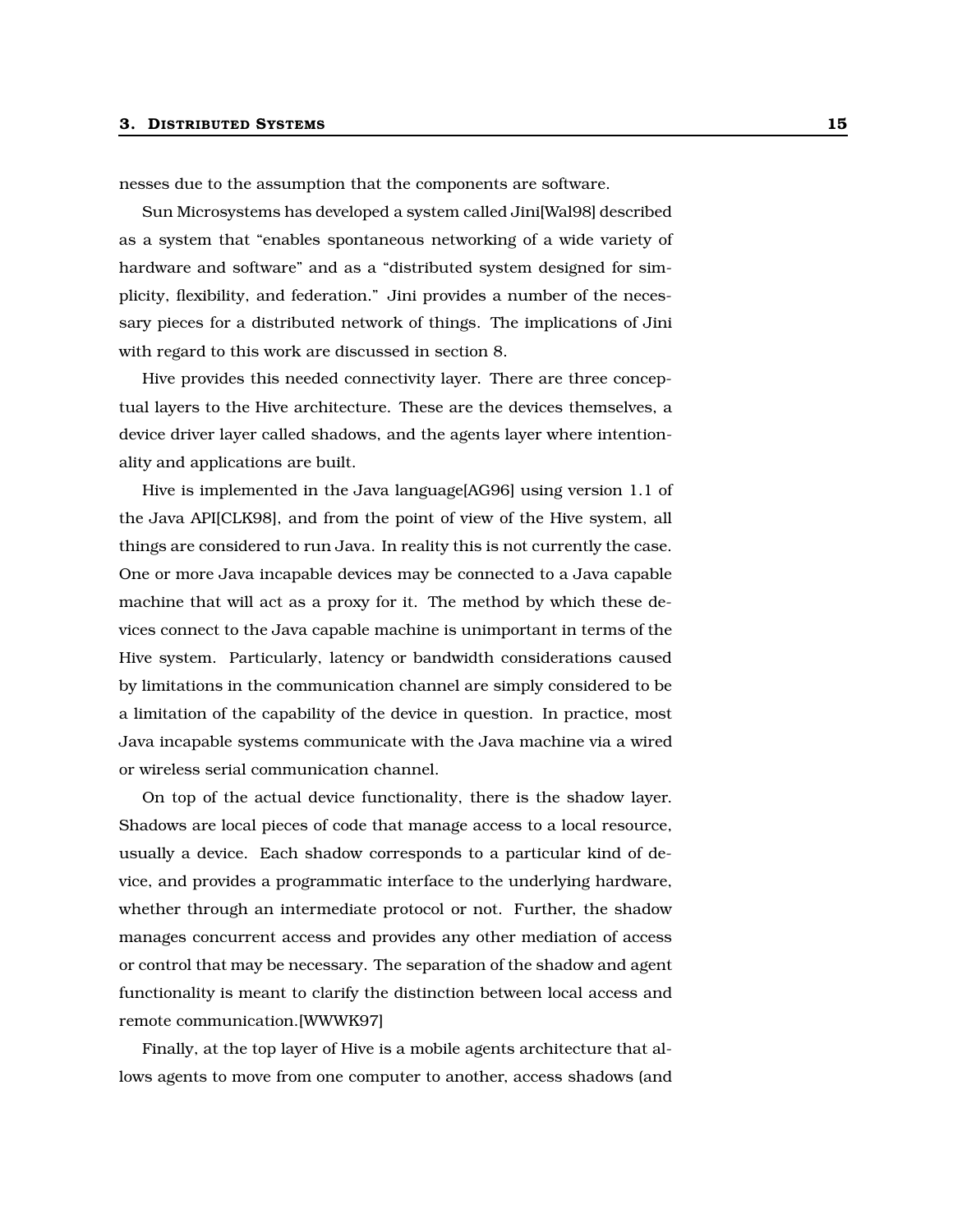### 3. DISTRIBUTED SYSTEMS 16

correspondingly, devices) as necessary, and communicate with one another to provide the desired application-level functionality. These agents are easily upgradable and modifiable by their nature as mobile code, greatly enhancing the flexibility of the system.

Hive meets the needs of this emerging class of applications of networked devices, such as the "Counter Intelligence" project. One additional capability that is needed above and beyond this basic connectivity architecture is a way for the devices, shadows and agents to communicate semantic descriptions of themselves to others. This is described in Section 5.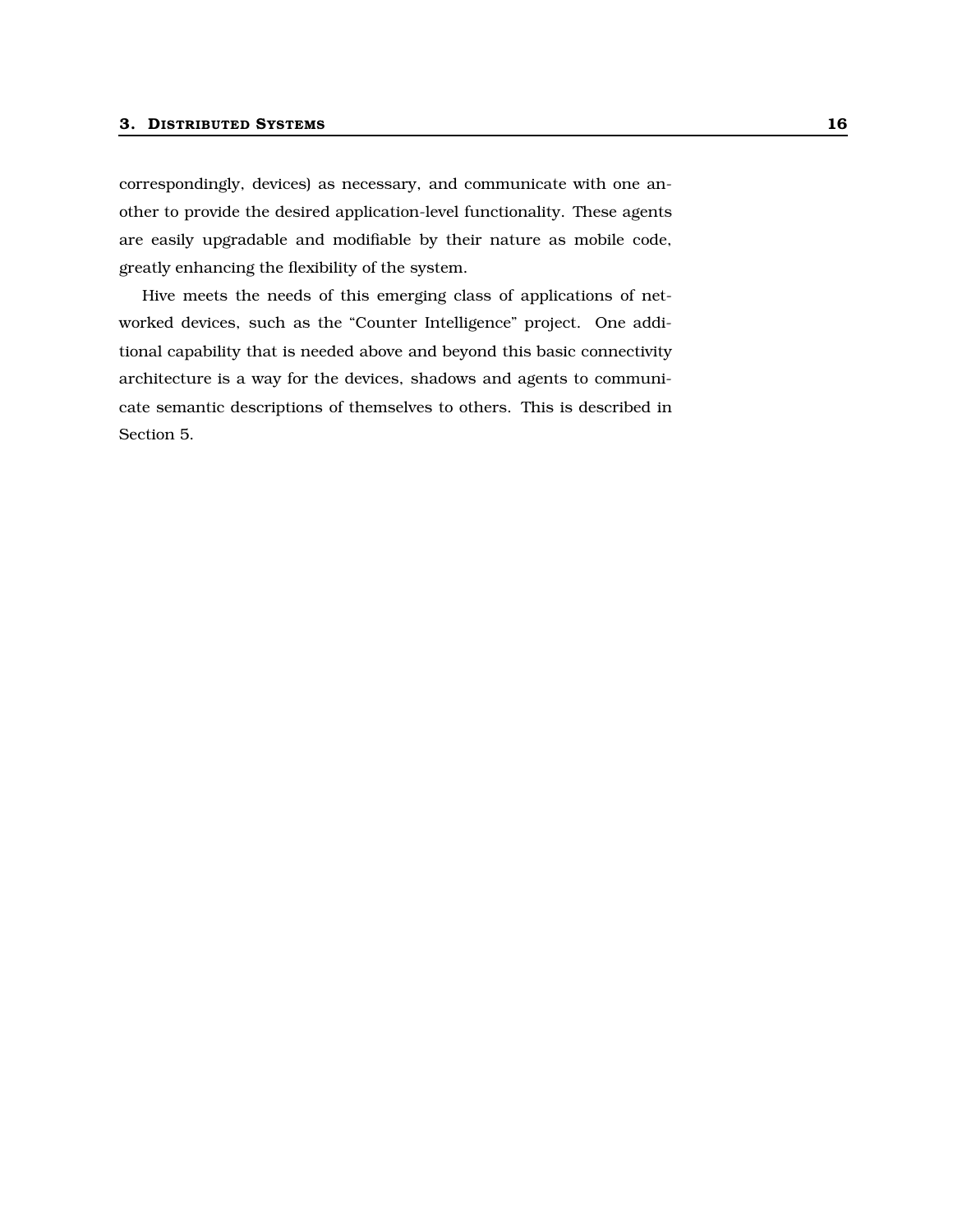## 4 HIVE

Hive is a decentralized distributed mobile agents platform designed for "Things That Think". Hive enables connectivity for devices, allowing interactions without substantial reengineering, and creation of interactions that needn't be anticipated at the time of the design of the original devices.

## 4.1 ARCHITECTURE OVERVIEW

The Hive architecture is composed of three pieces and a lookup scheme to connect them. First, there are Hive "cells", or servers, which are the environment in which Hive runs. They provide the infrastructure for locating resources, basic agent mobility and a bootstrap for initiating interagent communications. Second, there are Hive "shadows", which are essentially device drivers for local resources, whether that may be a display, a piece of hardware, or any other manageable local resource. Third, Hive "agents" are the pieces of mobile software that engage in all communication and interact to create applications. Finally, a combined syntactic/semantic lookup scheme provides a mechanism for agents to discover shadows and each other via a remote method provided by the cells. A visual representation of the Hive architecture appears in Figure 1.



Figure 1: The Hive Architecture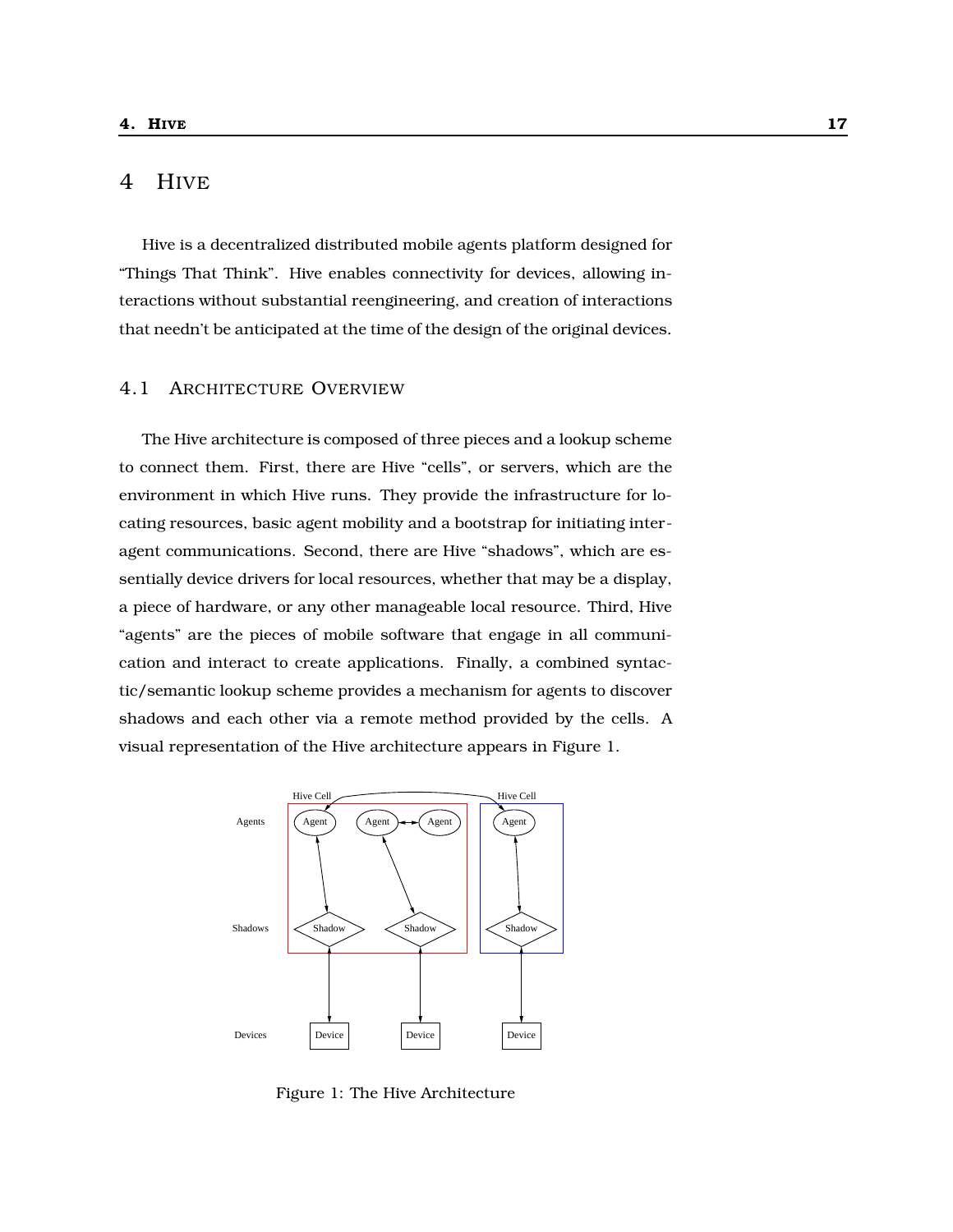### 4.1.1 CELLS

A Hive cell<sup>2</sup> provides a minimal interface to enable communication between agents and to allow agents to access local resources. Figure 2 shows the primary methods provided by a Hive cell.<sup>3</sup> The first two methods, getAddress() and queryAgents(...) are the only methods that are accessible remotely. These allow remote components to discover agents in the cell. The second group of methods relate to management of the agent life cycle and mobility, and the last two methods provide access to the local resources known as shadows.

```
public class Server
  public CellAddress getAddress();
   public DescSet queryAgents(Object sender,
                              String[] syntactic, String[] semantic)
   public boolean acceptAgent(byte [] agentBytes, Object token)
   public AgentImpl createAgent(Class agentClass);
   public boolean moveAgent(AgentImpl agent, CellAddress address)
  public void killAgent(Agent agent);
  public synchronized AgentImpl handleNewAgent(final AgentImpl agent);
  public ShadowDB getShadowDB();
  public DescSet getShadowDescriptions();
```
Figure 2: Methods on a Hive Cell

### 4.1.2 SHADOWS

Shadows provide a software interface to a local resource, typically a piece of hardware. The responsibilities of a shadow are small, so as to avoid pitfalls related to security, particular application concerns, and maintainability. A shadow exposes an API to access the functions of the device. It is responsible for managing concurrent access to the device as well as protecting the device. It should not be possible to damage or otherwise harm a device, despite the sequence, timing, or parameters of calls

 $^{2}$  Hive cell" and "Hive server" are often used synonymously. The term cell was chosen to make clear the fact that Hive is a completely peer-to-peer system. The label "server" implies a distinct client, which does not exist in Hive.

<sup>3</sup>A number of utility methods are not included in this list.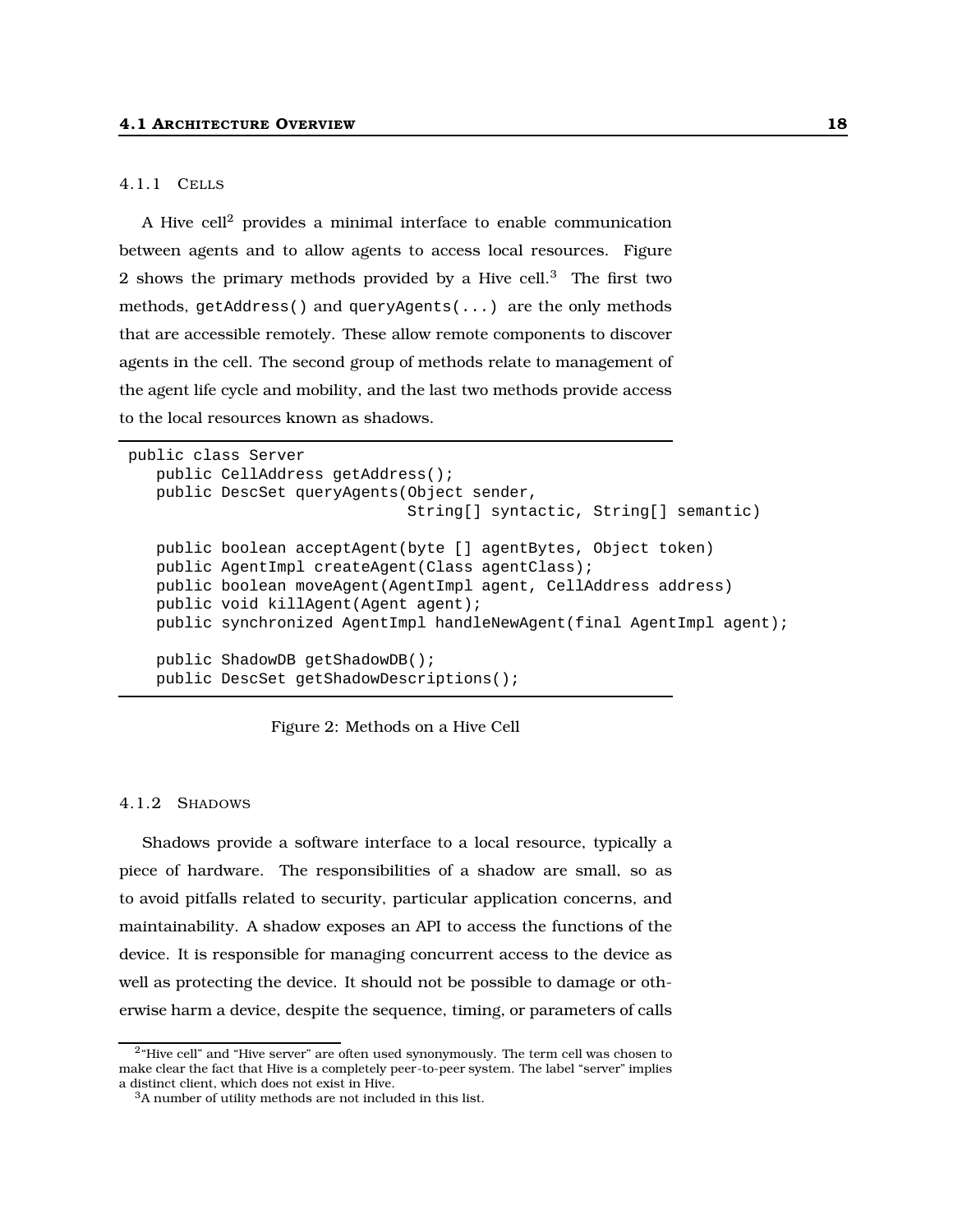to the shadow. Finally, a shadow is self-describing. This is described in more detail in Section 5. Beyond this, a shadow should be as minimal as possible.

The shadow model helps maintain a strong distinction between local resources, and remote operations[WWWK97]. In this capacity, it provides added security as well, which is necessary in an environment where full agent mobility is possible. In a traditional sand box or capabilities-based security model, a given agent could be restricted from communicating with hardware, or only to particular hardware, but neither of these models is well suited to constraining the actual contents of that communication. For example, a motor controller may be connected via a serial port. While a sand box or capabilities based model could prevent communication with other devices, there would be nothing to prevent an agent from overdriving the motor. With a shadows based abstraction, all communication with local resources is mediated.

### 4.1.3 AGENTS

Agents are pieces of mobile code that reside in cells, locate and export or otherwise utilize the functions of shadows, and communicate with other agents. Applications built on top of the Hive architecture are constructed as a set of interacting agents, or a so-called "distributed ecology of agents"[Min98]. Some agents will essentially be direct proxies for shadows, while others will be pure software services, and yet others will coordinate the behavior of other agents.

By their mobility, agents can readily be used to modify the abstraction by which a device is operated. A camera can be changed from a image exporter to a motion detector by sending a new agent to communicate with the camera shadow. The details and implications of Hive as a mobile agents system are discussed in more detail in [Rou99] and [MGR <sup>+</sup> 99].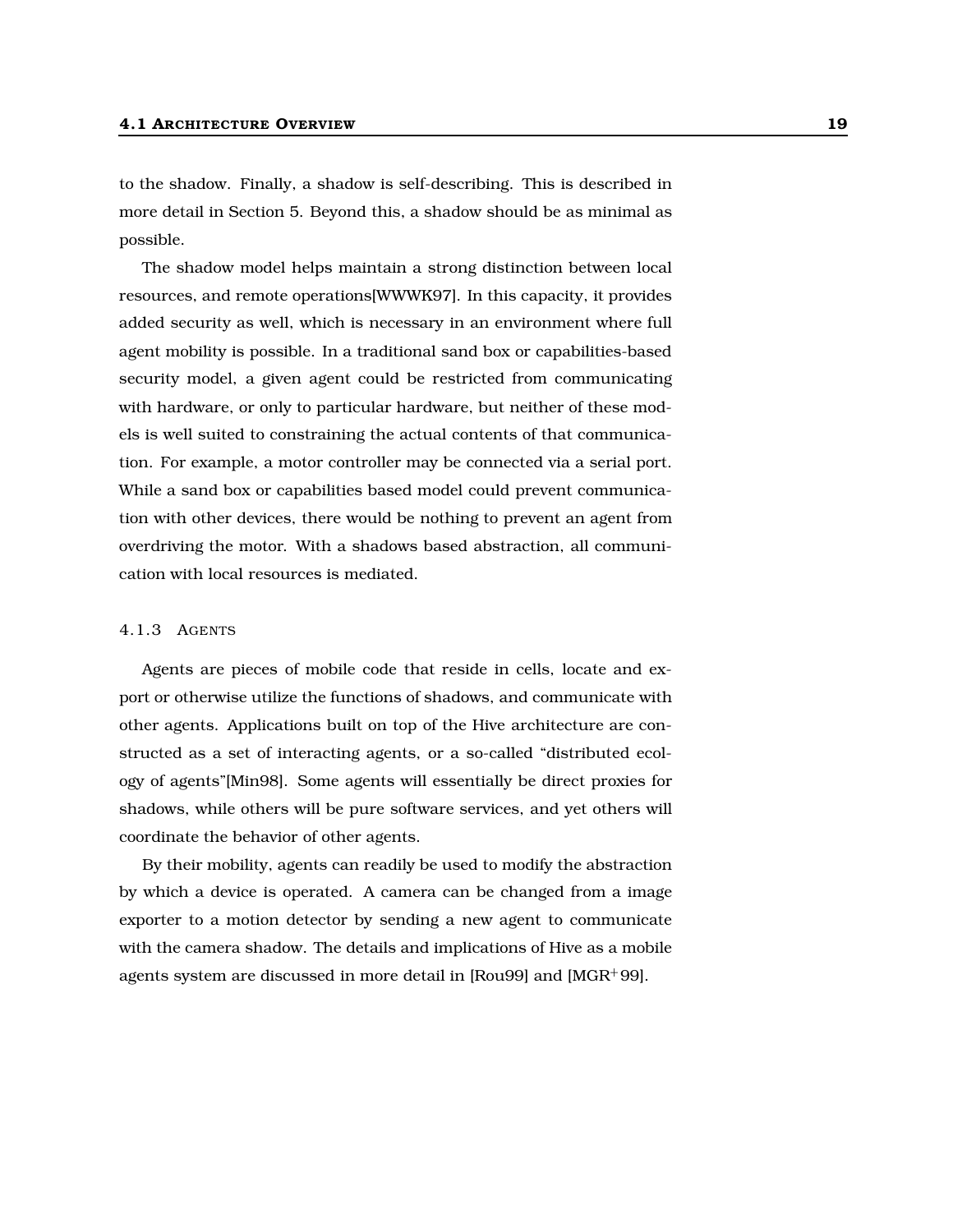### 4.1.4 LOOKUP

In a small scale system, hard coding the connections and interactions is reasonable, but as a system gets larger, it becomes desirable to have a scheme for dynamically creating these connections. This is accomplished in Hive via a combined syntactic and semantic lookup scheme.

The distinction between syntactic and semantic lookup is intended as follows: An agent or shadow is *syntactically* described by its programmatic interfaces or API, and the *semantic* description is composed of qualities that are not accessible via the objects API, such as (in most cases), location, physical description, or ownership. In Hive, syntactic lookup is tied to the Java type system, specifically to the Remote interfaces of the object in the case of agents.

In all cases, the user of the lookup system is an agent, though the objects being looked up may be agents or shadows. The cells form a default form of federation, where it is possible to locate all of the agents inhabiting a particular cell by using the queryAgents $(\ldots)$  method on the cell. Other agents may collect these descriptions and generate other federations, such as a larger area federation, or those based on syntactic type or based on a particular of the semantic description.

The semantic lookup scheme is described in detail in Section 5, and compared with Jini's[Wal98] attribute[JLA99] based lookup scheme in detail in Section 8.

### 4.2 IMPLEMENTATION

The Hive system is implemented in Java[AG96], using JDK 1.1.7[JDK]. In excess of 22,000 lines of code have been written for Hive with under 10,000 lines composing the core of the system, and the remainder being application agents and shadows. Hive utilizes a number of third party packages as well: SiRPAC[Saa99], AElfred[AEl] and SAX[SAX] for processing of XML-encoded RDF files, and javax.comm[Jav] and rxtx[RXT] for serial communications. Figure 3 shows the GUI for Hive (which is itself an agent). Each icon represents an agent, and lines between agents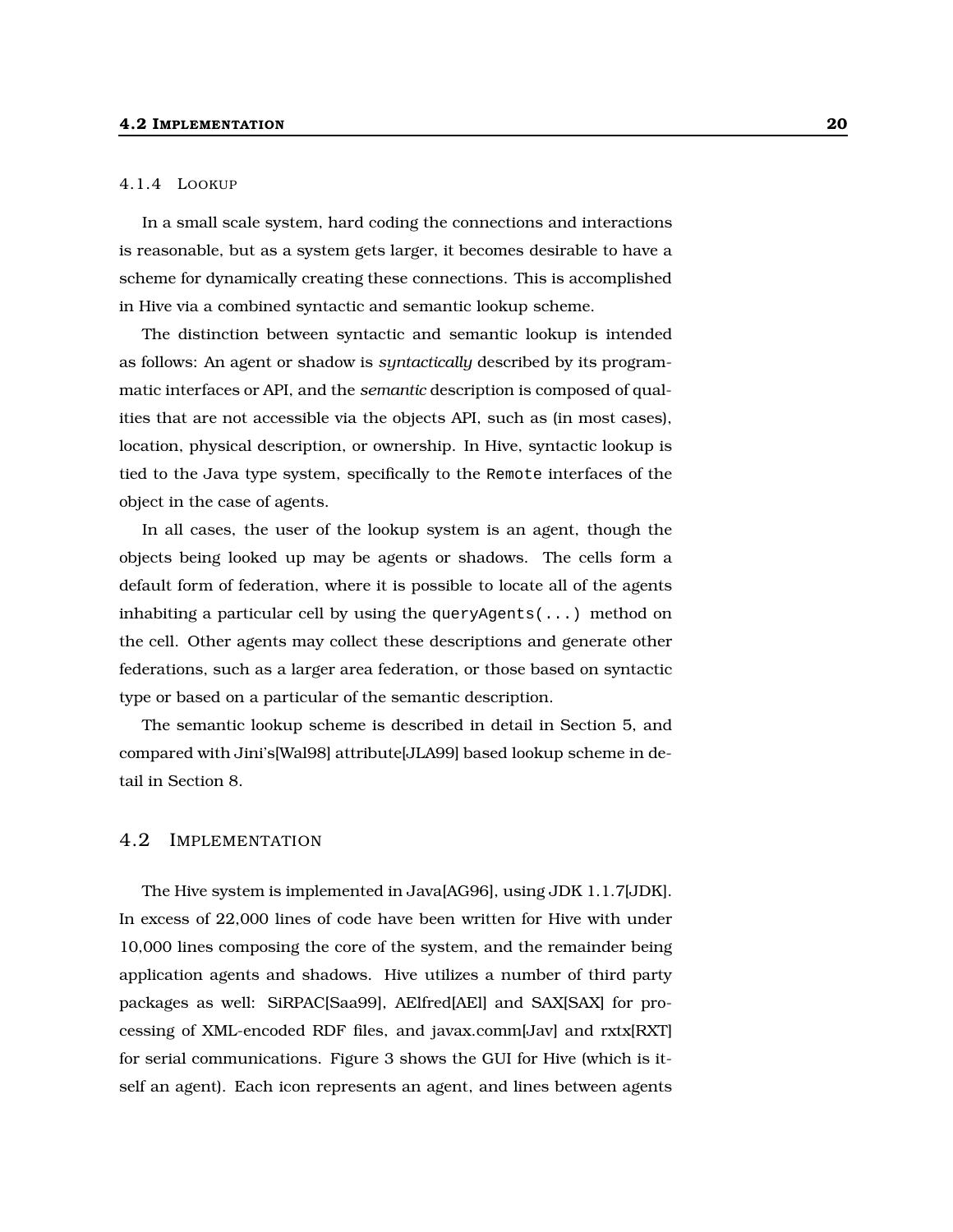imply connectivity between those agents.



Figure 3: The Hive Graphical User Interface

## 4.3 APPLICATIONS

Hive was released internally within the Media Laboratory in January, 1999. A number of applications were built with Hive, including the primary application discussed in this work, the networked kitchen, which is discussed in detail in section 6. Other applications included the "Honey, I Shrunk the CDs" scenario $^4$ , a set of interfaces by the Tangible Media Group, a vision system and electrostatic tracking system for a MOMA installation, a personal location service for wearables<sup>5</sup>, and a number of sample applications developed by the Hive developers.

### 4.4 SUMMARY

The Hive system has been built and addresses many of the problems associated with constructing networks of things that think. The core ar-

<sup>4</sup>Described in section 7.

<sup>5</sup>Also described in section 7.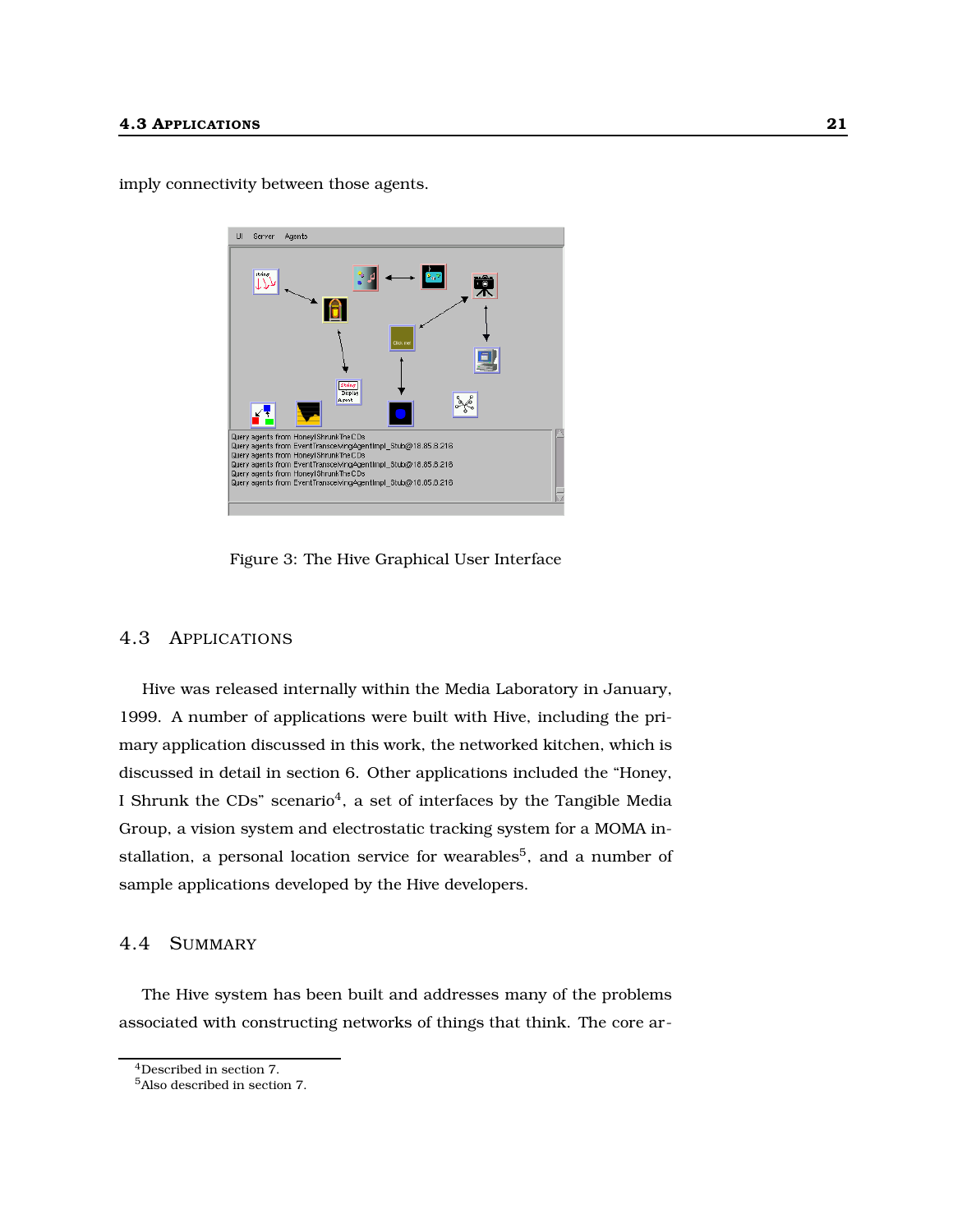chitecture has proved flexible and useful in a number of particular applications discussed in the following sections.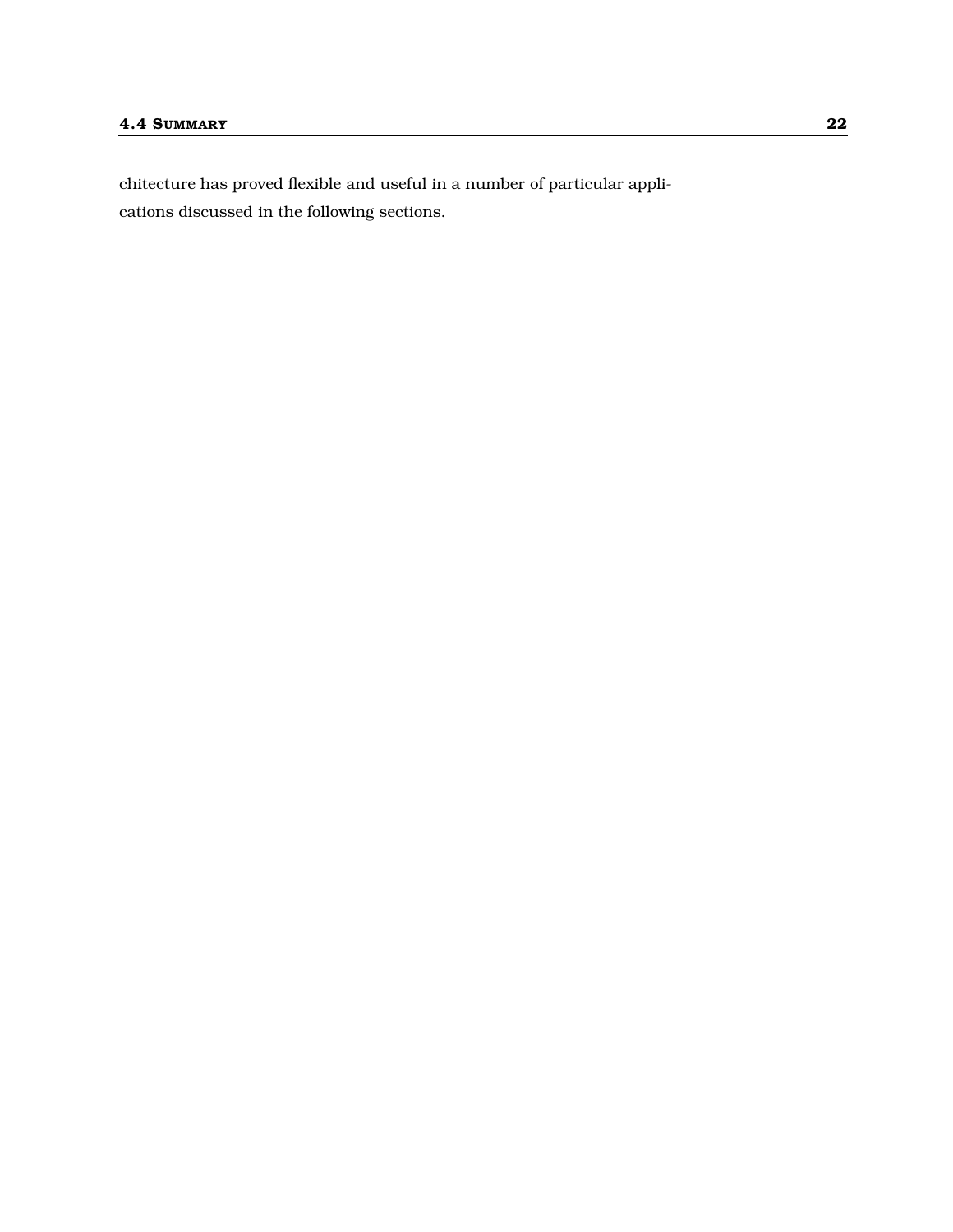## 5 SEMANTIC LABELING

### 5.1 BACKGROUND

A universal requirement of distributed systems is a mechanism to find components. Systems such as search engines for the World Wide Web[WWW] utilize a combination of the semantic mark up of HTML[HTM] as well as textual analysis to determine whether a component (document) matches a query. Many software systems, such as CORBA[OMG95] utilize a naming service[OMG94] where components are mapped 1-to-1 with names. CORBA also utilizes a "trading service" which allows lookup by interface (what Hive calls syntactic lookup).

In a environment where the components are "things that think", neither of the above described approaches work well. While a direct naming scheme could be used, this primarily defers the problem to one of creating a directory service so those names may be usefully associated with descriptions of the services they provide. Hive utilizes two conceptually distinct ways of locating agents and shadows: "syntactic lookup" and "semantic lookup".

Syntactic lookup is the ability to locate components based on their Java type. In the case of agents, these are completely composed of Remote interfaces, and in the case of shadows, are composed of the shadow's type and any interfaces it implements. This sort of lookup is necessary to assure programmatic compatibility. Many very different devices, however, may have identical interfaces.

A reasonable remote interface example is Toggleable, which would apply to devices such as lamps, door locks, or any other simple output device. While there is no programmatic distinction between these devices, their actual role in an application would be substantially different. This issue could be addressed by the creation of a number of so-called "tag interfaces", such as Lamp, which extend Toggleable, but implement no new methods themselves. This approach, however, has problems in that these tag interfaces cannot be dynamically extended or modified at run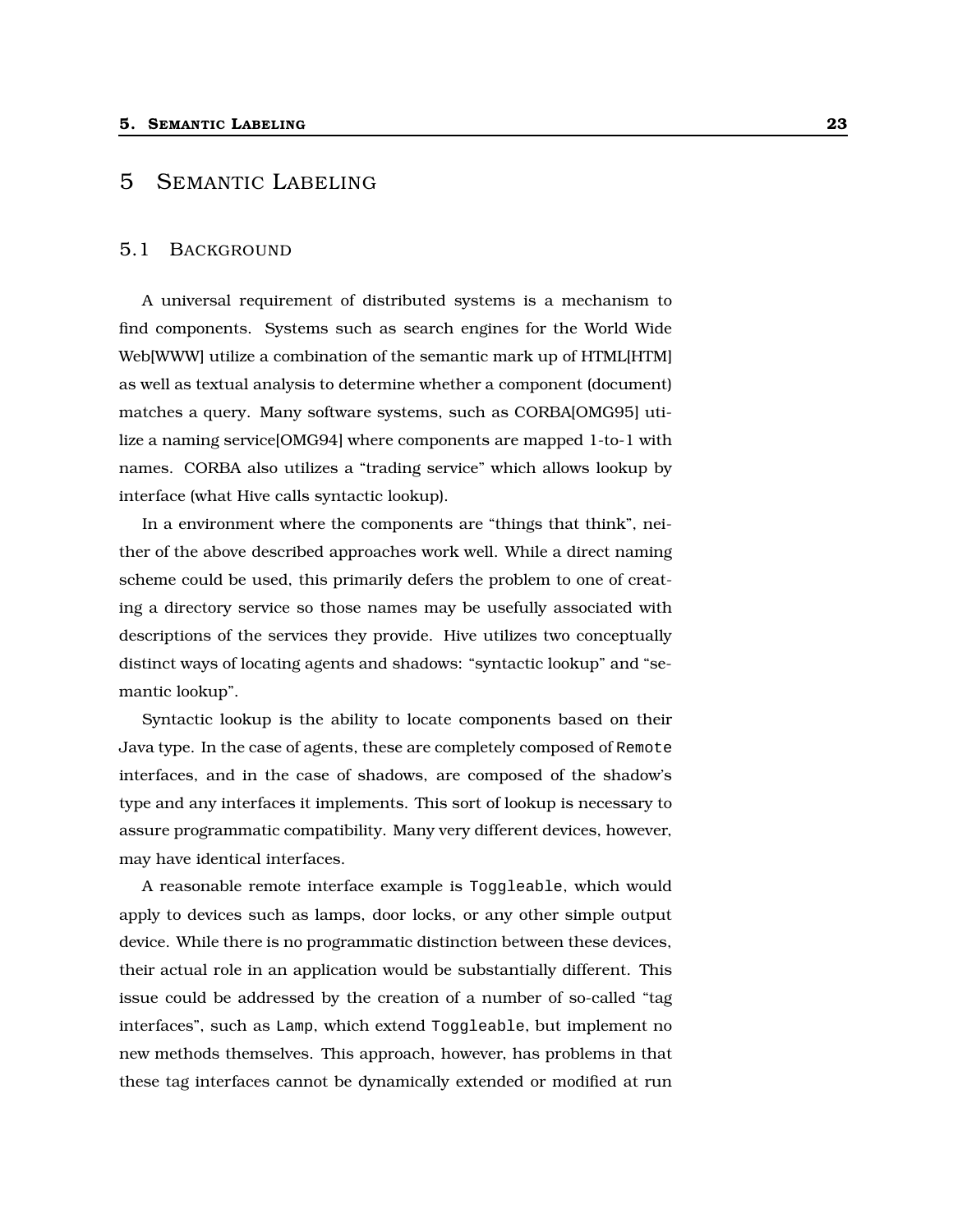time, and their use creates substantial clutter in the Java type system.

### 5.2 UNDERLYING TECHNOLOGIES

In lieu of extending syntactic lookup this way, Hive implements a separate semantic lookup system. Associated with each agent or shadow is a Description which describes the object. Hive semantic descriptions are expressed using the Extensible Markup Language (XML)[BPSM97] serialization of Resource Description Framework (RDF)[LS98] model in the same style as those described in the Composite Capability/Preference Profile (CC/PP)[RHDS98] system.

The canonical example for an application of CC/PP is a cell phone. The "capabilities" portion would indicate how much memory the phone had, if it was analog or digital, and what sort of screen it has. The "preferences" portion would indicate that the user wants a particular ring style, certain numbers on the speed dial, and the like. This naturally extends to the broader world of things that think.

### 5.2.1 XML

The Extensible Markup Language provides a simple but flexible basis for sophisticated semantic descriptions. An sample XML document, shown in figure 5.2.1

```
<thesis>
        <author>
                <name>Matthew Gray</name>
                <email>mkgray@mit.edu</email>
        </author>
        <title>Infrastructure for an Intelligent Kitchen</title>
</thesis>
```
### Figure 4: Sample XML Document

shows the basic form. Through use of SGML Document Type Definitions (DTD)[SGM86] and Document Definition Markup Language (DDML)[BCMS99] schemas, the structure and content of document can be validated.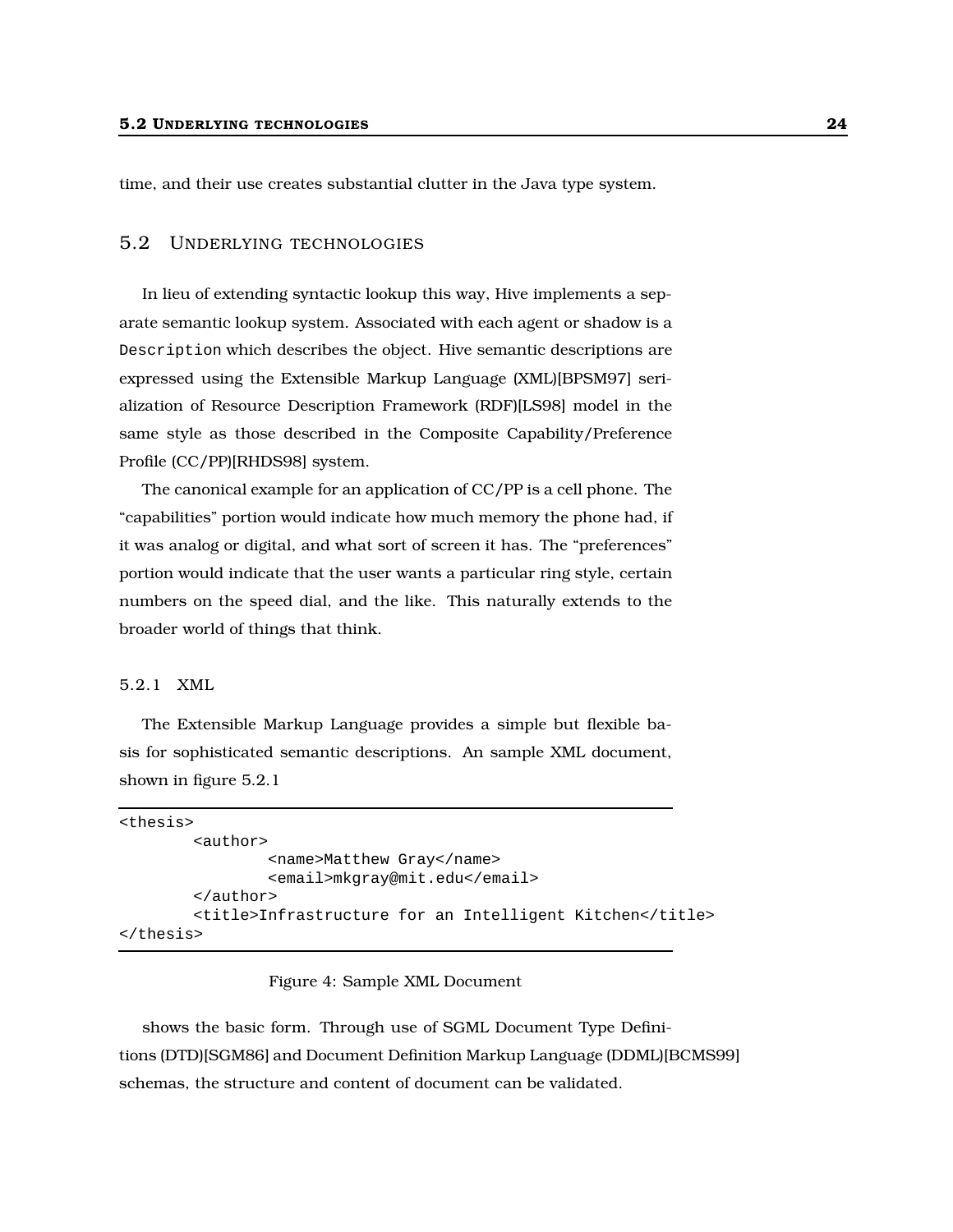### 5.2.2 RDF

The Resource Description Framework (RDF) is a framework for representing a directed labeled graph data structure and specifies a representation in XML. For example, the above XML document example, reformulated in RDF (which requires substantially additional syntactic structure) would produce the graph shown in Figure 5.



Figure 5: RDF graph of sample document

RDF is primarily distinguished from generic XML by the fact XML is considered "document-centric" and RDF is "data-centric". This means that two different RDF documents can correspond to the identical underlying data representation, while in XML, differences in formatting correspond to differences in the resulting document. Additionally, RDF has extensive syntactic requirements, making representations entirely unambiguous, but at the cost of simplicity and easy human readability. The use of RDF versus plain XML for semantic labeling is discussed below.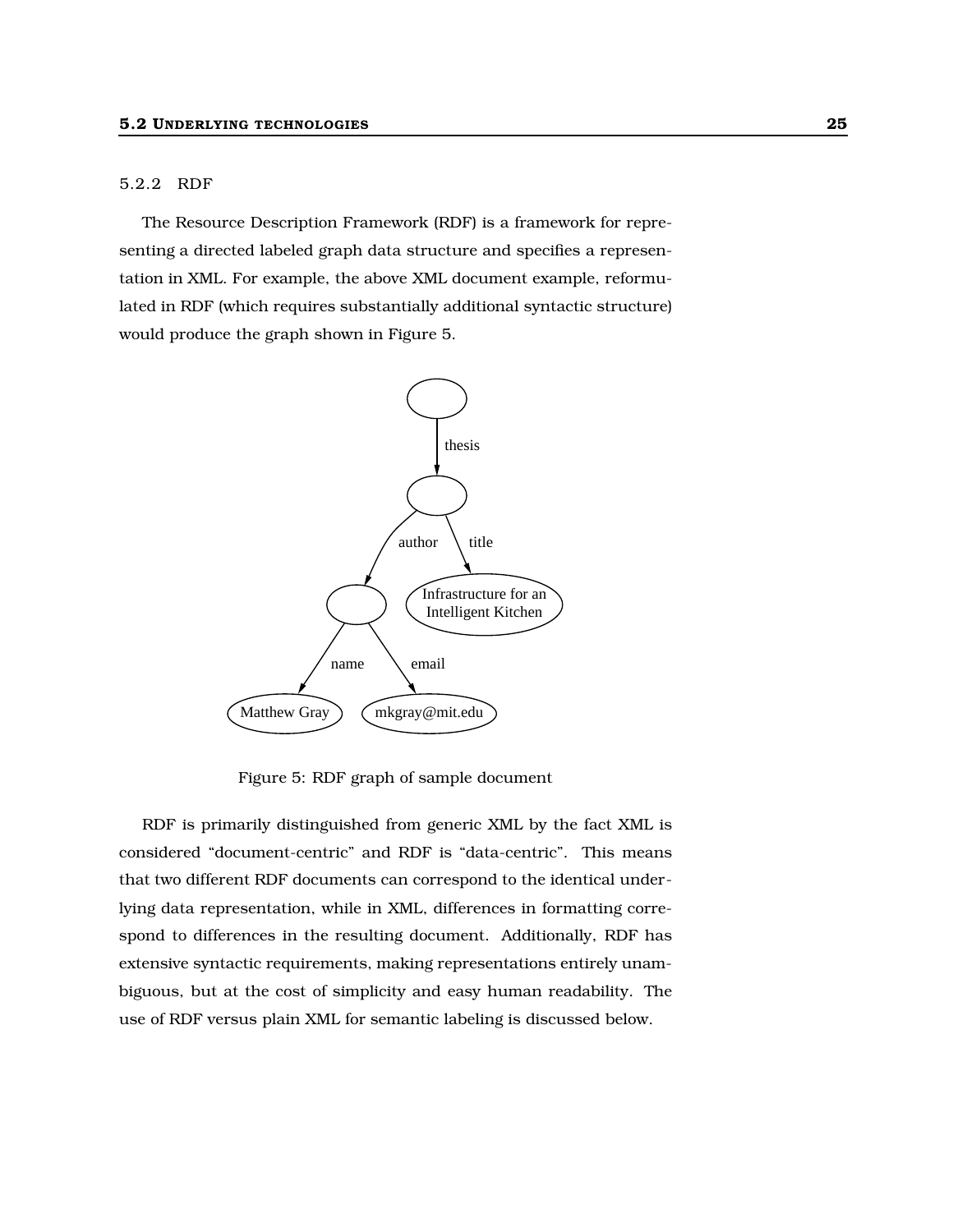### 5.2.3 CC/PP

The "Combined Capability/Preferences Profile" specification, as the name suggests is a way of representing the capabilities and preferences that correspond to a device. It provides a standard structure for representing default values, where those values may reside in an externally referenced document, rather than requiring all metadata to be replicated in each description.

The particular kinds of data CC/PP aims to describe are well suited to the primary purpose of semantic descriptions within Hive. While it is valuable to be able to include traditional metadata such as the owner of a resource in Hive, the primary goal for these descriptions is to describe capabilities and preferences. CC/PP is built on top of RDF.

### 5.3 SEMANTIC DESCRIPTIONS IN HIVE

The semantic description lookup scheme for Hive was implemented utilizing RDF, CC/PP and XML. In a typical configuration, each Hive agent or shadow would have a description that contained information about the type of device it represented, its location, a "nickname", configuration data, and any other metadata relevant to potential users of the service.

This approach has certain similarities with Jini's attribute[JLA99] based lookup, which is compared in detail in Section 8.3. Other systems, such as Ontolingua[FFR96] and KQML[KQM] have the disadvantage of substantial complexity, even in comparison to RDF, as they are targeted more toward knowledge representation problems.

#### 5.3.1 DESCRIPTION OF DESCRIPTIONS

A sample RDF description appears in Figure 6. It describes a "Quick-Cam" camera located in room 468 of building E15. The representation of the RDF structure that this represents is shown in Figure 7.

A schema, or particular set of conventions for describing an object, is needed if multiple agents are going to interact. If one agent calls the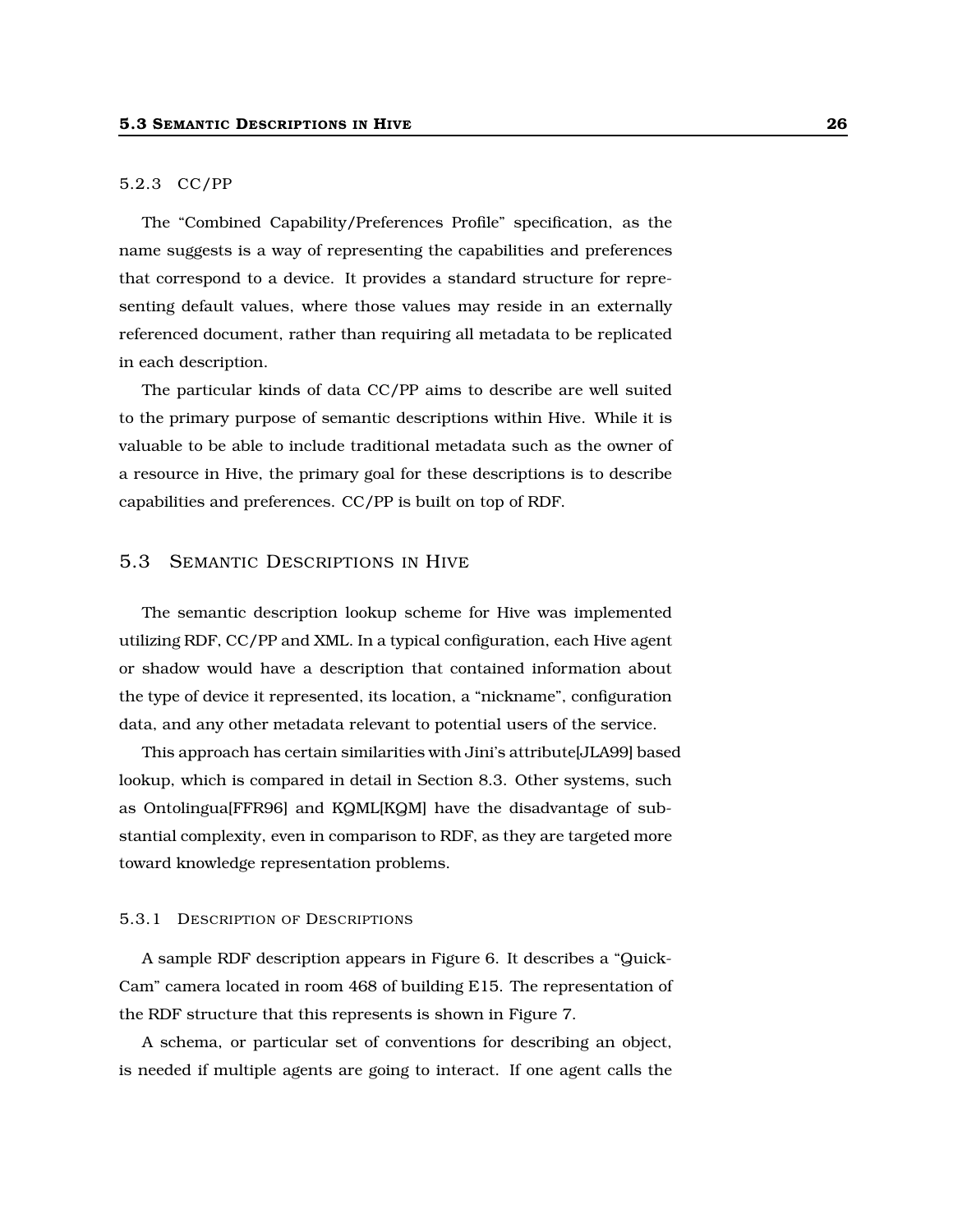```
<?xml version="1.0"?>
<RDF
    xmlns='http://www.w3.org/TR/WD-rdf-syntax#'
     xmlns:RDF='http://www.w3.org/TR/WD-rdf-syntax#'
     xmlns:thing='http://www.media.mit.edu/hive-syntax#'>
<Description about=""
  thing:nickname="Pia Quickcam">
      <thing:config thing:command="cqcam"/>
      <thing:location
            thing:building="E15"
            thing:room="468"/>
      <thing:role>
            <Description>
                  <thing:camera thing:kind="QuickCam"/>
            </Description>
      </thing:role>
</Description>
</RDF>
```
#### Figure 6: Sample RDF Description

place that something is located its "place", which has parameters of "latitude", "longitude" and "elevation", and another calls it a "location", with a "building" and "room", they will have a hard time usefully interacting.

Defining a particular schema is outside of the scope of this work. Initially, the goal, instead is to provide a sufficiently flexible description system for exploring different schema, and how those schema might be constructed. In practical application, a few loose conventions were applied as a preliminary Hive schema.

Hive does not provide a notion of a unique name for agents; an agent is used by reference, and need to be discovered by the lookup mechanism. Part of the reason for this is that it is hard to define the notion of identity in a mobile distributed objects context. If an agent moves from one host to another, is it the same agent? If an agent duplicates itself and both copies move, which is the "original"? However, it is often useful to be able to refer to an agent by name, or ask an agent its name so the "same" agent can be found later. To avoid the semantic ambiguity of "same", Hive utilizes the semantic description system to allow an agent to give itself a name, and it can decide when its identity changes or remains the same.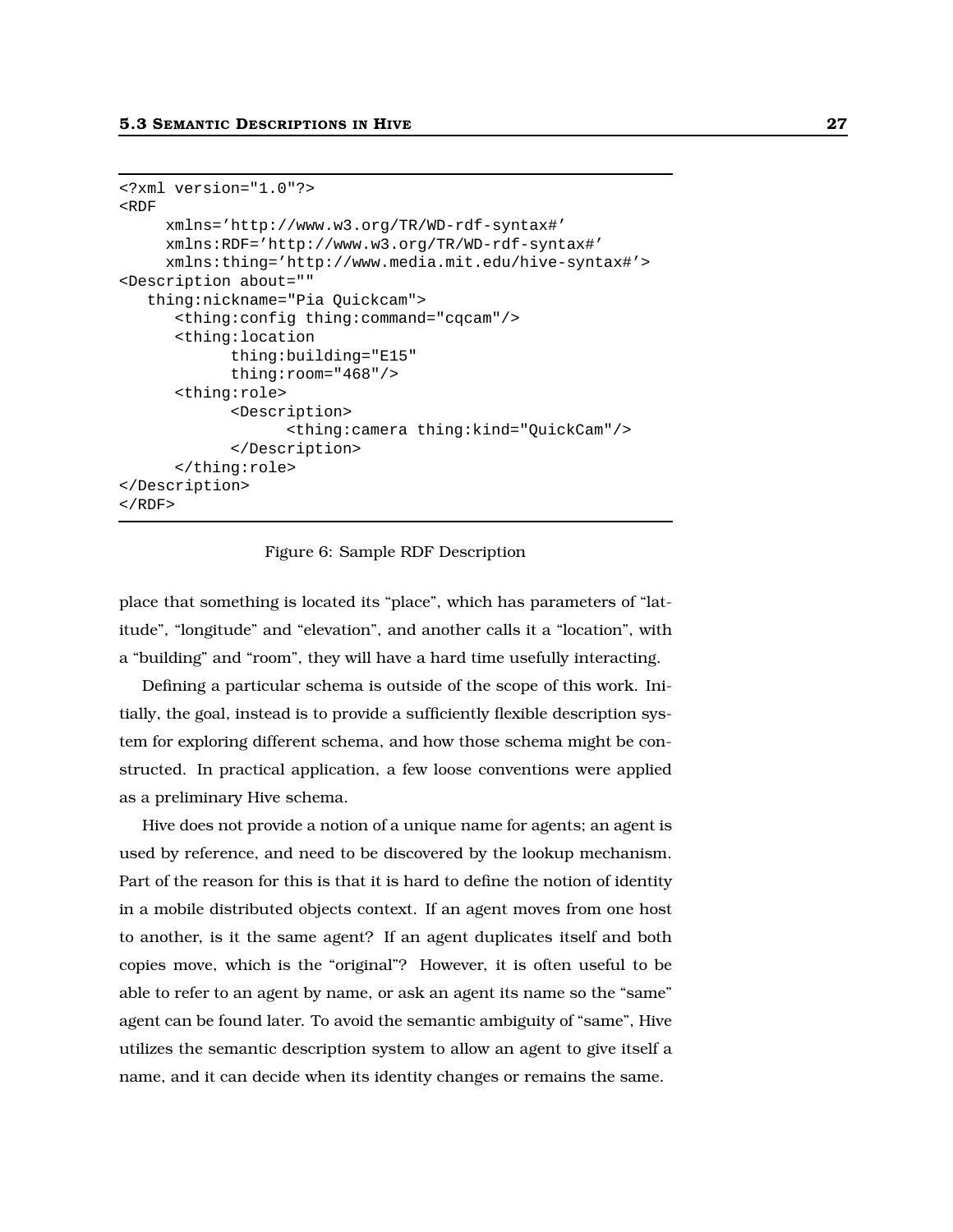

Figure 7: RDF Structure of description shown in Figure 6

Due to the fact that the agents assign themselves these names, there is no guarantee of uniqueness, and uniqueness may not even be desired. Consider the case of a "phone book agent". If there are multiple identical instances of this agent, they are all equally good. They may as well share a common name. If there are multiple instances of a light bulb agent, however, they should have very different names. This name is called the "nickname" and in the case of the example in figures 6 and 7 is "Pia Quickcam".

In the "Honey, I Shrunk the CDs" demonstration described in Section 7, the central agent locates both the tag reader and the jukebox by nickname, since it is looking for a particular pair of agents, the "Pia Demo Tagreader" and the "Pia Jukebox". Most of the time, though, agents would be found based on their other parameters.

In the kitchen demonstration described in Section 6, one agent collects references to all of the tag-readers available. This is accomplished via semantic lookup, without the use of nicknames or any other individualized identifier. Specifically, the concentrator agent performs a query for all agents which have as one of their "role"s the type "tag-reader". The parameter "role" is another piece of the preliminary Hive schema. It allows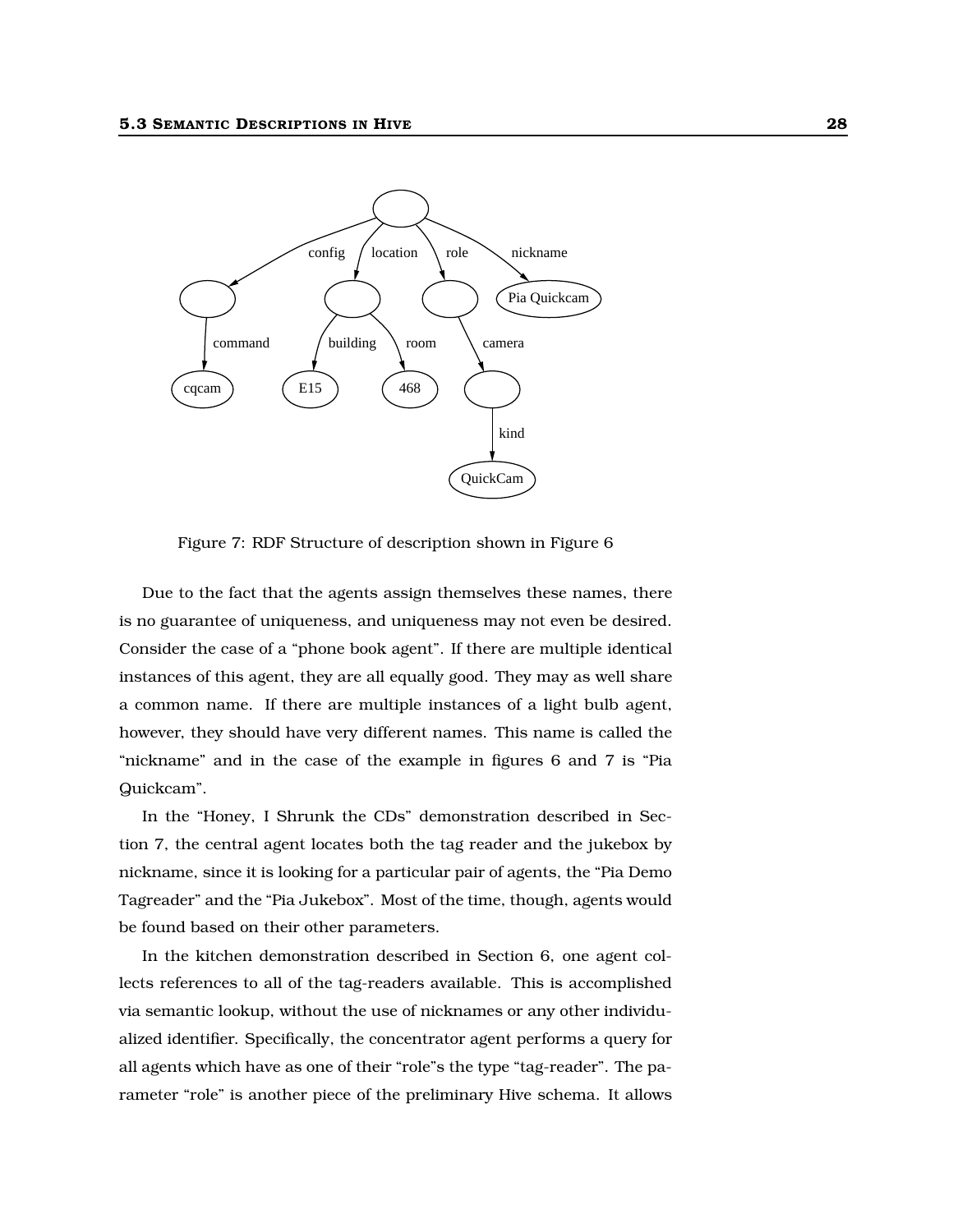a device to have multiple arbitrarily parameterized labels. In the example in figure 6, the device has the role of "camera", and that role has the parameter "kind" which in the example is "QuickCam".

Another example of roles, where a single agent may have multiple roles, is shown in the AutoWiringAgent. This agent finds a pair of two on screen agents to connect together. First, it locates all agents that have the role of "screen-widget" to limit the selection to screen based agents. Second, it selects an agent with the role of "button", and an agent with the role of "event-display", each with appropriate syntactic types and connects them together.

Lookup based on a combination of parameters is possible as well. An extension to the kitchen lookup could include restricting the tag-readers that are selected to those in a particular location (i.e., the kitchen). An example of a scenario that uses the location portion of the preliminary Hive schema for use by wearable computers is described in Section 7.2. Further work on defining schemas and managing their creation is needed, and Hive's semantic labeling approach provides the necessary flexibility.

Finally, in the example in figures 6 and 7, there is a portion of the description labeled "config". This is configuration information rather than actual semantic description. This is implemented to use CC/PP style defaults, to easily allow a number of descriptions to share defaults, such as having a default location. Further comments on the use of RDF for configuration appear below in the analysis.

#### 5.3.2 DESCRIPTION API

The fundamental unit used in queries is a set of zero or more descriptions called a DescSet. The DescSet allows flexible manipulation of these descriptions to identify the agents or shadows of interest to a particular application.

The API for querying a DescSet is primarily composed of the select(String parameter, String value) method. The effect of this call is, in each description, to traverse the path on the graph with the label parameter that connects to a node with value value. If value is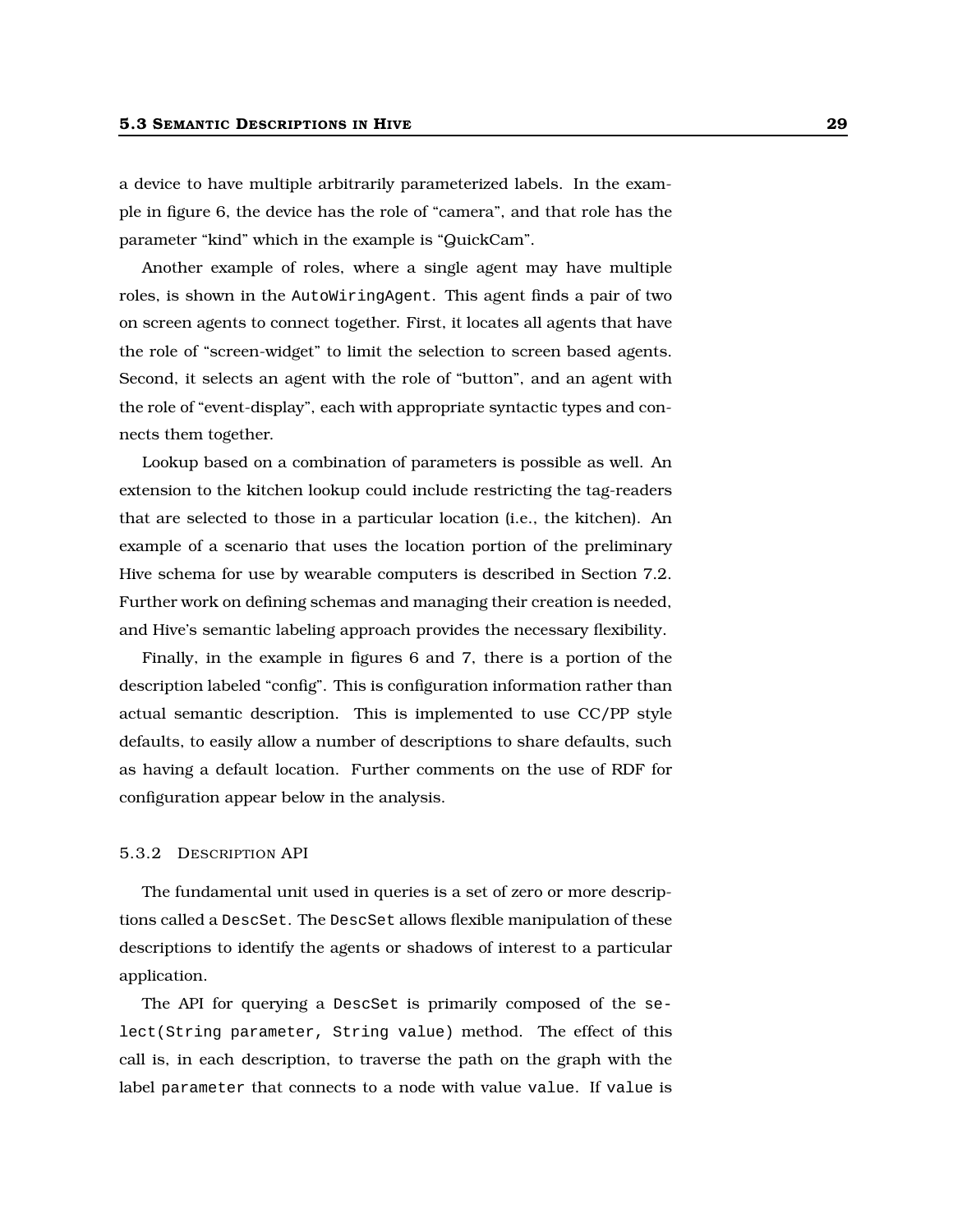null or absent, it will traverse the path regardless of the value of the node it leads to.



Figure 8: Progression of a sample query

Figure 8 shows the steps in a simple query of a DescSet starting with with 3 descriptions. In this example, the goal is to select all descriptions that describe an object located in the city of Cambridge. Unrelated portions of the graph are not shown for simplicity.

Stage 1 of Figure 8 shows the state of the DescSet before anything is done. A DescSet may be reset to this state by calling DescSet.noContext(). A call of select("location") changes the state to that shown in stage 2. A final call of select("city", "Cambridge") changes to what is shown in stage 3. Note, the third description, which described an object in Boston, was removed from the set.

In order to obtain a DescSet in the first place, an agent calls the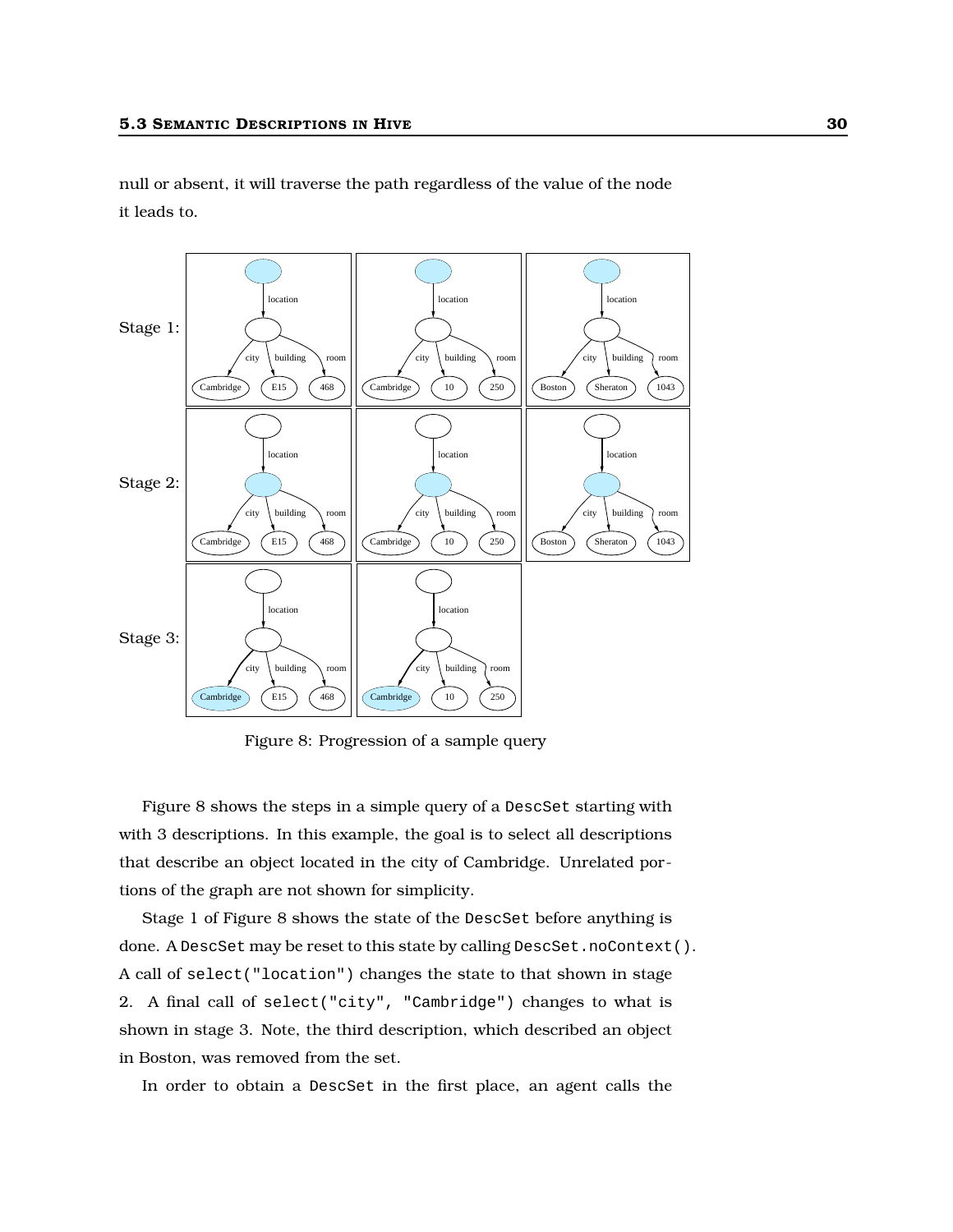queryAgents(...) method on a cell, or constructs it from a pre-existing list of agents or shadows. A number of other methods exist on DescSet to retrieve matches following a set of selects, count matches, add and remove descriptions, merge with other DescSets, and reset the graph query. A practical guide to using RDF descriptions in Hive appears in Appendix A.2.

### 5.3.3 ANALYSIS

This approach toward semantic labeling has proved flexible, extensible and useful. The use of RDF has been a bit cumbersome, however. In the small number of actual applications built so far, it has been capable of usefully describing all the necessary components. As larger numbers of components are constructed, and the interaction increase, better evaluation will become possible.

The system's flexibility and extensibility has been evidenced by two particular extensions: nicknames and configuration data. In the early design of Hive, a decision was made not to assign unique names to objects; all objects would be the result of lookups. As discussed above, it became clear that allowing agents to name themselves had utility. Adding a "nickname" as part of a description was easy, but the use of RDF allows for structured nicknames if so desired. That is, a nickname may have the string value "Pia Quickcam", but it might have a parameter "assigningAuthority" of "Pia", or any other substructure desired. Another agent doing a lookup that does not use this structure would not be interfered with.

During the development of Hive, the need for a method of doing per agent configuration arose. Adding new per agent configuration files was considered, but dismissed when it was realized that the configuration could readily be put into the semantic description. The configuration information in the semantic description is automatically translated into JavaBeans[JB] method calls to configure the agent or shadow. Further, more complex configuration structures can be put into the description and utilized by the agent on its own terms.

Unfortunately, RDF has evolved into a very complicated specification,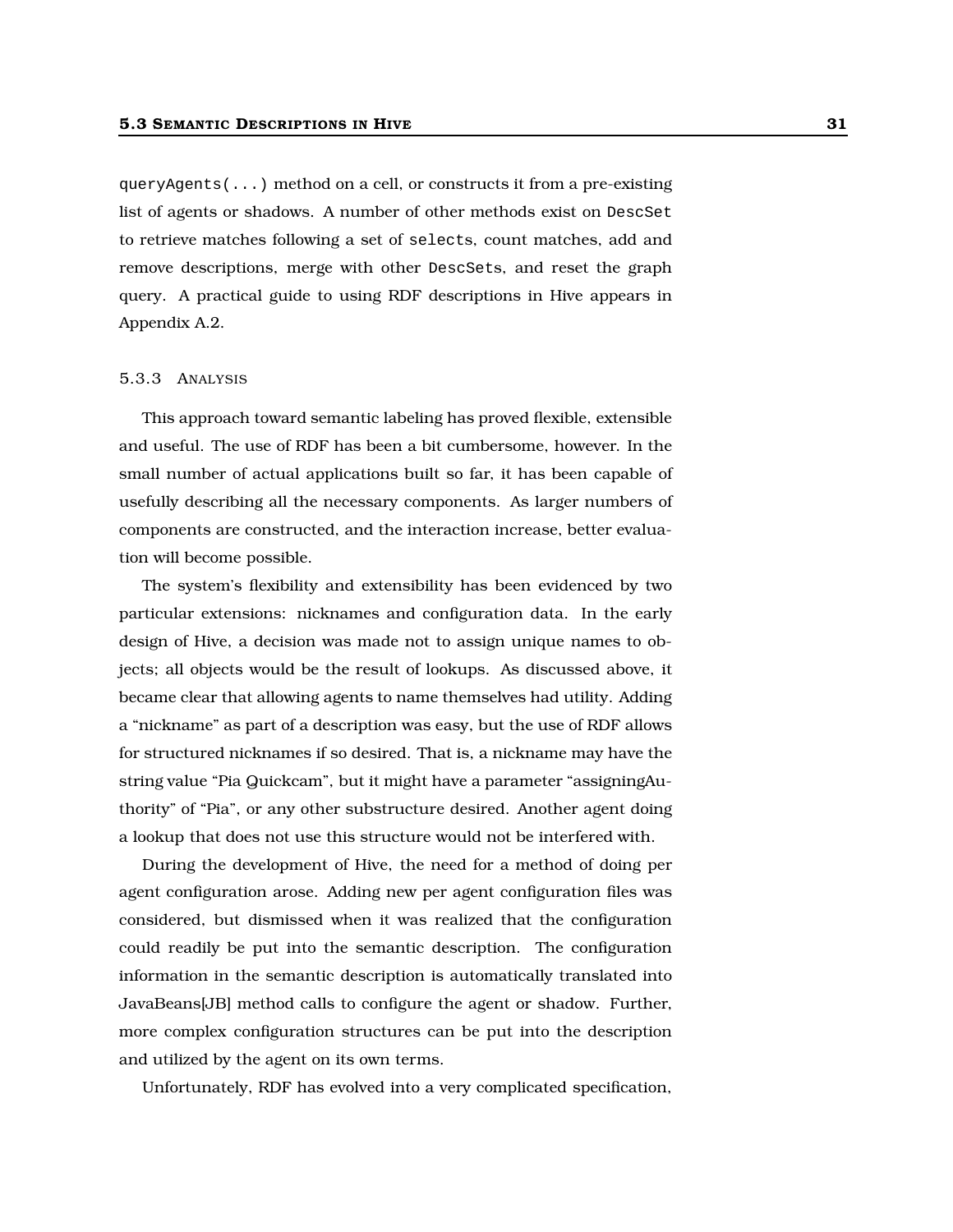and has become more difficult to use. While this complexity provides substantial customizability and a strong underlying data model, it is unclear whether the tradeoff is worth it. Alternative approaches would include a non-RDF, but still XML based representation, or a more complex knowledge representation system.

Future work, particularly if RDF is kept as the description representation, should include implementation of a suite of utilities to generate, modify, and view these representations. To some extent, this is motivation to continue to use RDF, as many such tools will be created for RDF in general, independent of a particular application domain.

Details of how the semantic labeling system were applied in various Hive applications are discussed in Sections 6 and 7. User documentation for doing RDF based agent configuration appears in Appendix A.1.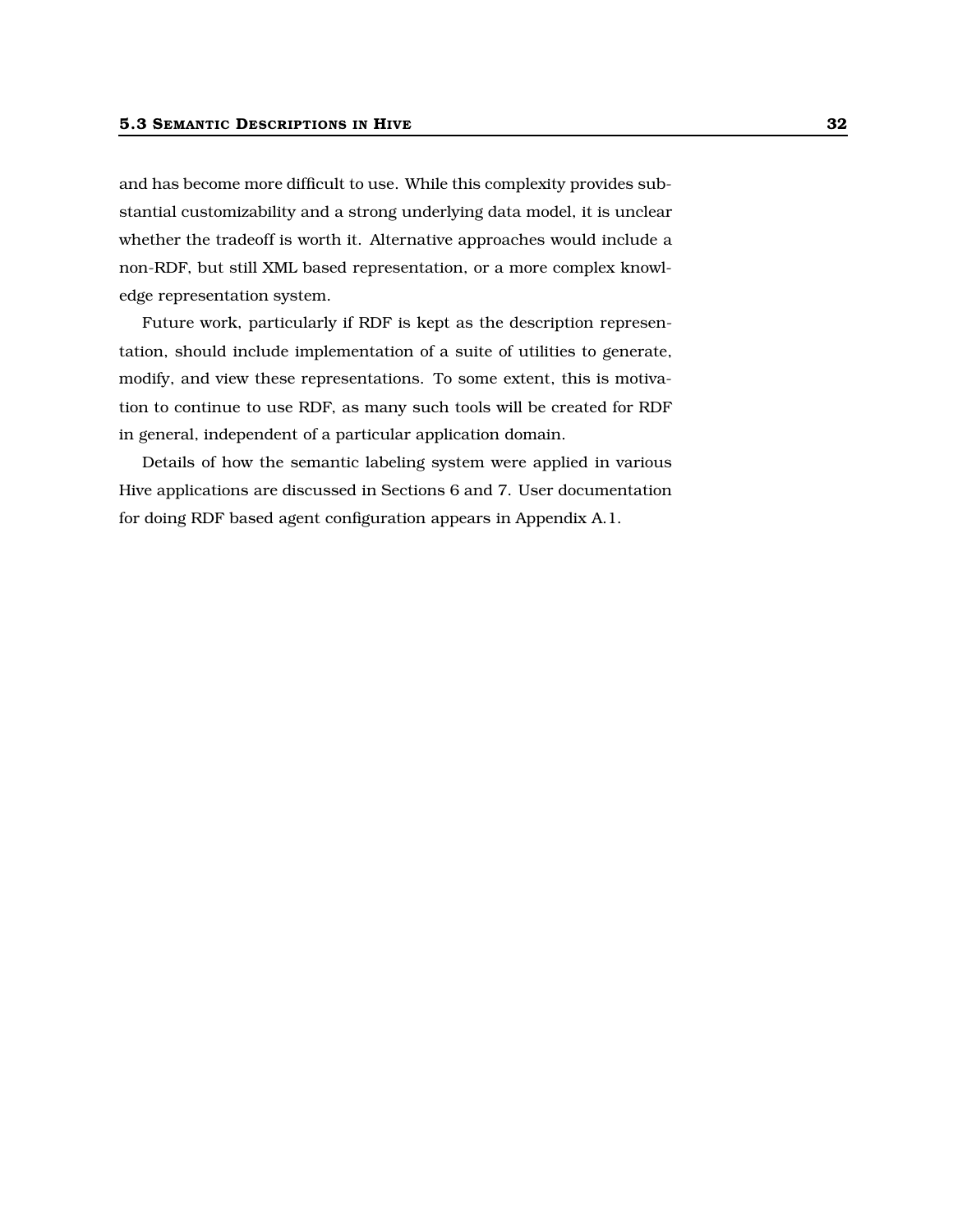## 6 THE NETWORKED KITCHEN

Imagine a kitchen in which all of the appliances are networked together. The pantry, cupboards, and refrigerator know their own contents. When preparing a recipe, the kitchen would preheat the oven, identify substitutions in recipes if the user were on a restricted diet, and would reorder ingredients from the supermarket as supplies got low. Mike Hawley,

Specifically, consider a recipe assistant, capable of walking a cook through the preparation of a recipe. An important sub-application of this is a system to actually schedule the individual steps of a recipe.

The level of assistance provided by the kitchen would vary depending on user preferences, the particular recipe, and the devices and sensors available in the kitchen. The ideal system would be able to take advantage of as much or as little capability as a kitchen might offer.

Particular hardware features built for use in the kitchen include a tag reading system for identifying and locating cooking utensils, dishes, and ingredients, a digital scale, a microwave oven, a display, and speech output. The software for the system uses Hive's semantic lookup scheme to take advantage of new, previously unknown hardware that matches certain descriptions.

## 6.1 SYSTEM DESIGN OVERVIEW

This demonstration system for the spring Things That Think consortium meeting was constructed. The demonstration system for the kitchen is composed of nine kinds of agents. The basic architecture is shown in Figure 9.

At the top level in an agent which manages the execution of the recipe, in concert with the other service agents. At the second level are a set of "manager" agents which coordinate interactions with individual or sets of devices. Finally, there are the agents that correspond to the physical devices and services available in the kitchen.

Although not utilized in the demonstration, an additional agent could



Matthew Gray, and Andy Wheeler at the prototype kitchen of the future Photo credit: Peter Menzel



Wiring for the demonstration Photo credit: Peter Menzel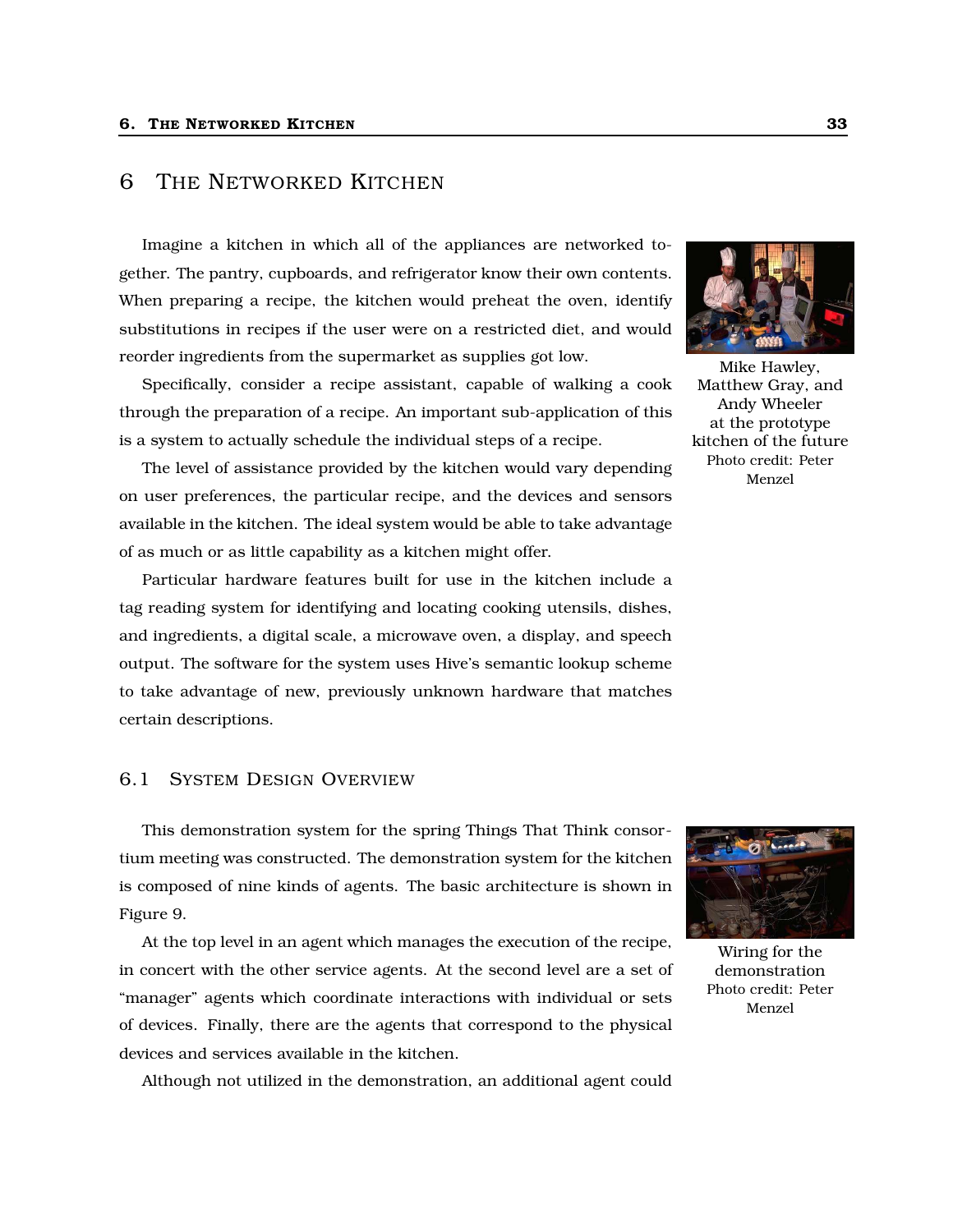

Figure 9: Network Kitchen Architecture

be implemented above the the recipe agent to determine which recipes are being used. Implemented, but not used in the demo system is a generic recipe scheduler capable of managing multiple simultaneous recipes and managing resource contention. A more detailed description of this scheduler appears below in Section 6.2.5.

## 6.2 SYSTEM DESIGN DETAILS

### 6.2.1 RECIPE AGENT

The recipe agent oversees interactions and activities in the kitchen by interacting with the manager agents. This agent does not necessarily plan the sequencing of the recipe itself, as that may come from an independent scheduler, such as the one described below.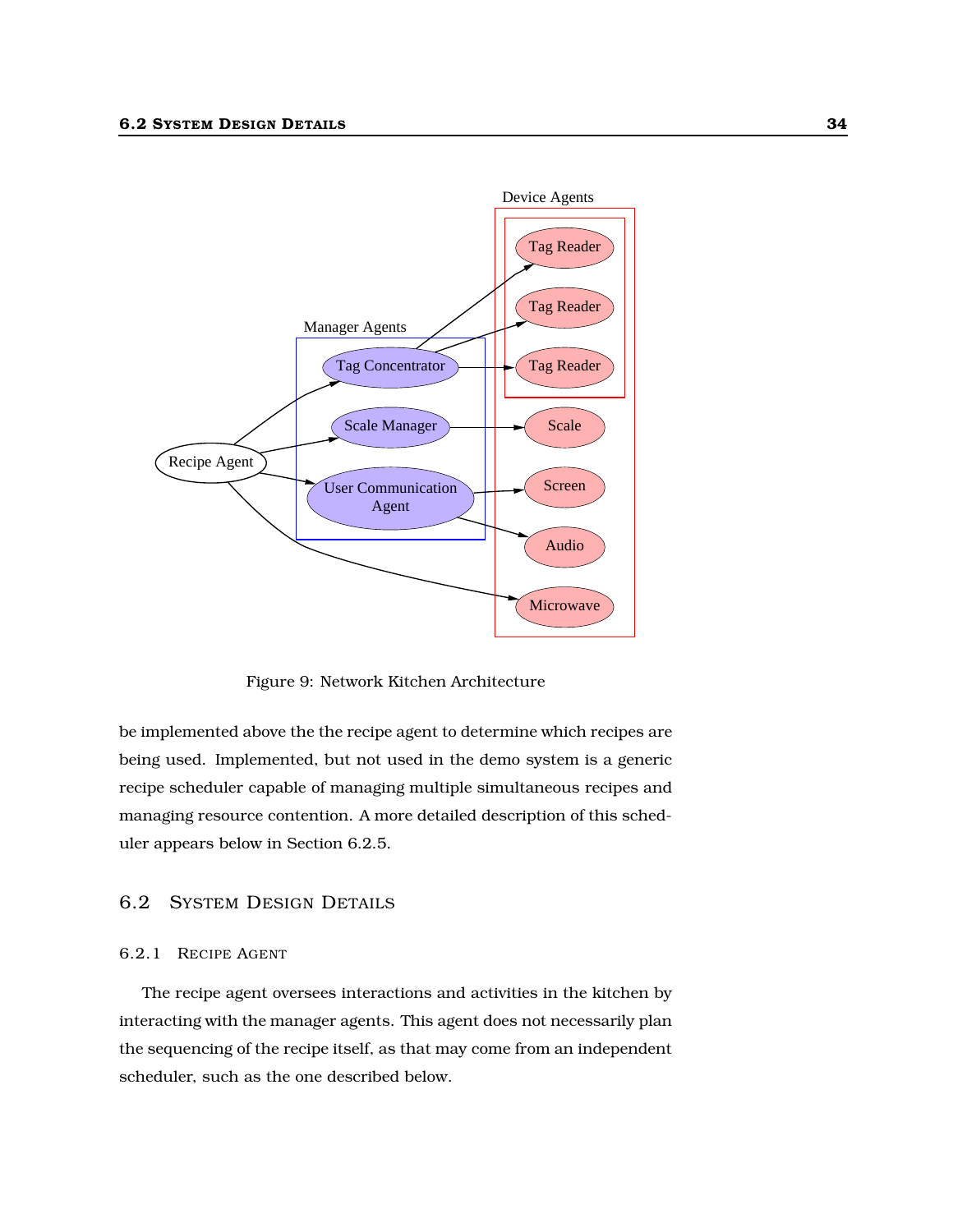A separate recipe agent provides the flexibility to manage the execution of a recipe in a way suitable to a particular user. Users might prefer the use of different schedulers, or the ability to have custom recipe agents that don't rely on a scheduler at all, as was used in the demonstration scenario.

### 6.2.2 MANAGER AGENTS

The manager agents provide the the underlying "kitchen logic". These agents manage an inventory of food and cookware, manage complex interactions with hardware, and coordinate communication with the user through whatever means are available. These agents provide an interface to the above described recipe agents, without the recipe agent needing to be concerned with the actual hardware available in the kitchen.

Further, these agents will also take care of identifying resources that may become available that were not anticipated of at the time of the initial design. Sufficiently unexpected improvements in the functionality available may require updates of individual agents to take advantage of the new capabilities, however the agents will communicate via a set of well-defined interfaces to ease expansion of the system. Individual users are able to dramatically change the behavior of the entire system by either tuning parameters of these agents, or replacing them individually, without any pervasive change to the remainder of the system.

The *UserCommunicationAgent* manages all communications to the user or users of the kitchen. In the demonstration system, this agent communicated with the user through verbal prompting as well as graphical and textual on-screen feedback. This agent could be readily modified to provide location based projection, communication via a wearable computer $^6$ , or via an ambient display. In the demonstration system, the display systems were reusable generic display components.

The *ScaleManager* managed complex interactions with the scale. The *ScaleAgent* itself (described below) reports only the current weight on the

<sup>6</sup>See Section 7.2 for a particular application of Hive with wearables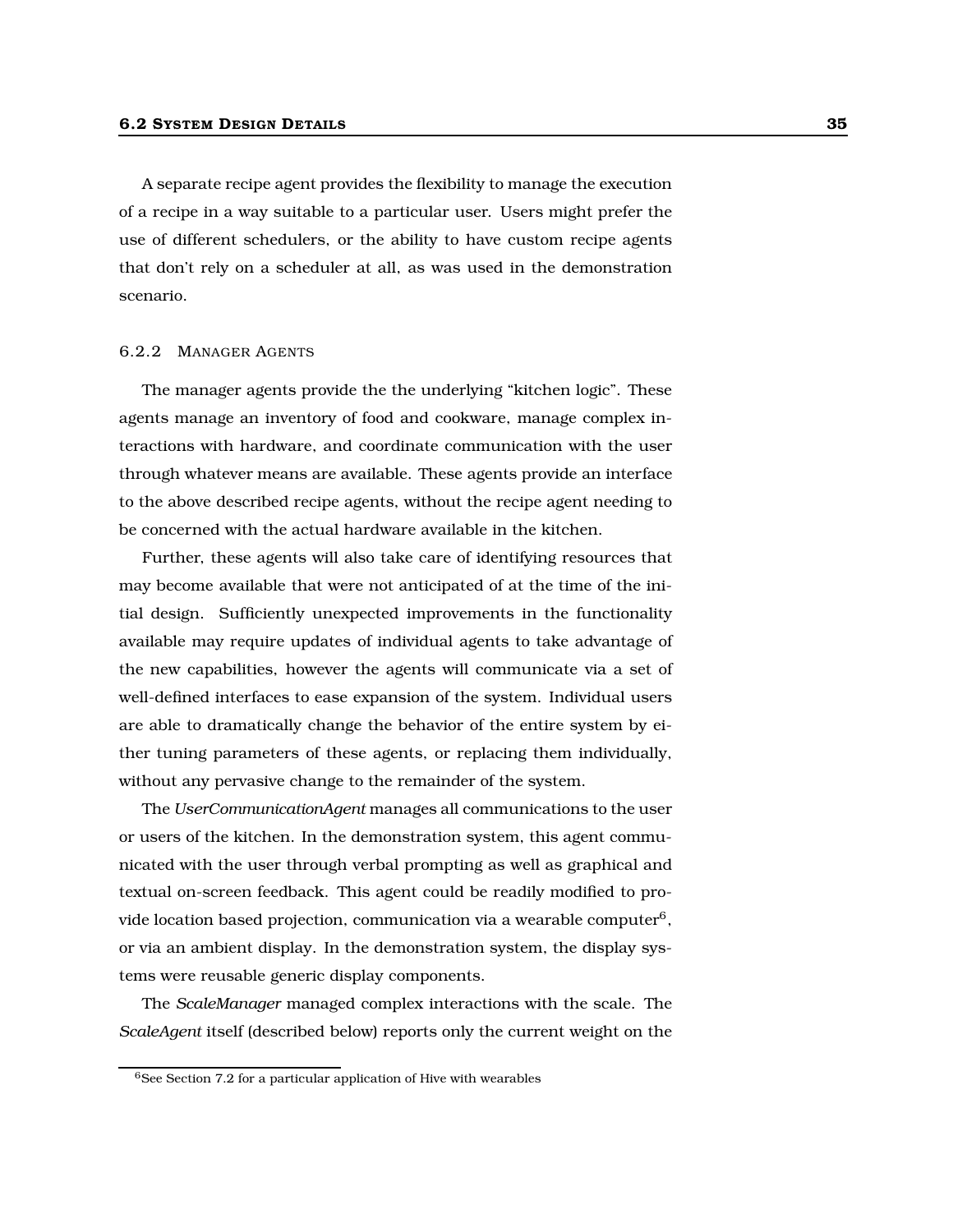scale. The *ScaleManager* maintains a recent history, to identify if an item has been added or removed, how much has been added since the last step in the recipe, and how much more needs to be added, when it is notified of the goal by the recipe agent. In a kitchen environment with other devices that mandated complex interactions, similar management agents would be created.

The inventory management agent, called the *TagConcentrator*, manages data from any number of tag readers, of any types. Using the semantic lookup system described in Section 5, the *TagConcentrator* discovers all of the tag readers available to it, and organizes the presence, absence, appearance, and disappearance of any and all tagged items. Additionally, should new tag readers be introduced, the *Tag Concentrator* will dynamically discover them.

These management agents provide a convenient abstraction for interacting with varying hardware configurations. Beyond an abstraction, however, they utilize Hive's semantic lookup scheme to automatically identify the best piece or pieces of hardware to use in a given scenario. This ability to dynamically utilize available hardware is one of the key strengths of Hive, and this is accomplished through separation of functionality into agents, and use of semantic descriptions.

### 6.2.3 DEVICE AGENTS

Agents to manage each of the individual tag readers, the microwave, the scale, the speech output system, and the on-screen display were used. The *TagReaderAgent* and *ScaleAgent* are both not specific to the kitchen scenario, and are used in other scenarios.<sup>7</sup> The speech output was accomplished using an agent previously used for playing music, called the *JukeboxAgent*, and the on-screen text display utilized the *StringDisplayAgent*. The *MicrowaveAgent* is currently only utilized in the kitchen scenario.

This reuse of components is straightforward in Hive. Above and be-



Canister with RFID tag Photo credit: Peter Menzel



Digitally controlled microwave Photo credit: Peter Menzel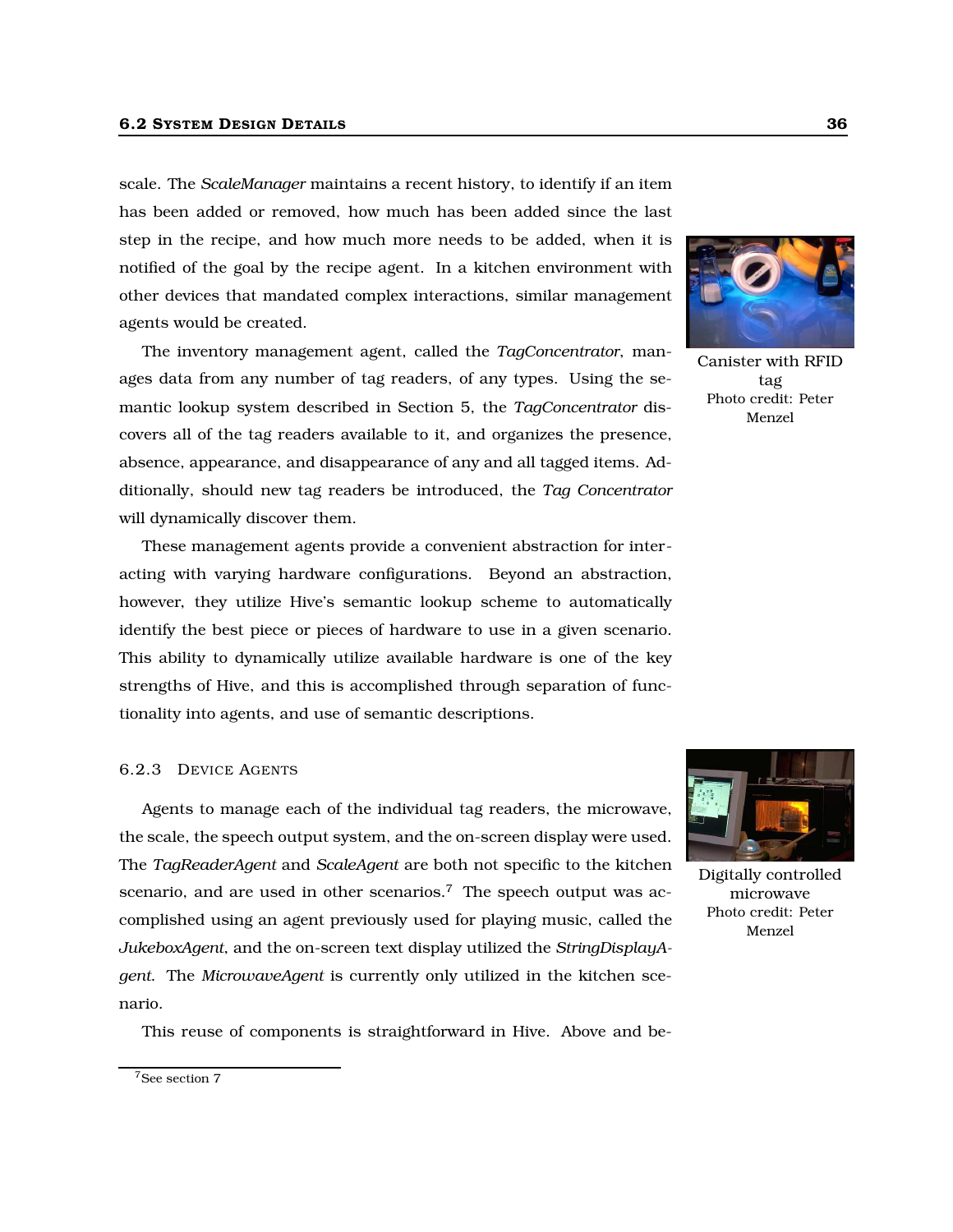yond code reuse, however, is actual service reuse. In the demonstration setup, a separate audio system was used for the kitchen demo than for the jukebox demo $^8$ , however if the second audio system had not been set up, the kitchen software would have automatically located another audio player, and utilized that.

### 6.2.4 SHADOWS

Shadows for each of the device described in the previous section were used as well. Some of these shadows were particular to hardware only utilized in the kitchen, such as the Transcell scale $9$  and the microwave, while others such as the Swatch tag readers are identical to those used in other scenarios.



Digital scale Photo credit: Peter Menzel

### 6.2.5 RECIPE SCHEDULER

A general recipe scheduler is necessary for any regular use of the networked kitchen. While it is possible to implement individual recipes, as was done in the case of the demonstration peanut brittle recipe, it becomes impractical to do so for large numbers of recipes.

Most recipes are presented as a fixed schedule, however it is clear to a person using such a recipe that in fact there are interdependencies, but rarely is the sequence strict. For this reason it is useful to have a dynamic scheduler that is capable of determining what sequence tasks may be done in, to find an optimal sequence, to manage resource utilization, and to adapt to unanticipated changes. Eventually, it would be useful to build an entire planner, such as CHEF[Ham86], rather than merely a scheduler to the system to allow creation of new recipes from a set of well established rules.

A scheduler based in part on STRIPS[FN71] and on Sacerdoti's procedural nets[Sac75] was implemented. Due to the highly constrained nature



Peanut Brittle, in process

<sup>8</sup>See Section 7.1

<sup>9</sup>While the shadow for the scale is particular to the kitchen demonstration, the agent for the scale merely requires a shadow with a particular interface, and can be utilized with both a kitchen scale, and a bathroom scale, such as the one used in the Net Weight[Gei99] demonstration.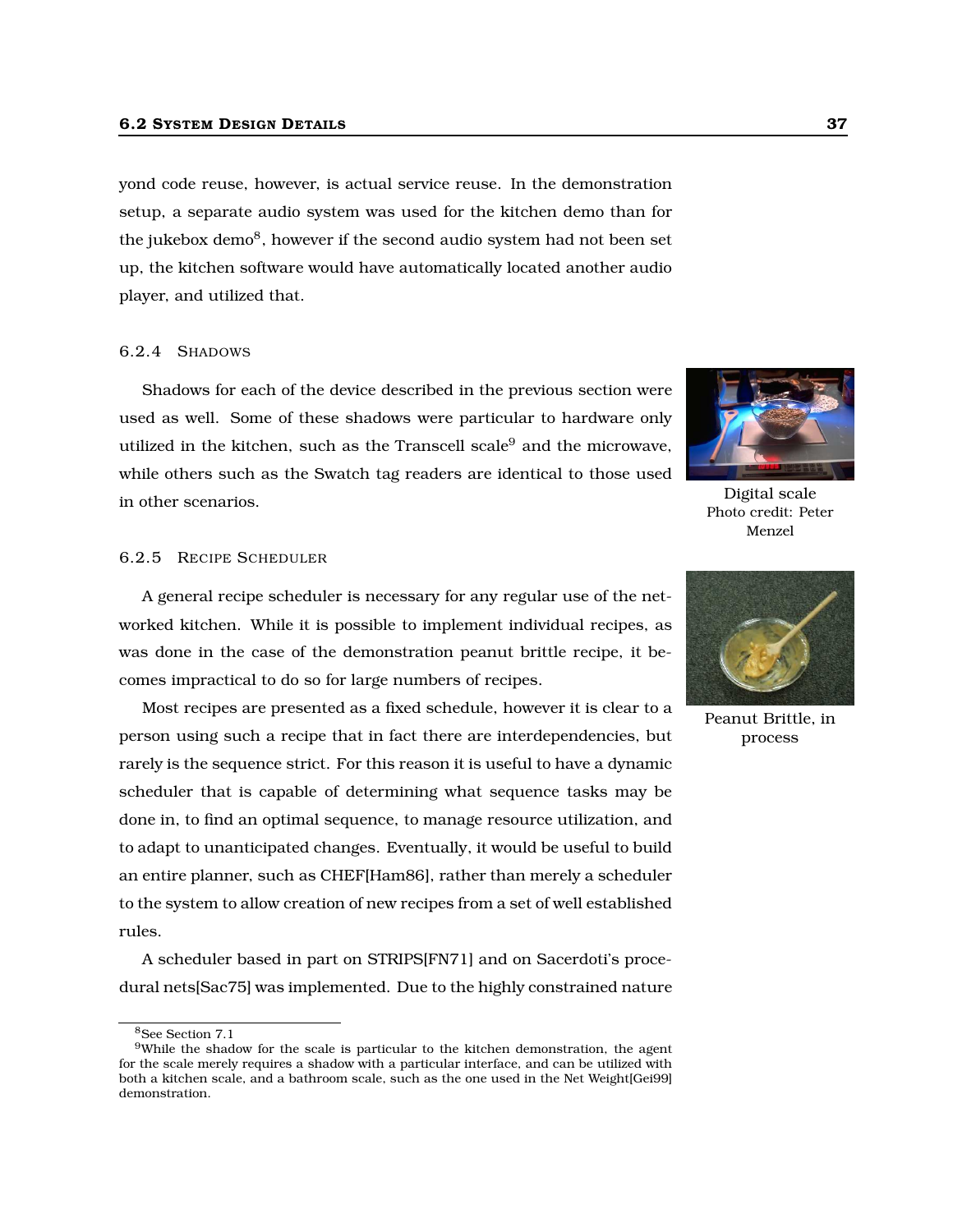of the recipe scheduling problem, and the fact that the initial implementation was to be a scheduler only, and not a generic planner, substantial simplifications were possible. Further, in 1971 Fikes and Nilsson write in [FN71]

However, since we envision uses in which the number of operators applicable to any given world model might be quite large, such a simple system would generate an undesirably large tree of world models and would thus be impractical.

In the nearly 30 years since then the "impractical" has become quite practical, and the application domain distinctly limits the number of operators. For this reason, the scheduler can reasonably employ a "simple system" of an exhaustive search rather than requiring a the more complex approach described in [FN71].

The scheduler accepts recipes as input which specify a list of steps, their interdependencies and resource requirements. These interdependencies can include requirements that certain steps be completed as prerequisites, that certain steps be started within a certain time bound after the completion of another step, and any combination of these timing constraints. The resource requirements may require a particular resource, or a resource of a particular type for a flexibly specified time bound.

For the demonstration system, the scheduler was not integrated with the system, as a single recipe was being demonstrated repeatedly, and identically. Integrating the scheduler should be straightforward. Such a combined system would then be capable of managing multiple simultaneous recipes as well.

Currently, the scheduler requires recipes in a fairly unnatural form, with constraints explicitly stated. Future work could include attempts to construct this internal constraint based representation from recipes in a natural language form. Intermediate possibilities, such as a recipe that is human-readable, but also contains some added constraint information for the scheduler, should be readily doable.

As mentioned above, further work to develop a full featured recipe planner, rather than simply a scheduler, would be a rich area for new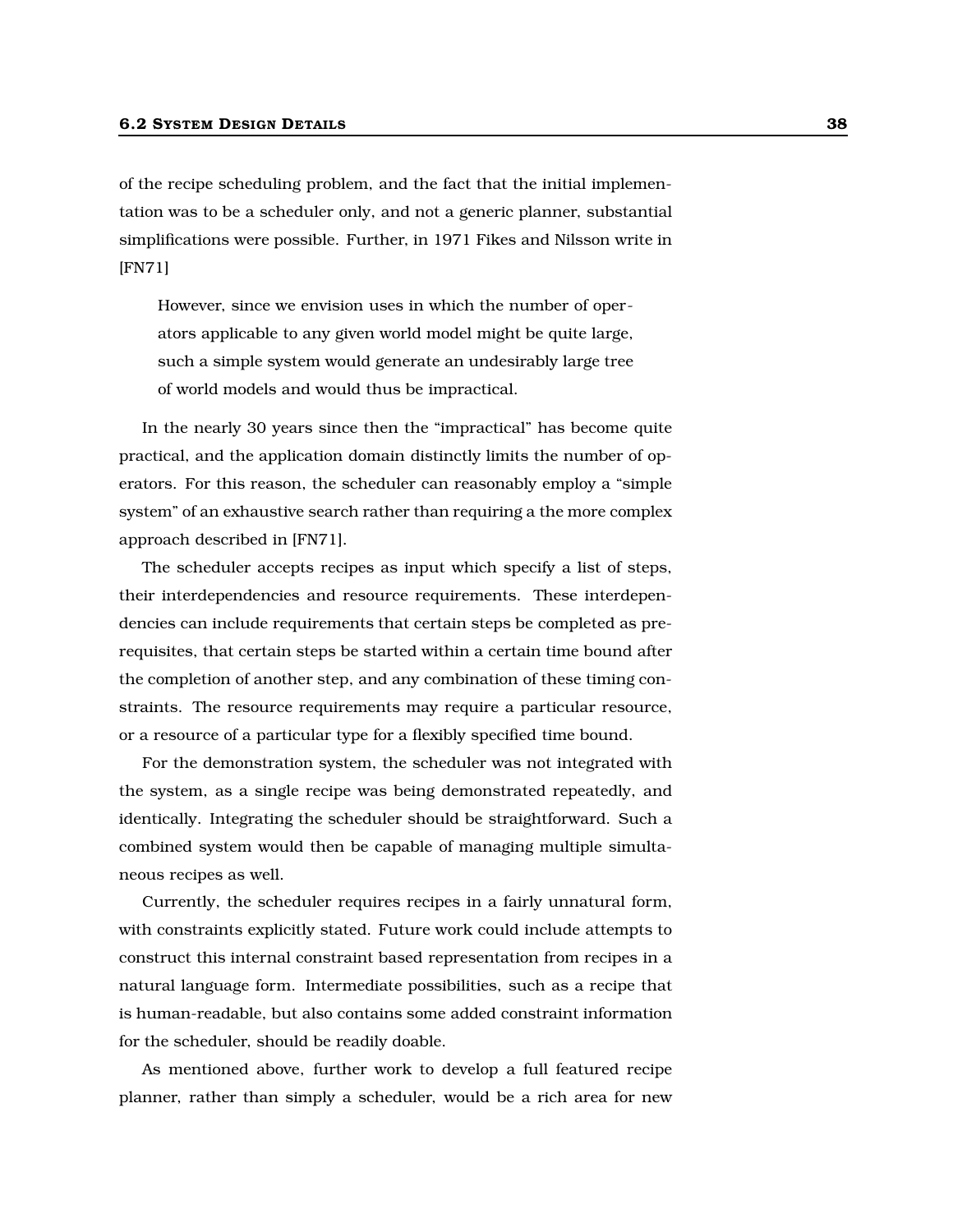research. Simple planning features such as the ability to perform substitutions and modify recipes for different cooking equipment is a natural next step. Beyond that, it is not unreasonable to suggest a planner that is capable of constructing recipes from scratch, given a basic set of requirements.

### 6.3 ANALYSIS

Hive proved a valuable toolkit in developing the kitchen. A particular example of how Hive showed its flexibility in this development occurred when the initially planned tag reading system was not available. Originally, the demonstration was intended to use a single large antenna polyphonic tag reader, in combination with a couple of the Swatch tag readers. Two days prior to the demonstration, the polyphonic tag reader ceased functioning. Without any code changes, the demonstration was capable of substituting a larger number of Swatch tag readers to accomplish the same functionality. This was possible due to the fact that Hive utilized a modular agent architecture and performed all of its lookup based on semantic parameters, such as requiring that something be a "tag-reader", rather than a particular kind, or a particular number of tag readers.

One useful comparison to make to help determine the efficacy of Hive, is to compare the kitchen demonstration system built with Hive to the one built without Hive. Comparison of functionality, implementation complexity and code and component reuse show conspicuously some of the advantages of Hive for applications such as this.

The following table shows an itemization of the features present in both the Hive and pre-Hive systems.

The Hive based system implemented the same feature set as the previous demo as well as a number of new features. The Hive recipe selection GUI was substantially less attractive than the pre-Hive system, though the pre-Hive system only allowed for the selection of a single recipe. Further, while the pre-Hive system contained support for the microwave, it was not actually used in the demonstration. Additionally, in the Hive



Vanilla on a tag reader Photo credit: Peter Menzel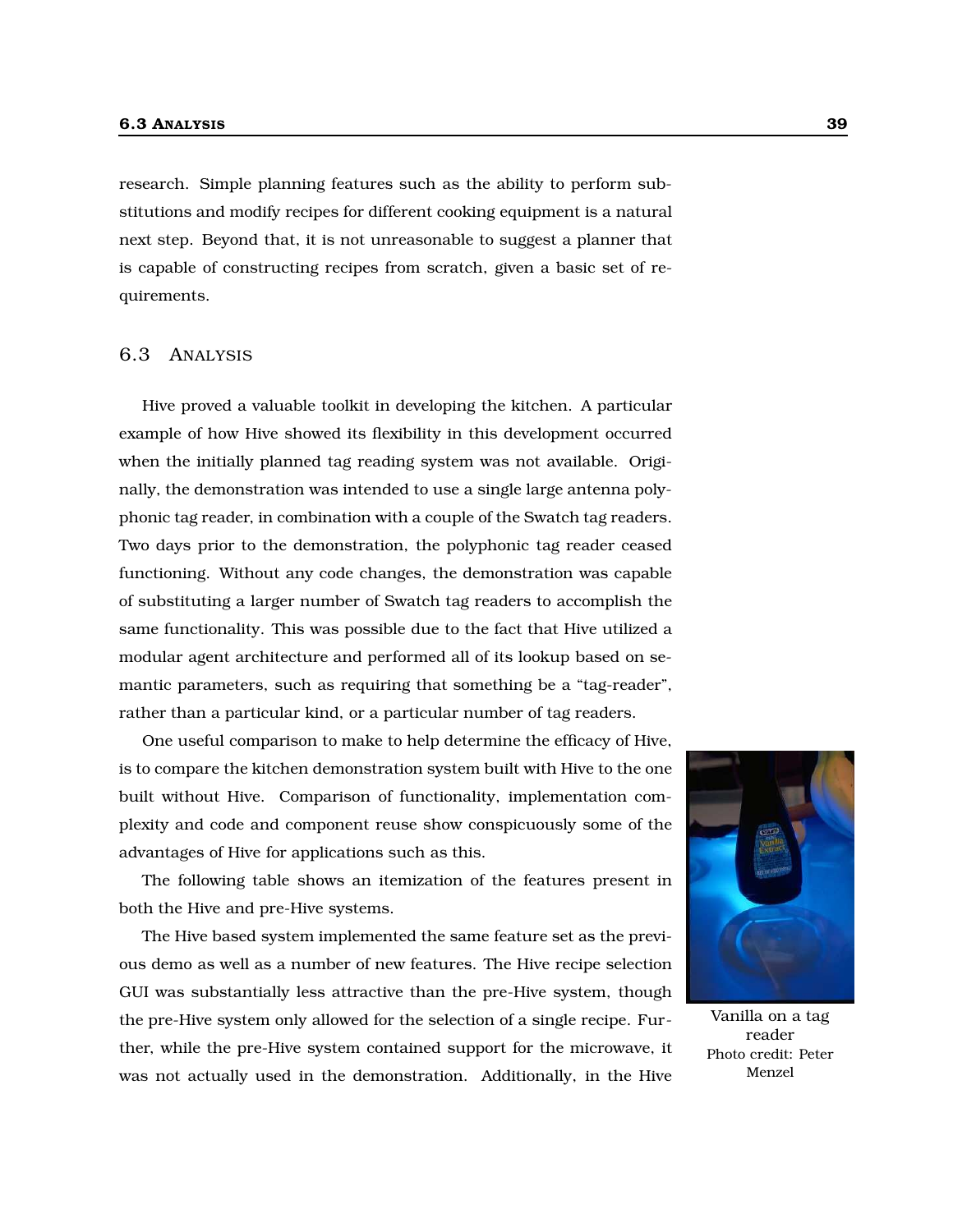| <b>Feature</b>                          | Hive | pre-Hive |
|-----------------------------------------|------|----------|
| On-screen prompting                     | yes  | yes      |
| Audible prompting                       | yes  | no       |
| Digital scale                           | yes  | yes      |
| Tag readers                             | yes  | yes      |
| Arbitrarily many tag readers            | yes  | no       |
| Microwave                               | yes  | yes      |
| Ability to execute a full recipe        | yes  | no       |
| Ability to execute more than one recipe | yes  | no       |
| Inventory tracking                      | yes  | no       |
| Recipe Selection GUI                    | ves  | yes      |

Figure 10: Pre- and post-Hive feature comparison for the kitchen demonstration

version, each system component is usable easily outside the context of the specific demonstration. As an example during the demonstration, the microwave was connected dynamically to an on-screen button to control it.

Measuring implementation complexity and code reuse is difficult, however "lines of code" provides one metric. The following table shows the number of lines of code used in each system, and the portion that is shared with other applications.

|                                        |               | Hive pre-Hive  |
|----------------------------------------|---------------|----------------|
| Non-shared lines of code $\vert$ $450$ |               | $3000^{\circ}$ |
| <b>Shared lines of code</b>            | $350^{\circ}$ | -300           |

Figure 11: Code complexity comparison

The Hive scenario, of course, requires a large amount of generic infrastructure. The implementation complexity for the kitchen demonstration however, is clearly much less under Hive. Additionally, more code is capable of being used in multiple applications under Hive.

The kitchen is clearly a domain which is open to substantially more exploration. Immediate extensions of this system include upgrading to the originally planned polyphonic tag system, adding new appliances, and extending software capabilities. Future possibilities are discussed further in 9.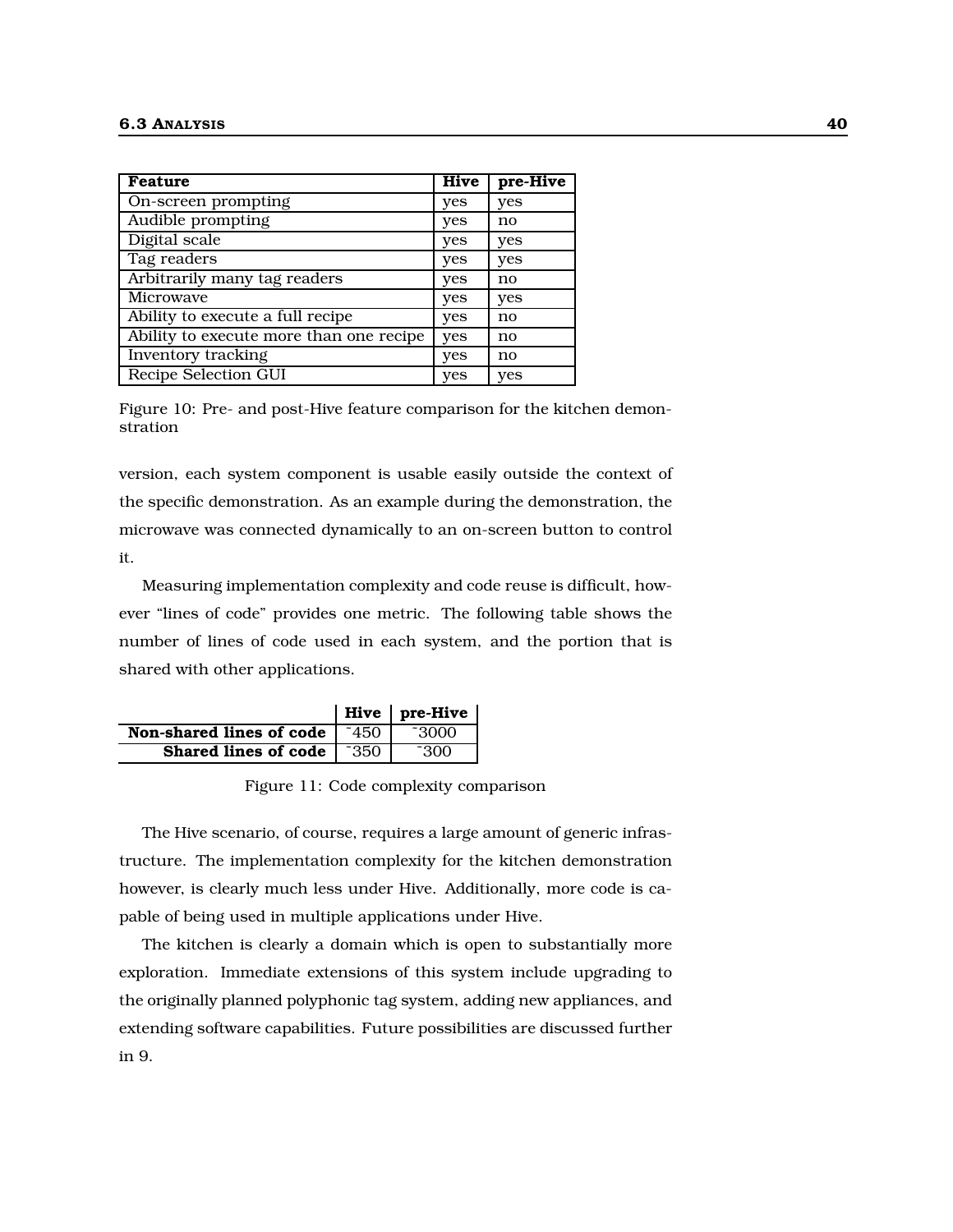## 7 APPLICATION SCENARIOS

Hive has been utilized in a number of other applications in addition to the kitchen demonstration described in Section 6. These systems have provided further examples of Hive's capabilities.

## 7.1 "HONEY, I SHRUNK THE CDS"

Consider a bowl full of small discs, each representing a song or artist. One of these discs is selected and placed on a surface in front of the bowl. The corresponding music plays, and the disc is thrown back in the bowl.

As a demonstration of Hive, a music playing system, "Honey, I Shrunk the CDs"<sup>10</sup>, was developed. This was a system of three agents and two shadows constructed to provide a novel interface to playing music.

The demonstration was composed of a Radio Frequency Identification (RFID) tag reader which had a series of small circular tags with a resemblance to small CDs (hence the name of the system) and an MP3 based jukebox. Figure 12 shows the basic software configuration for the scenario represented by "Hive Cell 1" and "Hive Cell 2". "Hive Cell 3" shows the extensions made to the system, as discussed in Section 7.1.1.

The three agents, shown in cells 1 and 2 of the figure were the *TagReaderAgent*, which watched the tag reader for the appearance of disappearance of tags, the *JukeboxAgent*, which was responsible for playing requests, reporting songs played and reporting when the end of a song was reached, and the *HoneyIShrunkTheCDs* agent, which managed the entire application. Each of the *JukeboxAgent* and *TagReaderAgent* communicated with a corresponding shadow.

The *HoneyIShrunkTheCDs* agent contained all of the real application intelligence for this scenario. On startup, it would do a series of lookups using the lookup system described in Section 5 to locate the demonstration system tag reader and the jukebox, and would connect itself to each. If one or neither was available, it would wait until they were. Once these



"Honey, I Shrunk the CDs" demo Photo credit: Peter Menzel

<sup>&</sup>lt;sup>10</sup>In reference to the film "Honey, I Shrunk the Kids"[GS89]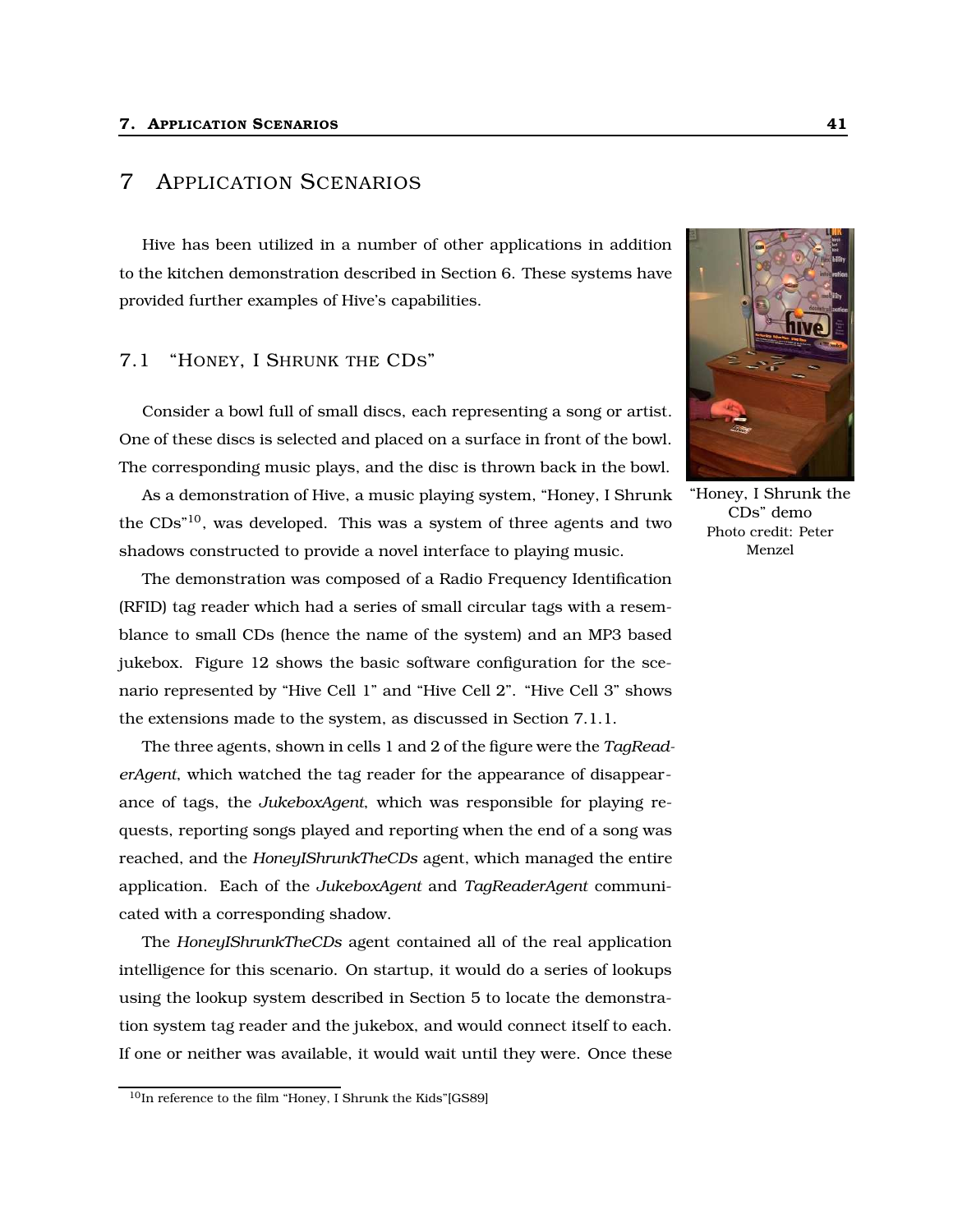

Figure 12: "Honey, I Shrunk the CDs" software configuration

connections were established, it would translate incoming information about the tags on the tag reader into either changes in its internal state (such as whether the request should be continuous or one time only), or requests to the jukebox to play a song.

While a very simple application, it proved to be a good test of the stability of the Hive software over long periods of time. The demonstration system ran continuously for weeks under regular use, without any substantial problems, including successfully handling numerous interactions that were intended to crash the system, as well as many less maliciously intended extensions to the system, as described below.

### 7.1.1 EXTENDING THE SCENARIO

Once the scenario was in regular use, a number of extensions were implemented. Some of these were for actual use, to make the system more useful as a jukebox in a public space, and others were simply to show what was possible.

The first extension was string based control of the jukebox. Often, it was desirable to request a particular song without associating a particular RFID tag with that song. This was accomplished without writing any new code; A *StringSendingAgent*, which allows a user to enter a string, could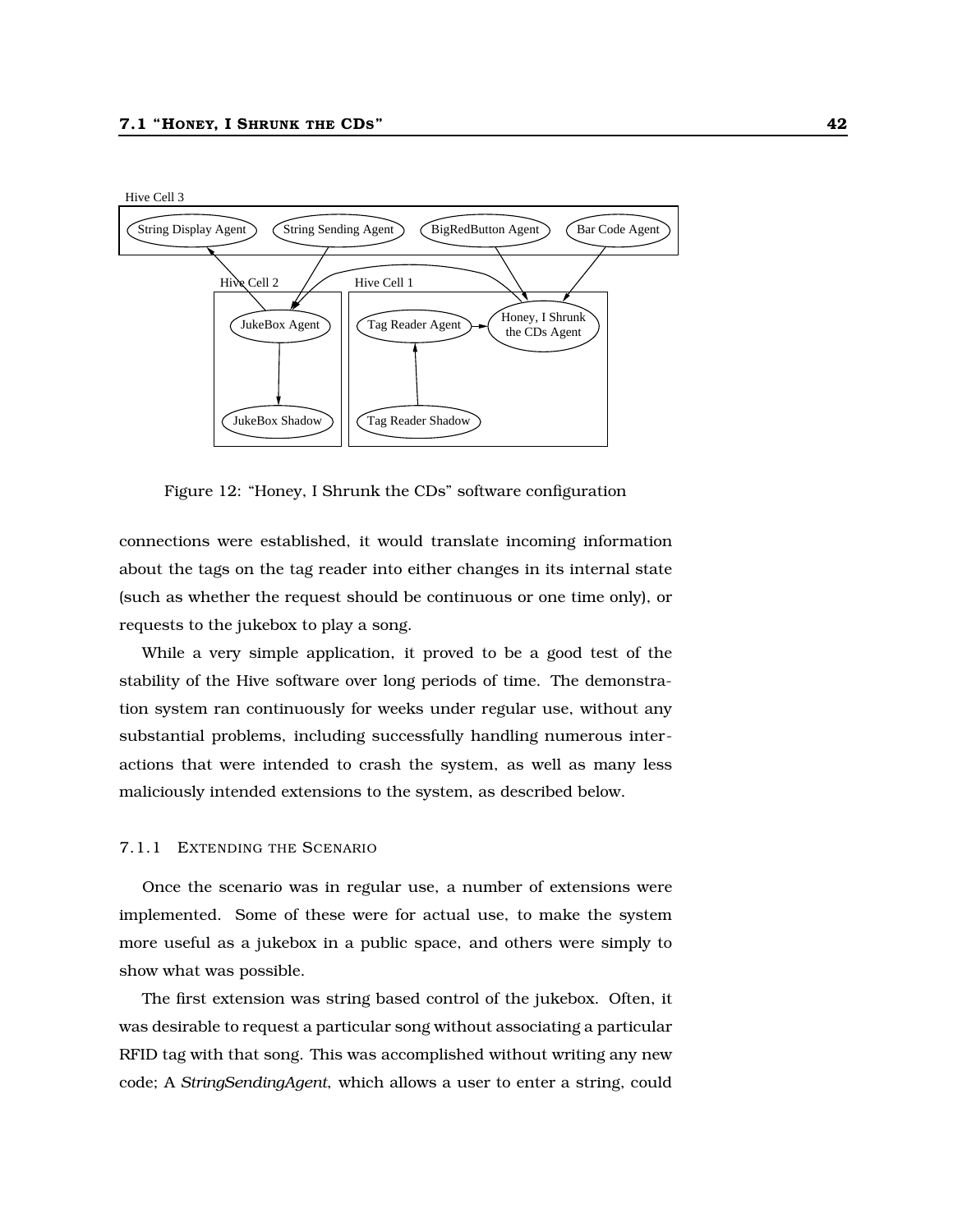simply be connected to the *JukeboxAgent* and songs could be requested by name. This exhibited one of the key features that Hive was designed for: ability for interaction between components that weren't conceived of as interacting when they were first designed. The Jukebox was designed with only the tag reading system in mind, and the string sending agent was a simple standard utility agent.

Second, as a demonstration of the ease of interoperability, a bar code reader was able to be put into the setup in the same role as the RFID tag reader. Just as the *HoneyIShrunkTheCDs* agent translated RFID tags into song names, it could do so (once again, with no code modifications) for bar codes.

Finally, the "Big Red Button" was hooked up to cause the jukebox to play a random song. This required minimal code modifications, as the button agent did not generate string events, as the tag reader, bar code reader and string sending agents did. It also could have been accomplished with no code modification and the creation of a new agent which would monitor the button and submit new requests to the jukebox.

In order for this system to be useful as a mechanism for playing music as well as as a demonstration system, even more convenient interfaces need to be constructed. Currently, control of the system is either through the tag reader, or by starting a Hive cell with local agents, such as a string sender, and connecting to the jukebox. More convenient for most users would be a web browser based interface. The beginnings of a web based mechanism for controlling agents has been implemented and it will be straightforward to utilize in this scenario.

## 7.2 PERSONAL LOCATION USING RF LOCUSTS

Another application of Hive was the implementation of a personal location service using RF Locusts[SKA97] and a wearable computer, by Brad Rhodes. A "locust" is a device which transmits a location beacon. The original locusts did so using infrared, and a later revision[Lof] transmitted RF at 416 MHz. A user with a wearable computer receives this transmis-

The "Big Red Button" Photo credit: Peter Menzel



Brad Rhodes with wearable Photo credit: Webb Chappell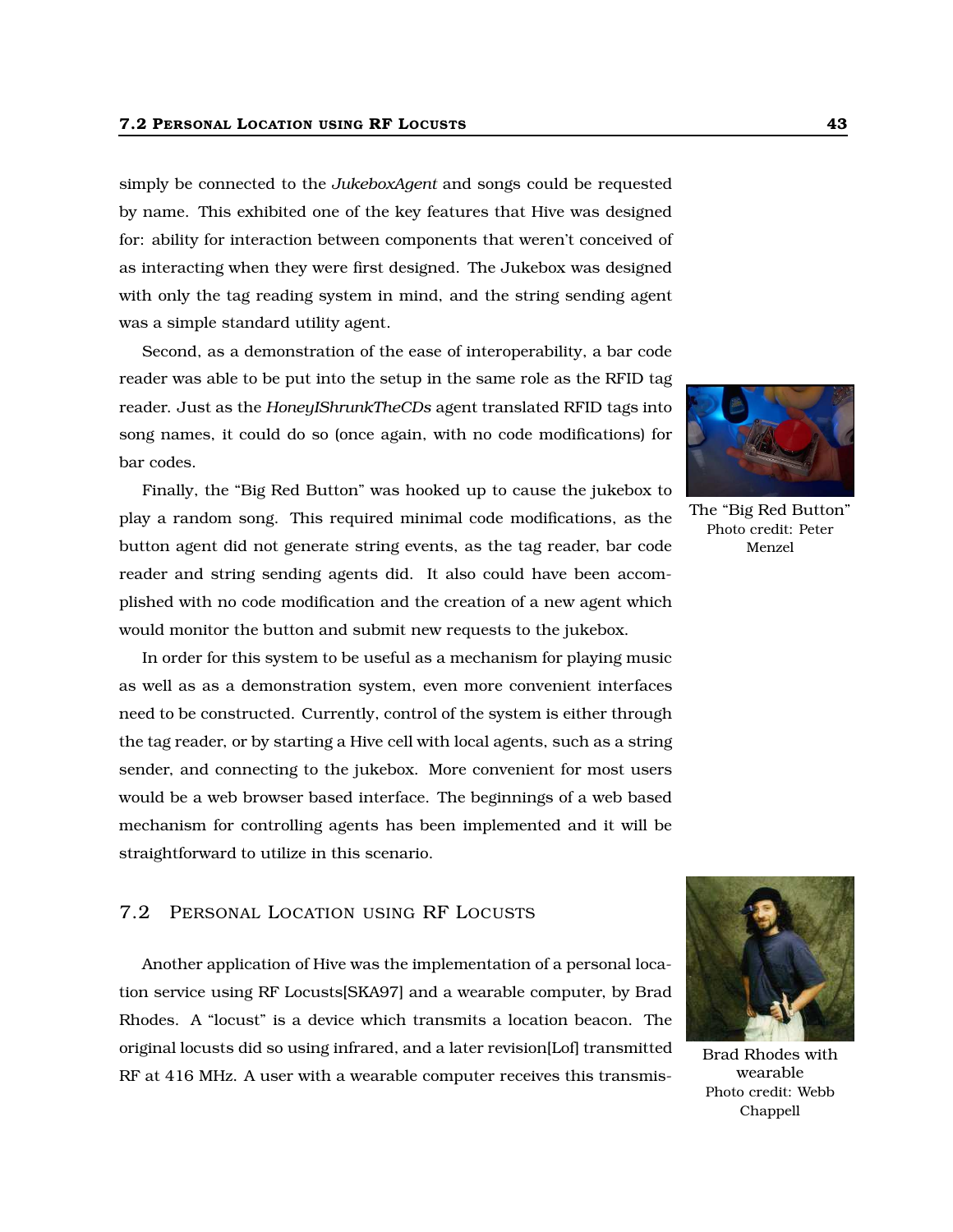sion, and can identify its location. The wearable computer then chooses how to utilize this information, whether to publish it for consumption by outside applications, or to act on it.

Hive enables sophisticated actions to be performed based on this data. A simple initial application caused a particular song to be played on a jukebox (the same code as the one in the previous example) when a person arrived in a particular room. Additionally, Hive allows for easy selection of whether or not to make the location available to the outside world. The case of the arrival song is an example of limited publication. In this case, entering a particular room, causes an action, which may been caused by another source, and entering other rooms may not cause any effect.

Additionally, further development of this scenario will utilize the location component of semantic descriptions to allow a wearable to identify resources available to it when it enters a particular room. That is, a room may have a jukebox, display, or other devices that the wearable could utilize if it was "aware" of the fact that it is in the same room. Hive and semantic descriptions enable this. This is discussed in more detail in [RMW99].

## 7.3 HIVE DEMONSTRATION SYSTEM

A Hive demonstration system was constructed with a variety of generic devices to use to exhibit Hive's features. These included a number of screen based agents as well as a number of physical devices. The screen based agents included buttons, image displays, flashing dots, and string inputs. The physical devices included the "Big Red Button", a toggle switch, a "Tickle Me Cookie Monster", a AC relay used to toggle a light, a number of cameras, a motion detector, and a cricket[MMB<sup>+</sup> 99] (a small lego robot).

These devices were connected together in a wide variety of ways. Most of the connections were one-to-one connections of the various event sources to the event receivers. Examples included the big red button causing cookie monster to laugh, using the toggle switch, or cookie monster's



"Tickle Me Cookie Monster" with electronic guts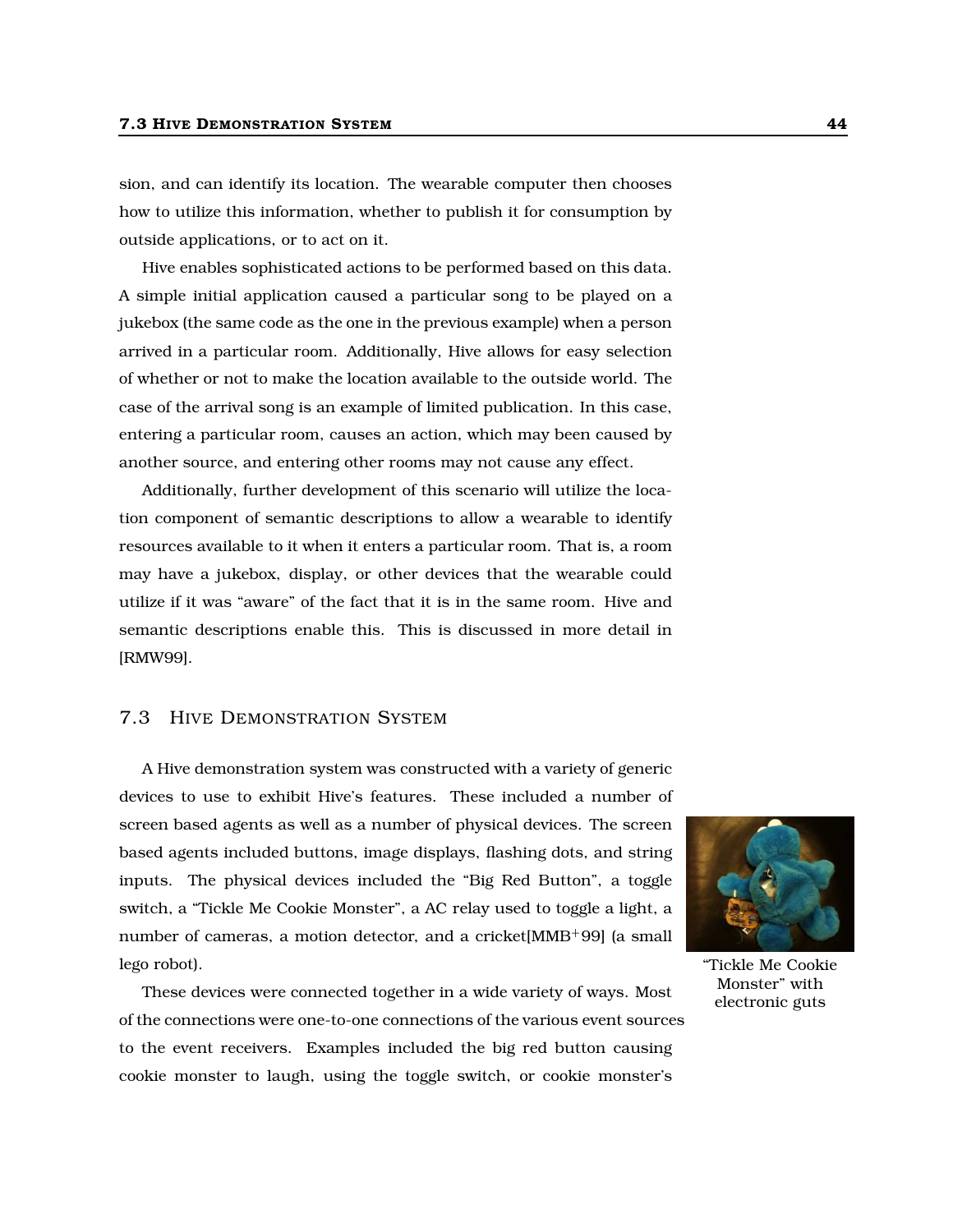tickle sensor to trigger a light, using the motion detector to trigger movement of the cricket, and use of the button in the Cookie Monster doll to cause a picture to be taken. This demonstration showed the flexibility of Hive in connecting devices in ways not anticipated in the device's original design.

## 7.4 OTHER AND FUTURE WORK

A number of other projects within the Media Lab are utilizing Hive. Craig Wisneski has built a variety of tangible interfaces that are connected to Hive. Brygg Ullmer is developing "Strata", a project exploring the design of layered, electronically-augmented physical models that serve as tangible interfaces to specific dataspaces, that uses Hive to connect displays to data sources.

Future applications of Hive may include connecting Brad Geilfuss' Net Weight and Inner View[Gei99] projects, as well as providing low-level transport mechanisms for Hive, such as via Hyphos, by Rob Poor.



Net Weight prototype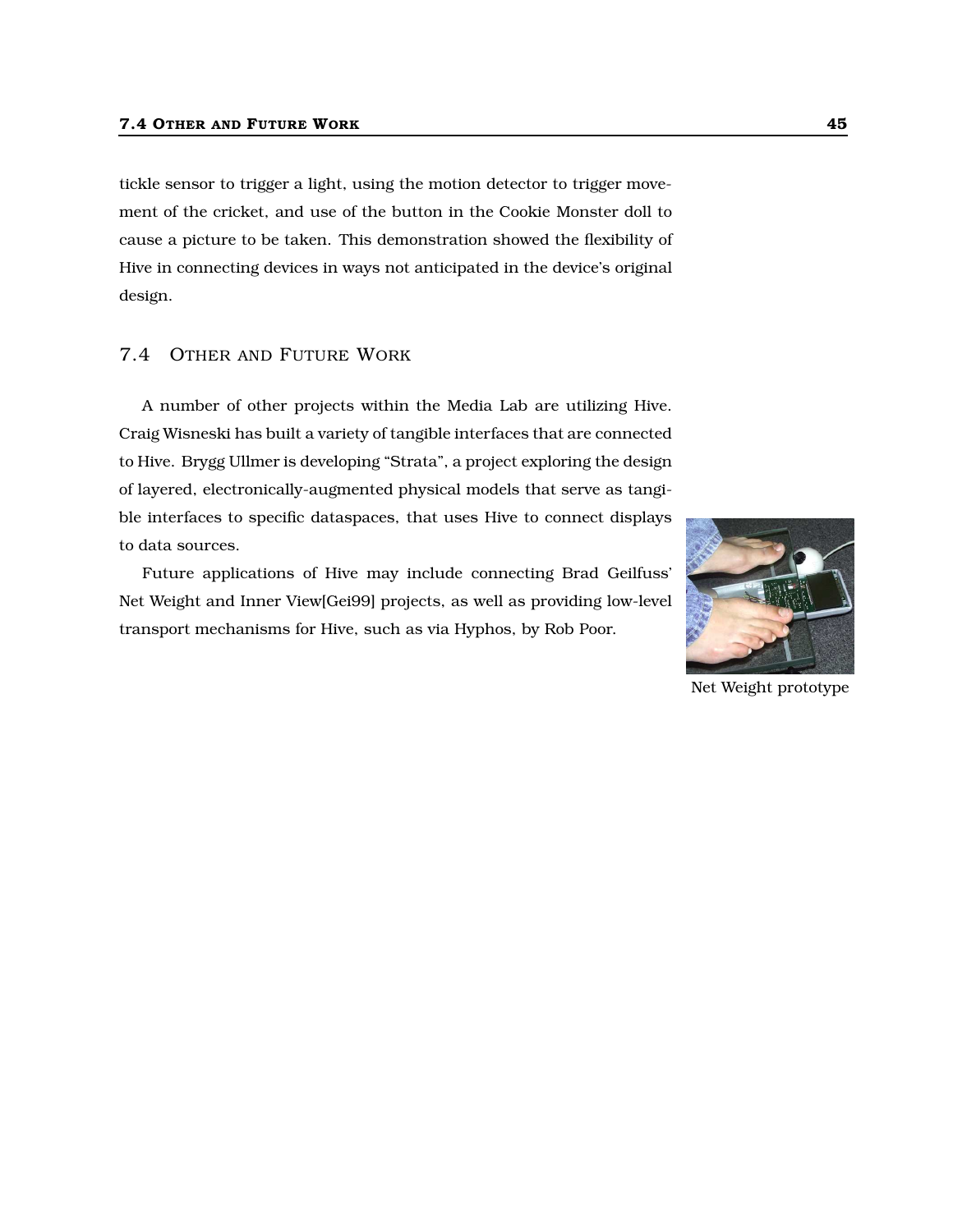## 8 JINI

Jini and Hive share many qualities. Both are distributed software systems designed to be simple and flexible and targeted at small applications involving spontaneous networks of small devices. Additionally, both are implemented in Java, and share many of the modes of interaction that this implies. Finally, both have a concept of component services or agents which are mobile. While both systems utilize code mobility, Jini has a somewhat different paradigm of operation: the services export their interfaces and stubs, while in Hive there is this mode of mobility as well as the ability for an agent to entirely move from place to place. This section discusses the basic Jini architecture, compares it with Hive, and explores their differences, inter-compatibility and strengths.



### 8.1 BASIC ARCHITECTURE

Jini was developed by Sun Microsystems to "enable impromptu networking of a wide variety of devices"[JFS]. As with Hive, Jini is implemented in the Java language, however, as it was developed within Sun, utilized a later version of Java, JDK 1.2 (aka "Java 2"). Jini was initially released in January, 1999.

The basic components of a Jini system are called services and clients. These services join a Jini federation via the discovery and lookup protocols, which are used to locate other services. Jini also incorporates specific notions of leases and events into its architecture. A client uses the discovery and lookup protocols to locate services, but does not join a federation itself.

The discovery and lookup protocols provide a mechanism for Jini services to find one another. "Discovery" in the Jini sense, is the process of a new service locating a nearby lookup service. This is done by sending a broadcast or multicast packet which contains enough information for the Jini lookup service to establish communication with the new service. The new service then registers itself with the lookup service, and other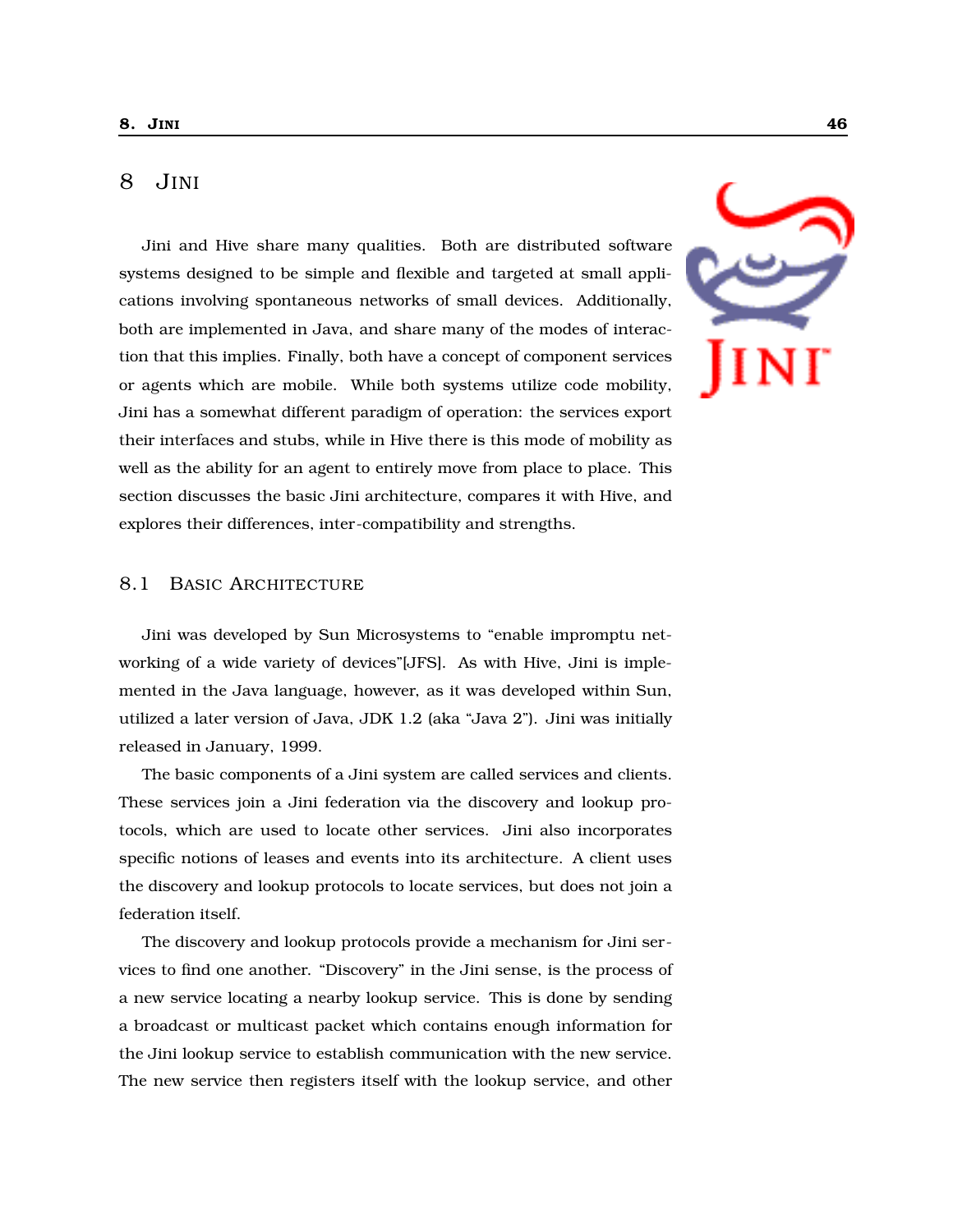services can then use the lookup services to find it. After this, all communication between services is currently via RMI[RMI], though individual services may implement their own protocol, if desired.

Jini services, in addition to interacting with each other, may be connected to directly by a client. A client uses the discovery and lookup protocol to find a desired service, but does not register itself as a service.

Leases are the mechanism Jini utilizes to deal with distributed failure. One service's interaction with another is specified for a limited lease time, which must be renewed. If the other service, or the intermediate network has failed, this lease renewal fails, providing an opportunity for the service to gracefully respond to the outage.

Jini also defines a mechanism for sending "Distributed Events"[JDE]. These events are closely tied to the standard Java Event Model, but are adapted for use in a distributed environment. Events provide a convenient mechanism for devices to send general notifications, such as the availability of a new service.

Though not strictly part of Jini, Sun provides two standard and generally useful Jini services: JavaSpaces and a Transaction Manager. JavaSpaces provide a network "location" for interaction between distributed components. Requests, responses, or other types of data may be posted in a JavaSpace for examination and potential use by other services. The Transaction Manager provides a way to execute complex transactions in the face of potential failures. This sort of service is critical for many applications, and while it could readily be implemented within each application, Sun chose to provide it as a general Jini service.

### 8.2 ARCHITECTURE COMPARISON

At a fundamental level, Hive and Jini are closely related; both are Java based distributed object systems implemented in Java that communicate principally via RMI, and provide mechanisms for discovery of other services. In a number of ways, such as Hive's notion of a cell, the particular approach toward lookup, and how code mobility is treated, they are quite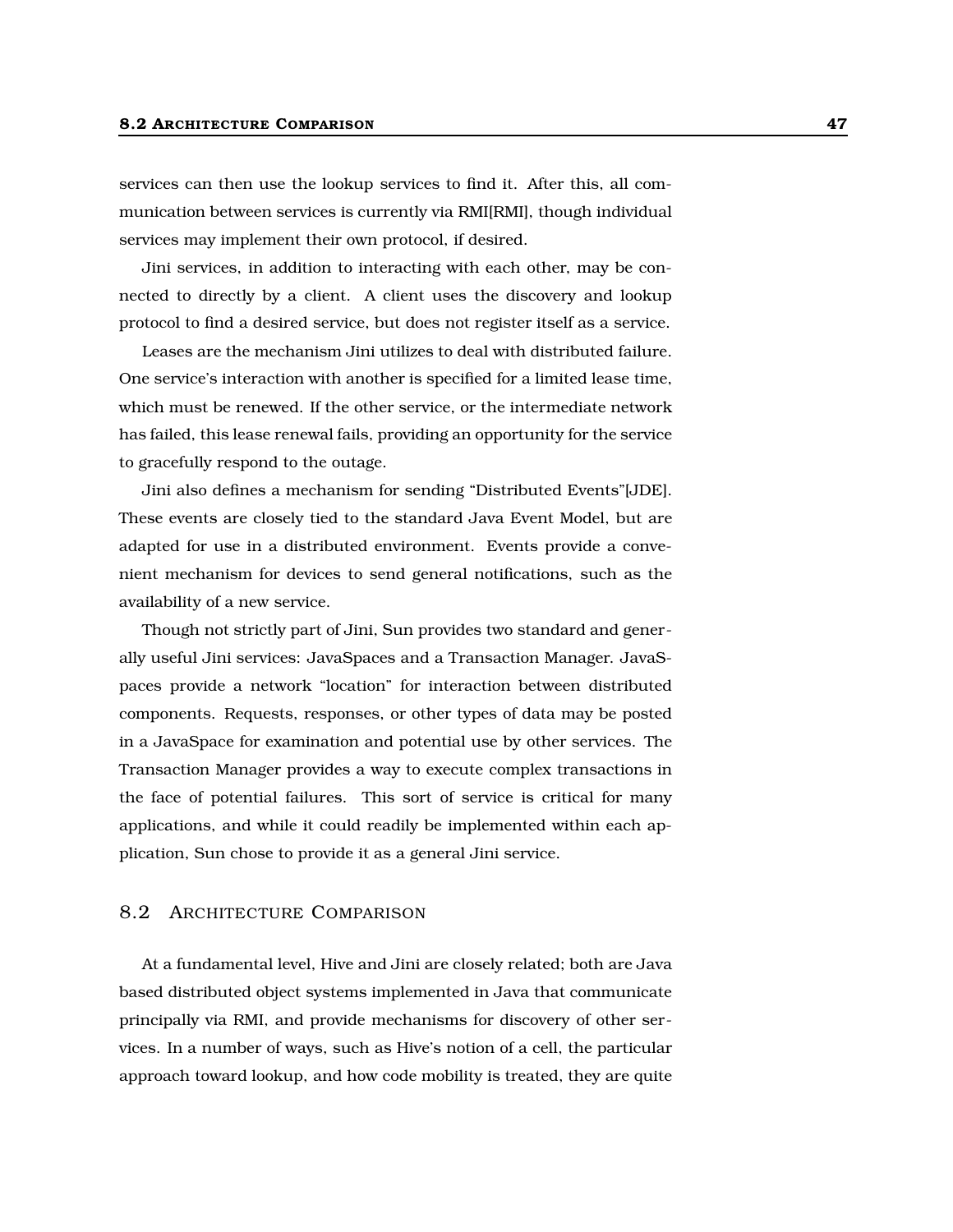different.

Hive includes the notion of a "cell", in which agents and shadows reside. In Jini, there is no notion of collocation. Correspondingly, Jini lacks the notion of a shadow. The shadow abstraction becomes more useful when software components are fully mobile, for the reasons discussed in Section 4.1.2. Jini services can act as a proxy for a local device, in much the same way a Hive shadow does. In Jini, if a full software mobility layer were added, services would have to implement all communications with a device themselves, or an equivalent of the shadows abstraction would have to be created. Additionally, in Hive, all components that communicate over the network are expected to be agents, and there is no distinct concept of a client.

In Hive, the structure of a cell provides a default discovery mechanism. When an agent is "born", it is told where (which cell) it is, and correspondingly does not need to engage in any sort of discovery protocol directly. To some extent, this simply defers the discovery problem to the level of the cells: How do cells discover one another? Certainly a broadcast/multicast approach such as Jini could be utilized, or a more mobile-agents-oriented approach could be taken, such as having "discovery agents" hopping from cell to cell, identifying other cells that are known, and sharing this information as it travels. This does not completely solve the problem, as it requires bootstrapping via either centralized or hierarchical long-lived/well known cells, or via a Jini like discovery protocol. However, even without this, the cells themselves provide a convenient form of limited federation.

The way actual lookup occurs is somewhat different between Hive and Jini. In Hive, each cell acts like a Jini lookup service, but individual agents may provide lookup services for other agents collected from multiple other cells. Further, the Jini approach of "Attributes" and Hive's semantic labelling share many qualities, and are worth exploring separately. This comparison appears below in Section 8.3.

Hive lacks Jini's feature of leases altogether, though the Jini leasing system could be readily used within Hive with minimal changes to Hive. Further, Hive uses the identical distributed event model as Jini. Hive pro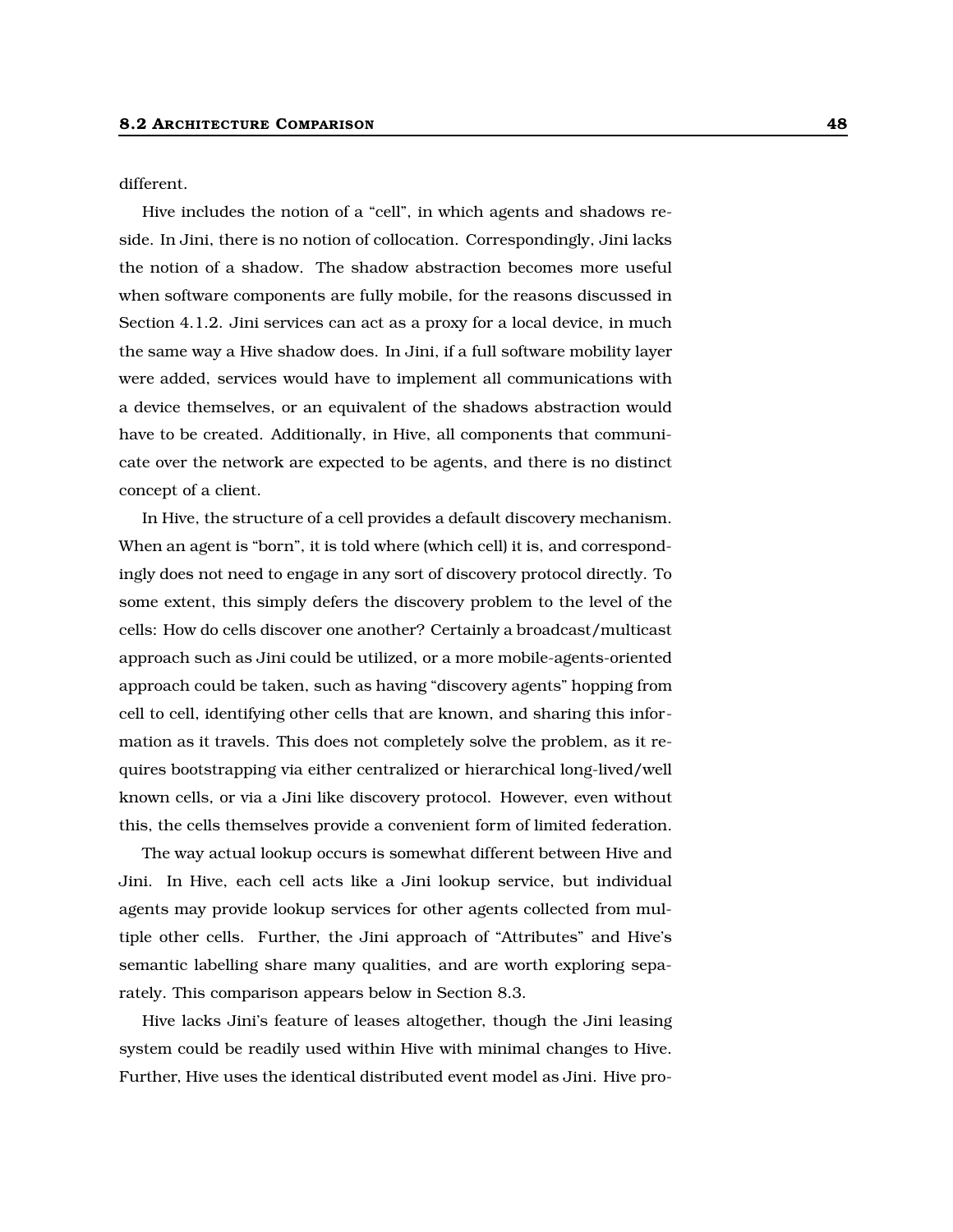vides a number of default services, such as an agent that allows creation of a user interface, a server list agent which manages a list of currently known cells, but no JavaSpaces analog or transaction manager is used.

One of the more significant differences between Hive and Jini is the approach taken toward code mobility. In Hive, agents are fully mobile, and may fully transfer their code and thread of execution to another machine, at will. Then, any network communication with this agent is done via dynamically downloaded RMI stubs. In Jini, a service is not capable of initiating movement on its own, and only implements the latter form of mobility. In either case, there is nothing to prevent the dynamically downloaded stubs from being a full implementation of the service, rather than just an RMI proxy.

### 8.3 SEMANTIC DESCRIPTIONS

Semantic descriptions in Hive play the same role as Jini Lookup Attributes[JLA99]. In Jini, services are registered with a lookup service as a ServiceItem, which is composed of a reference to the service, and a set of attributes. These attributes are Java classes. When lookup is performed, exact match checks are performed against the public instance variables in the attribute classes, with null acting as a wild card. One key difference between this approach and the Hive system is the lack of hierarchical descriptions.

The Jini Attribute system has the advantage of being strongly typed, due to the fact that it utilizes the Java type system. This advantage is lessened, however, by the lack of hierarchical descriptions. Because of this, the fields of many attributes will be represented as Strings, rather than actual data structures. For example, an object may have an attribute of "Owner" which has the fields "name", "email", and "department". It would be convenient if the "department" field could then have fields like "supervisor". In the Jini attribute approach, it is necessary for the "department" to be a String or equivalent for the matching to work. Looking up all services whose owners work for a department supervised by a particular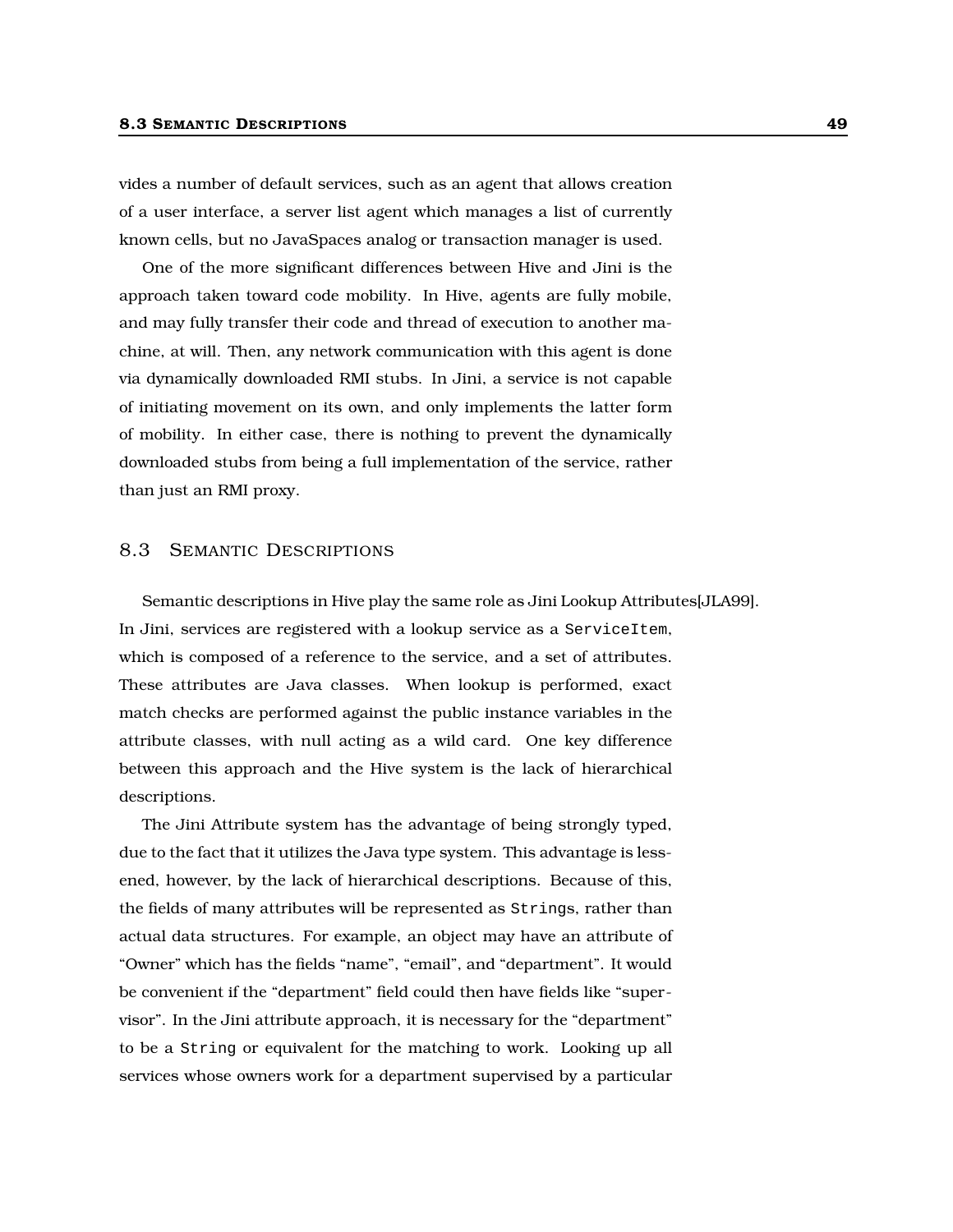#### 8.4 COMPATIBILITY 50

person becomes impossible within the lookup system. This requirement is mitigated by the fact that it is often easy to just flatten such structures, but this does not scale well.

As mentioned in Section 5, Hive's semantic labeling system can alleviate some of the weaknesses of having no strong typing through use of DTDs and DDML schemas. Further, this allows Hive descriptions to more readily interoperate with non-Java based descriptions.

In Jini, the description, or attributes, is not directly tied to a service. Due to the fact that the attributes and the service reference are wrapped together into the ServiceItem bundle, it is possible that the same service could be referred to by multiple ServiceItems, each of which has different attributes. This has certain advantages, in flexibility, and certain disadvantages, in the case of an object listed in multiple lookup services that wants to make a single change.

### 8.4 COMPATIBILITY

Once Hive is moved to Java 2, it should be straightforward to allow a Hive agent to act as a Jini service. It would need to participate in the discovery and lookup processes on its own, and manage leases. Other than this, communications from other Hive agents and other Jini services could proceed as usual, including event generating agents using a single receiver list composed of Hive and Jini components.

Similarly, a Jini service would require minimal modification for it to be able to be instantiated inside a cell as a Hive agent. The Jini service would need to implement methods related to the Hive agent life cycle. Event oriented agents would also utilize Hive's mechanism for event subscription, although even within Hive this is not a strict requirement.

It would be further possible to enhance Jini and Hive interoperability by recasting the Hive cell itself as a Jini service. This would provide a mechanism for adding Hive-style mobility to Jini, where services could initiate movement from one location to another. The cell service would provide the mobility methods and the Hive lookup methods. Additionally,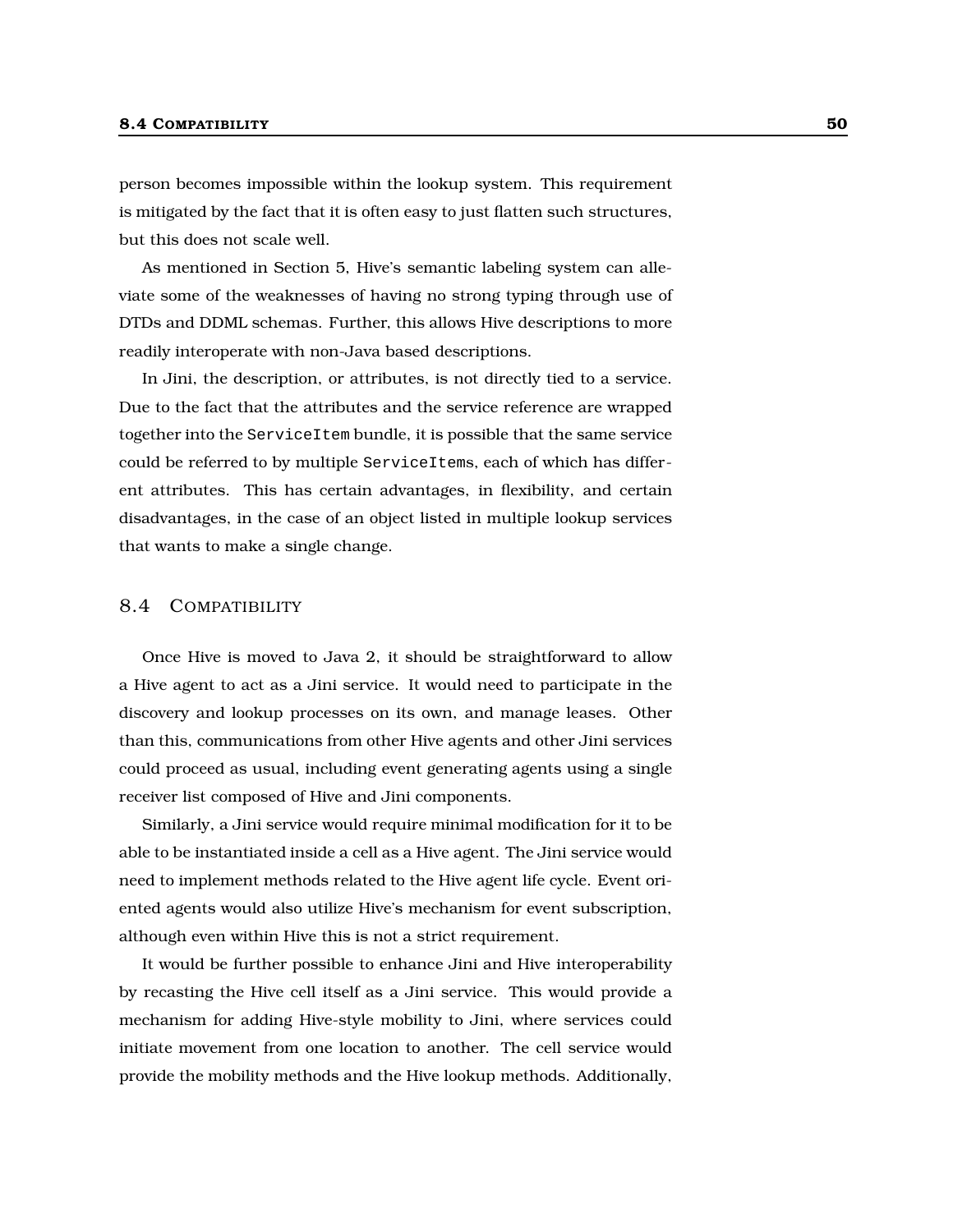Jini's lookup service would provide a way for cells to initially discover one another.

Without any changes, Hive an Jini share the same distributed event model. Utilizing this commonality may be difficult due to the bootstrapping problem of a Jini service getting a reference to a Hive agent or vice versa. If this bootstrap problem were solved, however, Jini and Hive services could readily obtain references to one another, as both systems use the distributed event system to notify interested parties of new agents/services.

## 8.5 ANALYSIS

When compared to Jini, Hive has a number of advantages and disadvantages. Most of its advantages make it better suited for use in a research environment, and less well suited for commercial deployment, which is appropriate given the context of the development of each system.

The advantages of Hive include the approach toward semantic labeling, Hive-style code mobility, and an explicit distinction between local and network resources, in agents and shadows. The semantic labeling approach used in Hive is especially useful in exploration of ontologies for the things that think domain. By allowing arbitrarily structured, dynamically modifiable descriptions, new techniques and schema can be tried out somewhat more flexibly and quickly than the Jini Lookup Attribute approach. This flexibility is at the cost of some added complexity, however.

Hive also provides complete mobility. This provides a number of advantages, most of which have not yet been thoroughly explored. Jini's stub mobility provides much of the needed features in common application domains, and with custom generated stubs, some of the possibilities of full mobility become available. Further, as mentioned above, full mobility could be added to Jini without a total redesign.

Hive explicitly includes a notion of locality. This is necessary for its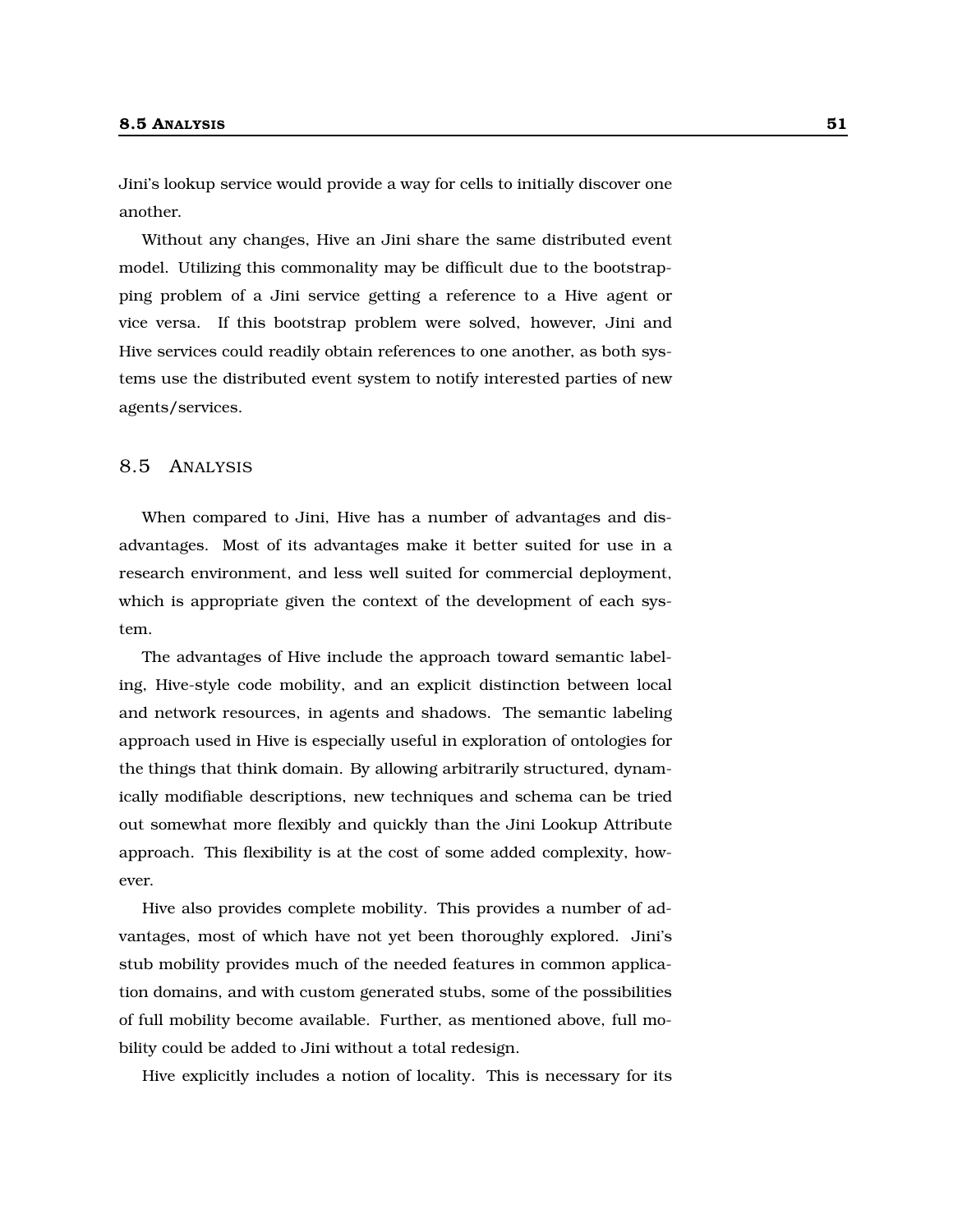approach toward mobility; if an agent wants to move, it needs a place to move to. This concept of locality allows a way for agents to find localized resources. Hive's shadows layer provides a standard way for these agents to communicate with local devices, such as described in the Jini Device Architecture Specification[JDA99], but in such a way to accommodate the mobility of the agents. Jini can accomplish some of the same goals by using a capability based security model for untrusted services.

Jini currently has substantial advantages in terms of initial discovery. Hive cells have no bootstrap mechanism other than specifying a wellknown cell or cells, to join the larger network. Additionally, Jini provides the stability one would expect from a commercial system, in contrast to Hive's lesser stability, as would be expected from a research system.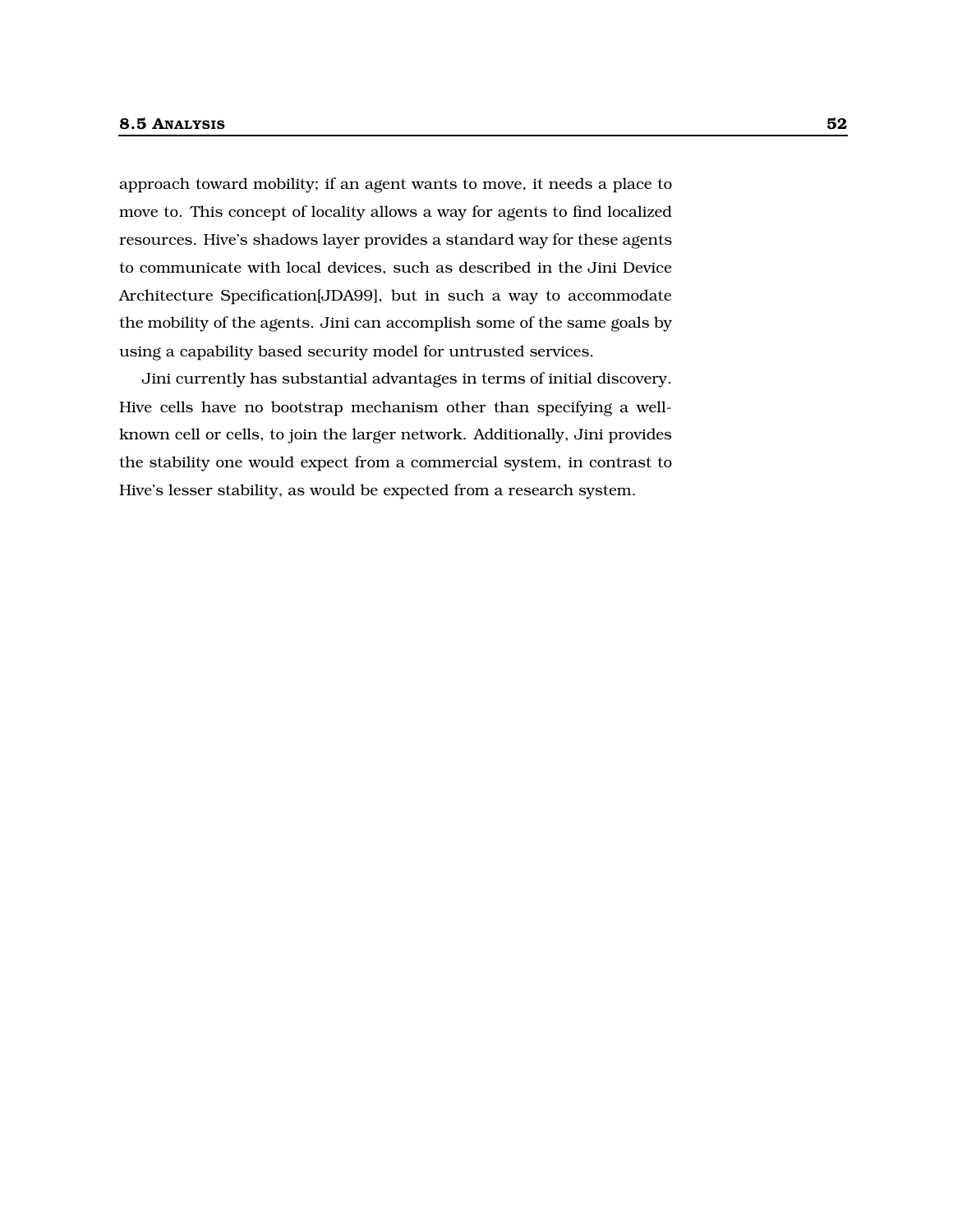## 9 ANALYSIS AND CONCLUSIONS

### 9.1 KITCHENS

Only the very beginning of the exploration of a networked kitchen has begun in this work. The Hive system proved useful in development of a flexible, decentralized demonstration networked kitchen. The implementation should also provide a good platform on which to extend and further examine possible applications in the kitchen.

A recurring theme in all attempts to build a "kitchen of the future" have been that opinions as to how it should work are strong, varied and often diametrically opposed. A componentized system for kitchens, such as the one built with Hive, will be necessary to experiment with scenarios to determine which approaches are successful, which are not, and which depend on the particular user preference.

### 9.2 HIVE

Hive has succeeded in allowing a number of complex systems of things that think to be built. The kitchen demonstration system alone is the largest individual Hive application built so far, and it did not run into any scaling related problems itself. During the Spring TTT meeting, a number of other projects within the lab utilized Hive, and some systems experienced problems related to too many RMI sockets being produced. In both the fall and spring demonstrations, many unanticipated ways of connecting devices together were tried with no other difficulties.

Further, the Hive system proved to be relatively straightforward for other users to utilize, despite only minimal documentation and personalized help being available at the time of the demonstrations. A number of the other projects, particularly the wearables project described in Section 7.2 continue to use Hive extensively.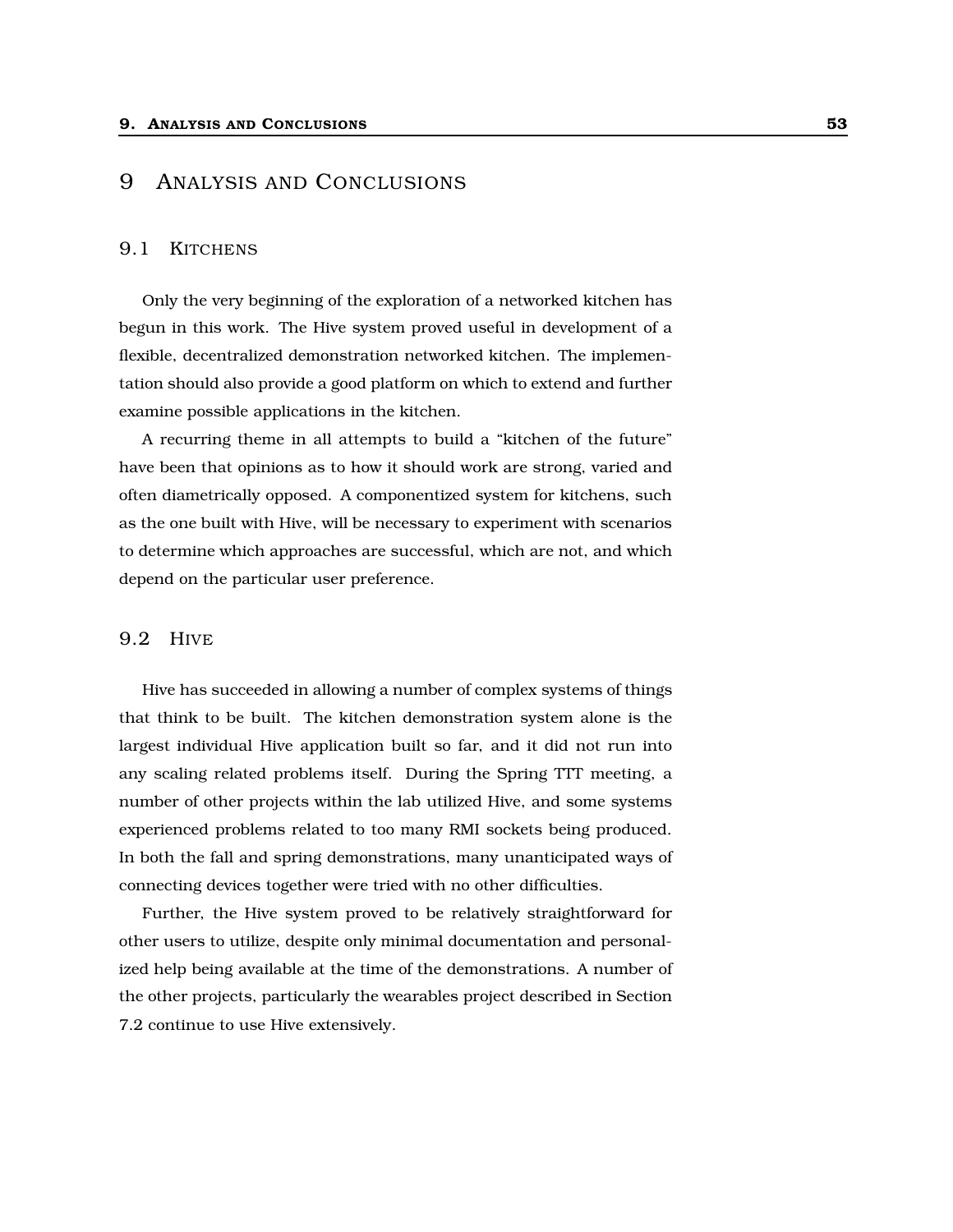### 9.2.1 SEMANTIC LABELING

The RDF-based semantic labeling approach also proved successful in application in a small number of systems. In the kitchen demonstration, it allowed for flexibility in the use of hardware. This became especially relevant when the tag reader planned on being used turned out to be broken, as described in Section 6.3.

Continuing work using semantic labels will help evaluate whether RDF is a suitable solution, givens its disadvantages of complexity. This may be mitigated or eliminated by the production of RDF tools, either as part of the Hive project or as general RDF tools.

### 9.3 FUTURE WORK

There are many directions in which to continue this research. Both the kitchen demonstration and the Hive infrastructure have shown substantial promise.

### 9.3.1 KITCHENS

In the kitchen, an initial area for work is the addition of new devices to the repertoire of the system. This will include new devices similar to those that exist, such as a superior tag reading system, as well as currently unimplemented devices, such as blenders, stoves, sinks, and ovens. An important step in pursuing this is moving the research into a real kitchen rather than the prototype mock up that has served so far. Further, integration of a scheduling system into the recipe manager, as well as a more sophisticated inventory manager will provide challenging software projects.

Once an actual kitchen with a standard array of appliances is available, experiments in usability and stability can begin. User interface in the kitchen is of especial importance, as a traditional screen display is not well suited to the environment. Various input and output forms, including projection, speech in and out, use of wearables, and novel display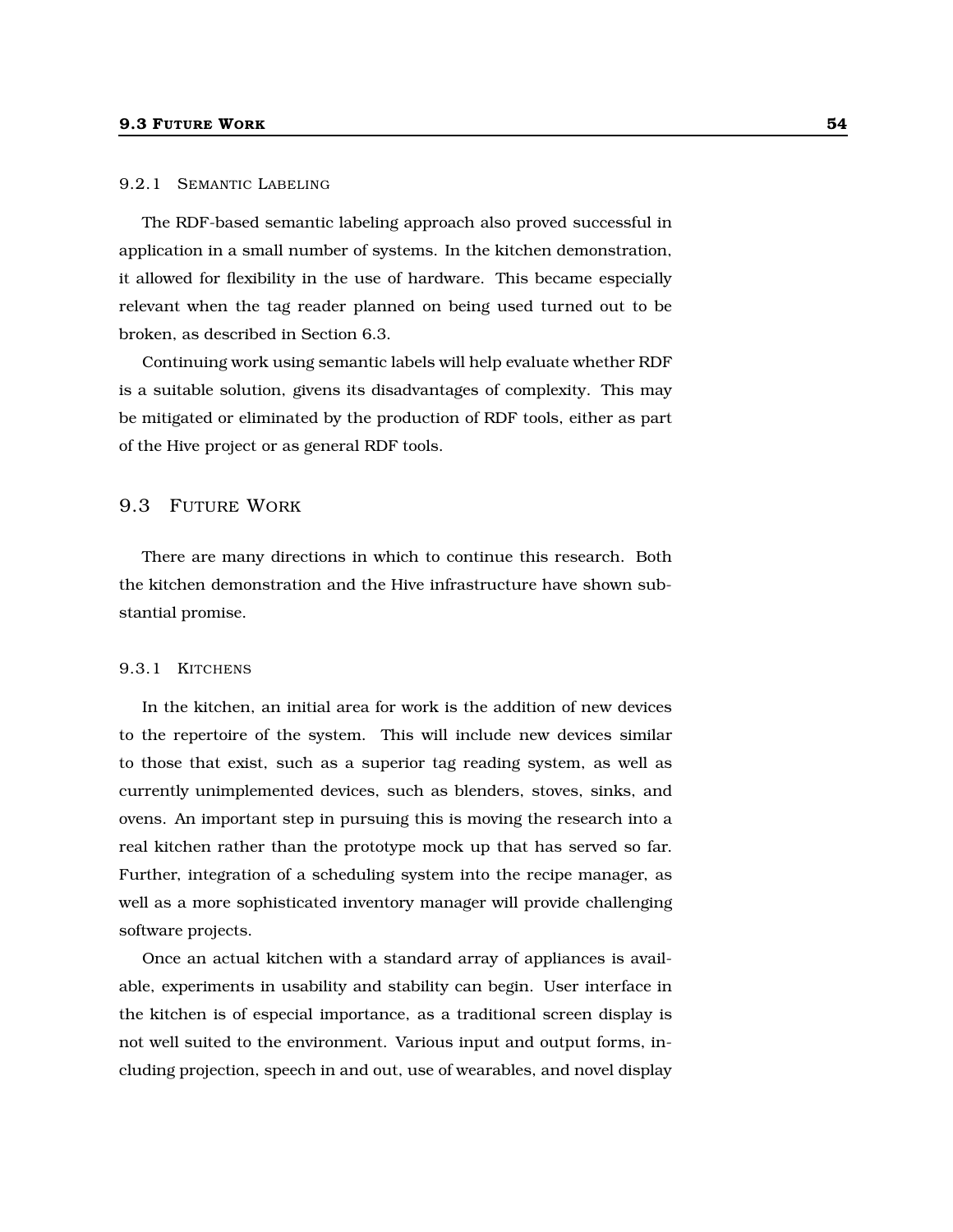devices should be explored.

### 9.3.2 HIVE

The Hive infrastructure should continue to be developed in a number of ways. The current mobility layer is incomplete, and completing this will allow for a variety of interesting explorations into uses of mobile code. Experience with users of Hive has shown that while Hive is useful and approachable to most users, there is room for a number of utilities to manage semantic descriptions and configurations, more documentation for implementors, and a more straightforward method to install Hive.

Other future developments are likely to include some integration with a web server to allow "web application server"-like systems. A variety of novel applications of code mobility can be examined, including a mobilecode-based discovery system and implications to security. Partial or full integration with Jini is a further possibility. A release outside of the Media Lab is also planned.

### 9.4 CONCLUSION

Hive has provided the necessary infrastructure to construct a successful prototype kitchen that can be extended and developed further. Additionally, Hive has achieved initial success in making it substantially easier to build complex networked systems of things that think.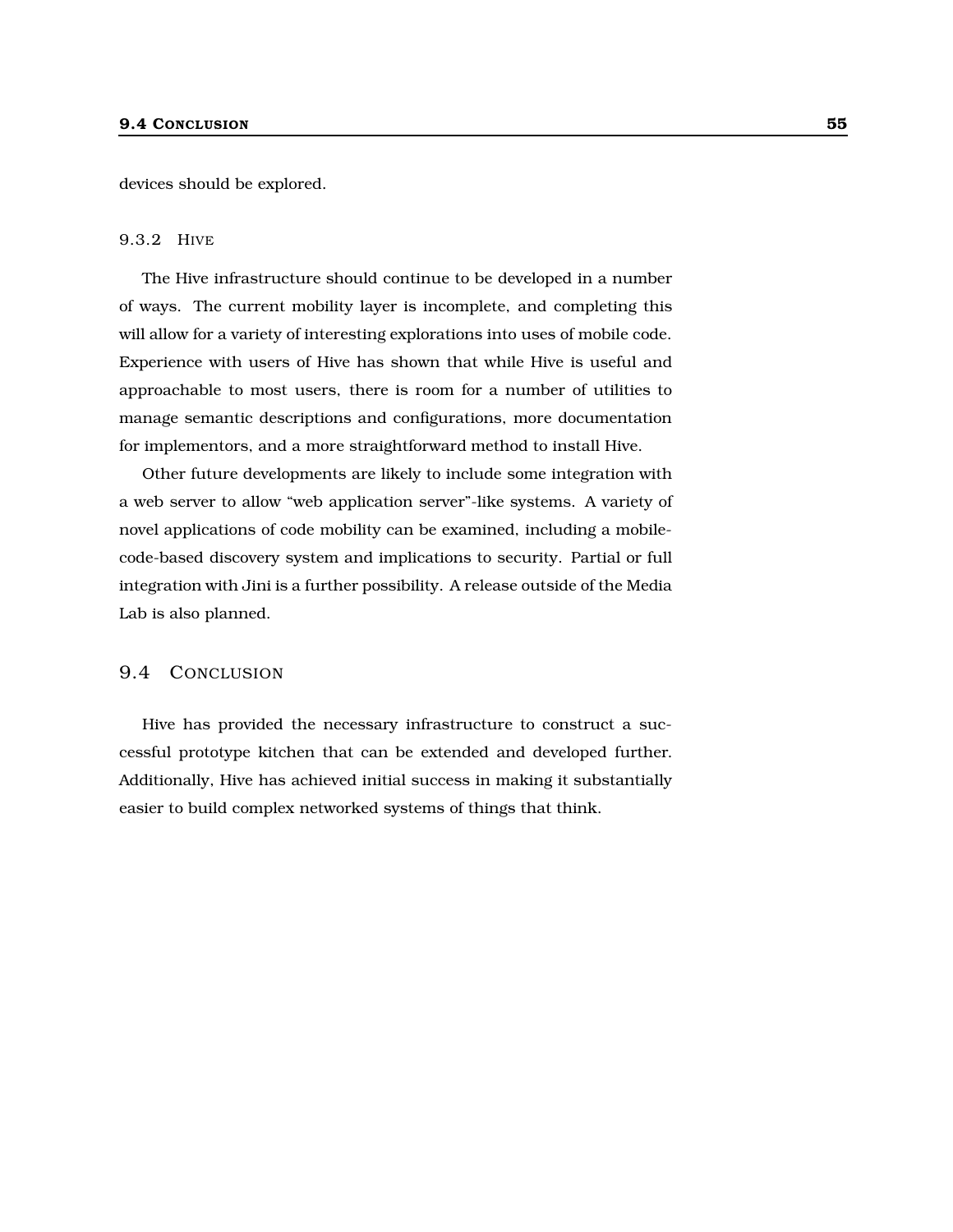## A DOCUMENTATION

### A.1 RDF FOR CONFIGURATION

------------

| OVERVIEW | ------------

Hive configuration files allow you to do a number of things:

- o Specify which shadows and agents get automatically started
- o Specify communication channel parameters (baud rate, etc)
- o Specify other agent or shadow configuration
- o Specify a different PPM icon for a particular instance of an agent
- o Specify semantic descriptions for agents and shadows

This makes it easy to create an application built on top of Hive that just involves running Hive, and requires no manipulation or configuration through the GUI. This is useful for demos so that you can avoid clicking through multiple PropertySheet's and the like.

These files are stored in a single directory, be default .hive in your home directory. A different directory can be specified on the command line with the -configdir option. For example:

"java edu.mit.media.hive.server.Server -configdir=/home/mkgray/democonfig"

------------------------- | STANDARD CONFIG FILES | -------------------------

There are two default hive configuration files plus one per shadow or agent that you want to have custom configuration for. This section describes the two default files. The format of the per shadow/agent config files is in the next section.

The default filename for the first is "agentConfig", but can be specified to be something else with the -agentconfig command line option. The default filename for the other is "shadowConfig", and can be specified to be something else by the -shadowconfig command line option.

Both of these files have the same format. On each line, an agent or shadow class is specified and the name of an RDF configuration file is listed. A line beginning with a '#' is considered a comment. Class names must be fully qualified. For example, an agentConfig file to start up a running graph agent with the configuration file mygraph.rdf would look like this: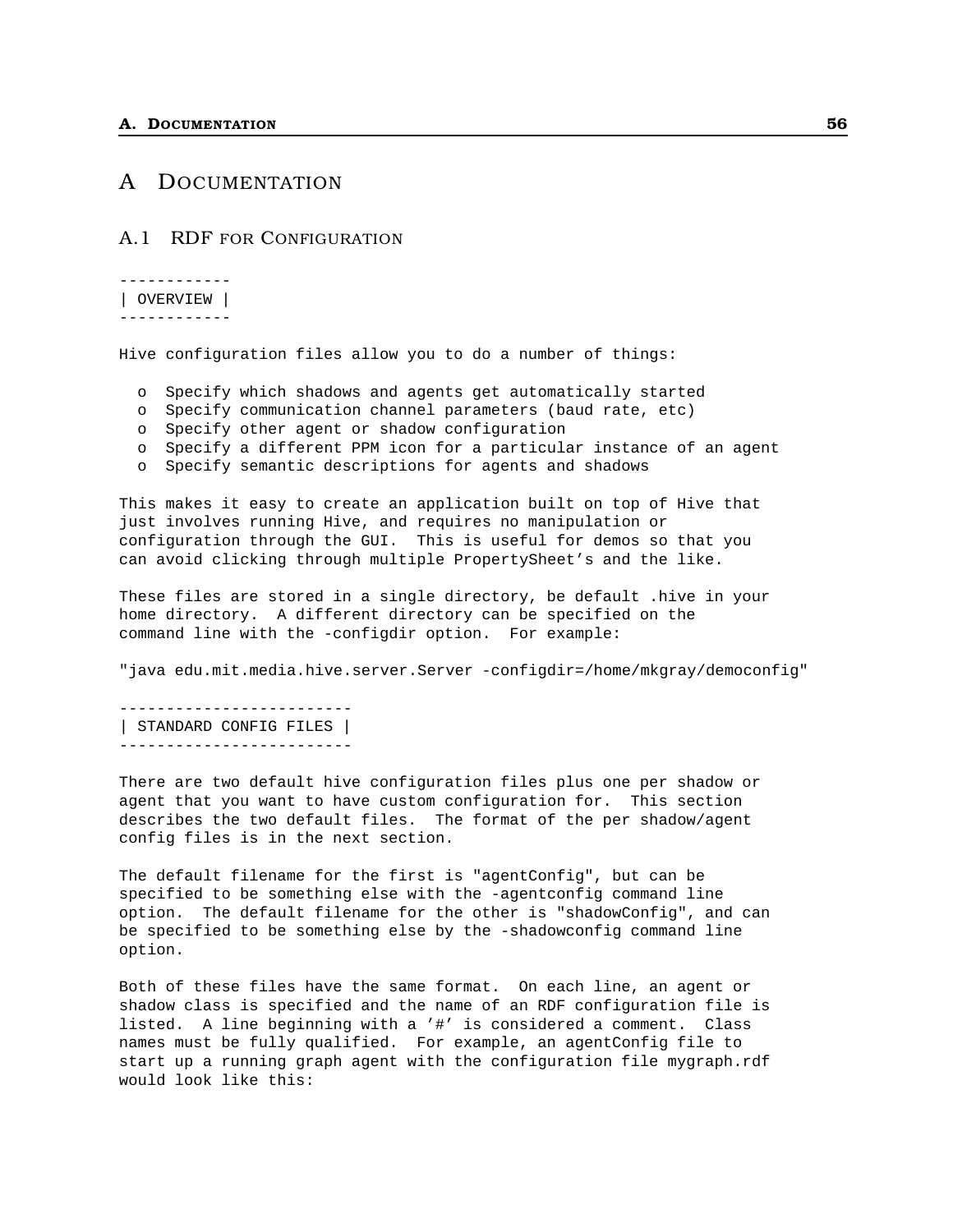#### A.1 RDF FOR CONFIGURATION 57

------- cut here------- # Just start up my running graph agent edu.mit.media.hive.agent.desktop.RunningGraphAgentImpl mygraph.rdf ------- cut here------- If you wanted to start up multiple running graph agents, with different configurations, you'd do something like this: ------- cut here------- # Start up three running graph agents # # Start two graphs with my standard settings edu.mit.media.hive.agent.desktop.RunningGraphAgentImpl mygraph.rdf edu.mit.media.hive.agent.desktop.RunningGraphAgentImpl mygraph.rdf # # And start another with my other settings edu.mit.media.hive.agent.desktop.RunningGraphAgentImpl myothergraph.rdf ------- cut here------- The shadowConfig file is the same. For example, if you wanted to start two cricket shadows, running on different serial ports: ------- cut here------- # Start up our cricket shadows edu.mit.media.hive.shadows.CricketShadow cricket-com1-config.rdf edu.mit.media.hive.shadows.CricketShadow cricket-com2-config.rdf ------- cut here------- One added important piece is that if you use a shadowConfig file, these are THE ONLY SHADOWS that will ever be allowed to be started. For example, if you use the above configuration and then try to start an agent that tries to use another shadow (say, a QuickCam shadow), it will be forbidden. So, be sure to specify all shadows you want started. You are still free to start arbitrary agents. ------------- | RDF FILES | ------------- The RDF files specified in the agentConfig and shadowConfig files determine the configuration for each individual agent or shadow. These files are found in your hive config directory. All Hive RDF files should contain the following at the beginning of the file: ------- cut here -------- <?xml version="1.0"?>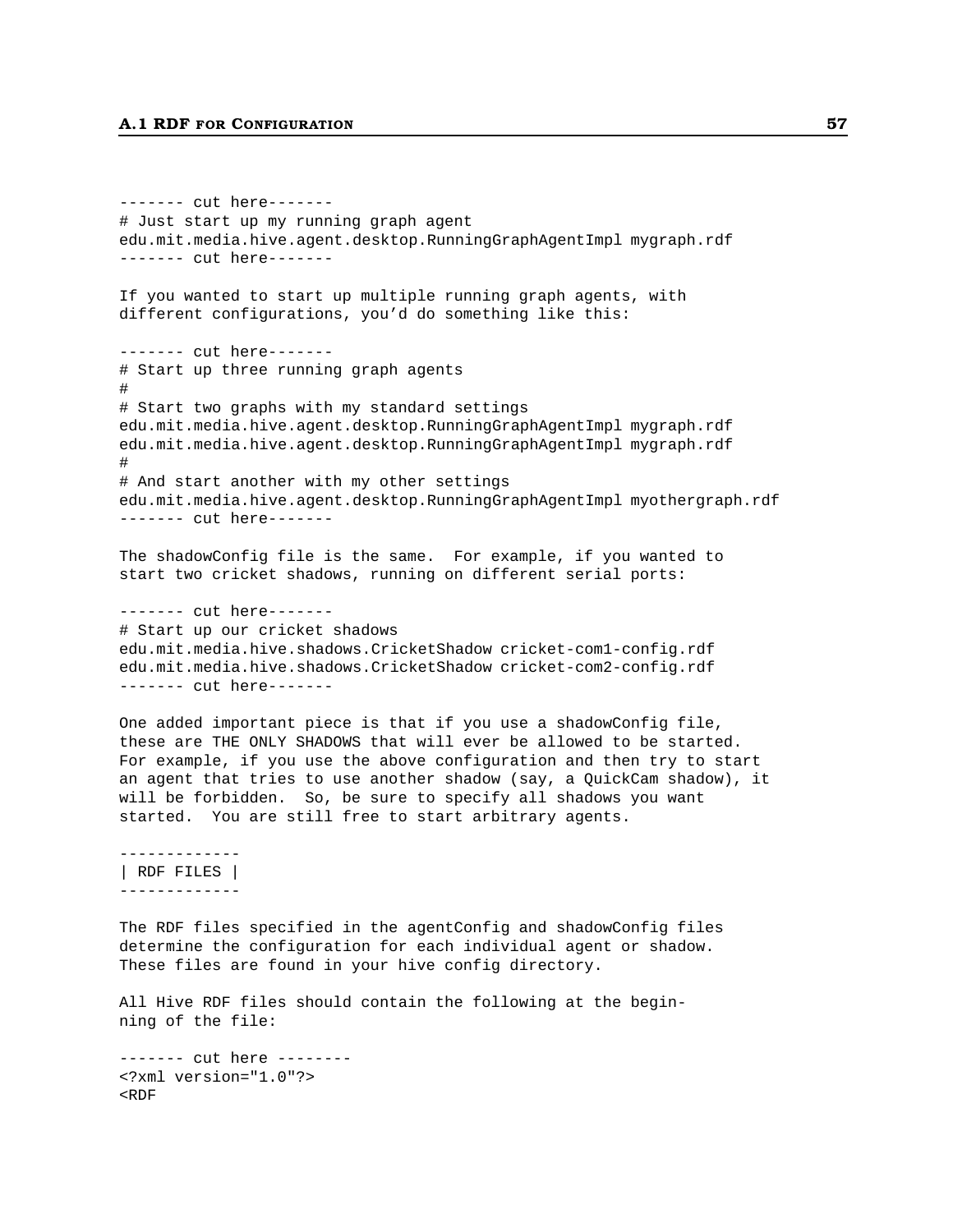```
xmlns='http://www.w3.org/TR/WD-rdf-syntax#'
     xmlns:RDF='http://www.w3.org/TR/WD-rdf-syntax#'
     xmlns:thing='http://www.media.mit.edu/hive-syntax#'>
<Description about="">
------- cut here --------
and at the end of the file:
------- cut here --------
</Description>
</RDF>
------- cut here --------
The rest of this section will describe what goes in between these. In
order to specify a configuration parameter for a agent or shadow, you
use something like the following:
<thing:config thing:iconPPMName="scale.ppm"
      thing:sampleRate=".5"/>
This specifies that the iconPPMName is "scale.ppm" and that the
sampleRate is ".5".
To configure a serial port is slightly more complicated:
<thing:config thing:parameterFoo="blah">
<Description>
<thing:channel thing:baudRate="9600"/>
</Description>
</thing:config>
This sets parameterFoo to "blah", and the baud rate of the se-
rial port
used by this shadow to 9600.
Now, how does an agent or shadow use the values specified in these
config files? By using Java Beans. For example, in the previous
example, an agent would need to implement two methods:
public String getParameterFoo();
public void setParameterFoo(String s);
and, automatically setParameterFoo would be called with the value from
the config file. This happens between agent construction and the call
to arriveAt(), so the agent will not even have a Server ref-
erence yet
when it is configured, so best practice is to store away the value
when setParameter(...) is called, and use it in arriveAt() or
doBehavior(). Configuration parameters may be String's, int's,
float's, double's, boolean's and anything else there is a
```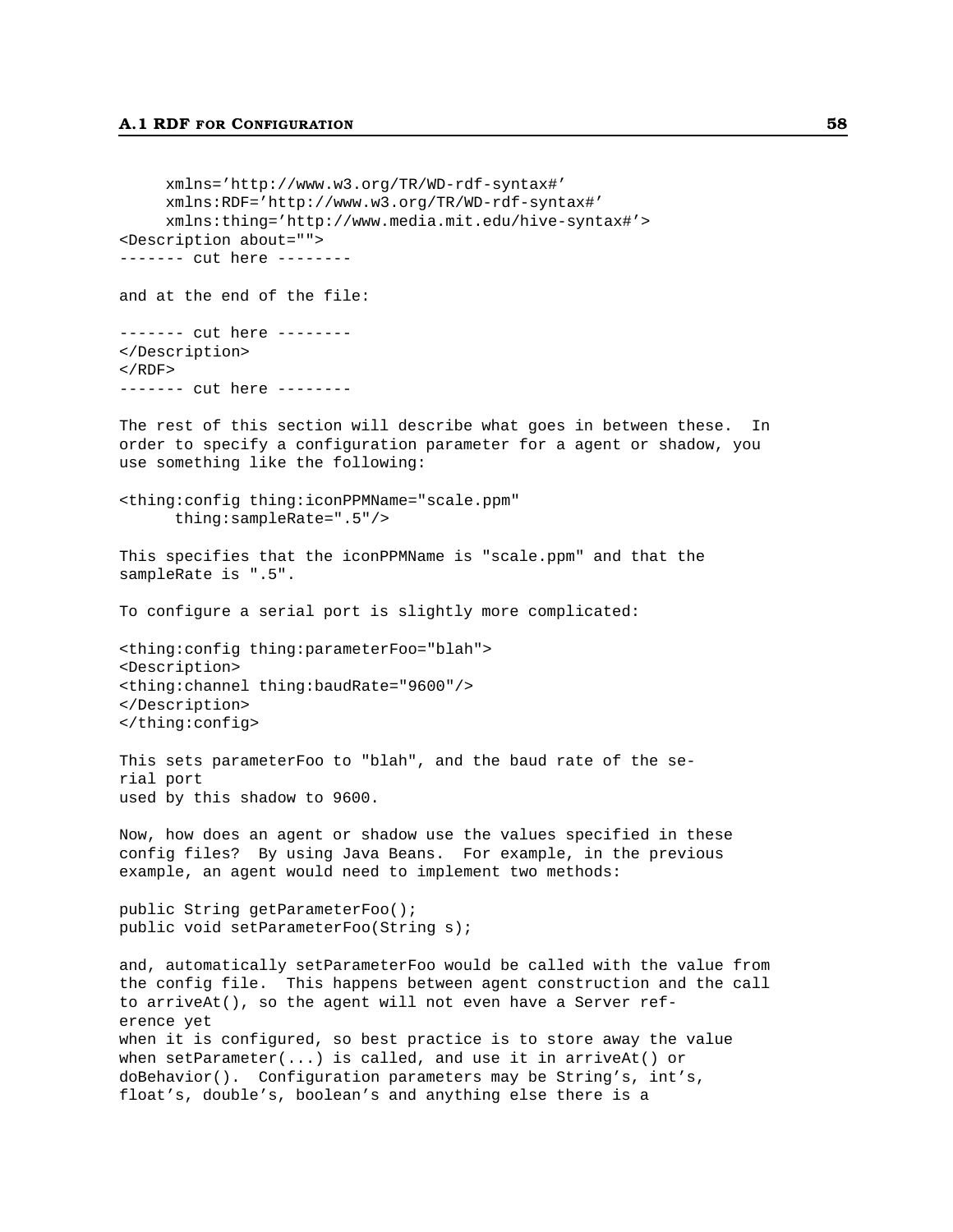PropertyEditor for (java defines the ones listed by default). To allow serial port or other LocalChannel configuration, you don't need to do anything other than specify the parameters in the config file, if you've used the standard Hive serial port and external process support. The configurable parameters for a serial port channel are: Parameter Value ------------- baudRate 1200, 2400, 4800, 9600, 19200, 38400, 57600, 115200 serialPort 1, 2, 3, ... (note these correspond to COM1, COM2, ... or ttyS0, ttyS1, ttyS2, ...) The configurable parameter for a process channel is: Parameter Value ------------- processCommand a string specifying the external command to run Additionally, AgentImpl has one default configurable parameter: Parameter Value ------------- iconPPMName A string specifying the filename of a 32x32 raw PPM (this file should be in your hive config dir) Finally, an RDF file may be used to provide a semantic description of the agent or shadow. This is a substantial topic in and of itself, and will be addressed separately, at another time. ------------ | EXAMPLES | ------------ Here is a set of sample configuration files that would work together, with descriptions of what they do. ===== agentConfig ===== # Create a couple of agents edu.mit.media.hive.agent.desktop.RunningGraphAgentImpl mygraph.rdf edu.mit.media.hive.agent.thing.ScaleAgent scale.rdf ======================= ===== shadowConfig ==== # Start the shadow for the scale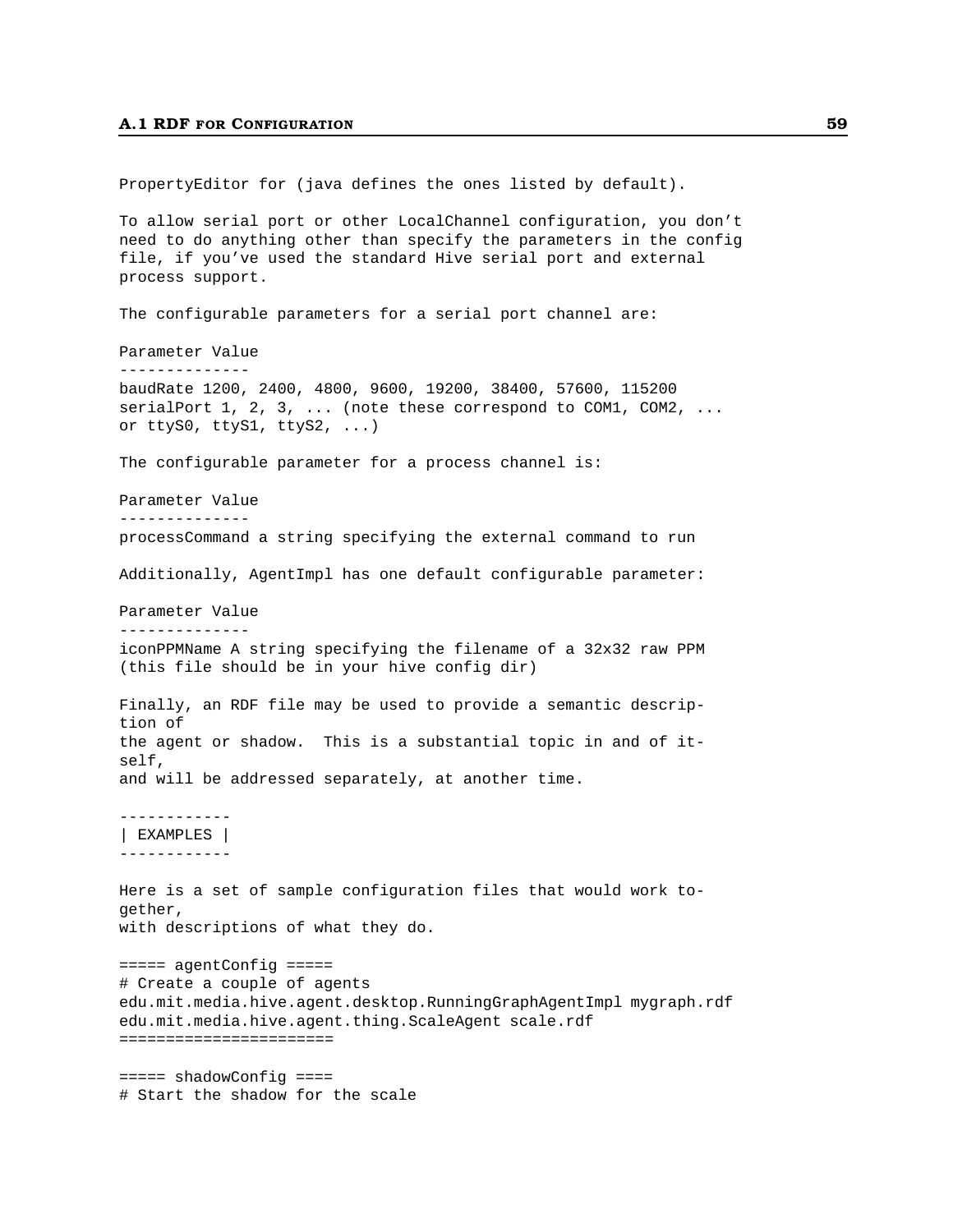```
edu.mit.media.hive.shadows.TranscellScale transcell.rdf
=======================
This configures the graph to update every half second, and have a
scale of .0625 (1/16) so that when hooked up to the scale it will show
a graph of ounces over time. "updateInterval" and "scaleFac-
tor" are
parameters that the RunningGraphAgentImpl accepts.
===== mygraph.rdf =====
<?xml version="1.0"?>
<RDF
     xmlns='http://www.w3.org/TR/WD-rdf-syntax#'
     xmlns:RDF='http://www.w3.org/TR/WD-rdf-syntax#'
     xmlns:thing='http://www.media.mit.edu/hive-syntax#'>
<Description about="">
        <thing:config
                thing:updateInterval="500"
                thing:scaleFactor="0.0625"/>
</Description>
</RDF>
=======================
This just specifies an alternate PPM for the scale
==== = scale.rdf == == ==<?xml version="1.0"?>
<RDF
     xmlns='http://www.w3.org/TR/WD-rdf-syntax#'
     xmlns:RDF='http://www.w3.org/TR/WD-rdf-syntax#'
     xmlns:thing='http://www.media.mit.edu/hive-syntax#'>
<Description about="">
        <thing:config
                thing:iconPPMName="scale.ppm"/>
</Description>
</RDF>
=======================
Configure the scale to be on port 1 at 9600 baud.
This file isn't actually necessary, since port 1 and
9600 baud are the defaults.
==== transcell.rdf ====
<?xml version="1.0"?>
RDFxmlns='http://www.w3.org/TR/WD-rdf-syntax#'
     xmlns:RDF='http://www.w3.org/TR/WD-rdf-syntax#'
     xmlns:thing='http://www.media.mit.edu/hive-syntax#'>
<Description about="">
        <thing:config>
                <Description>
                <thing:channel
thing:baudRate="9600"
```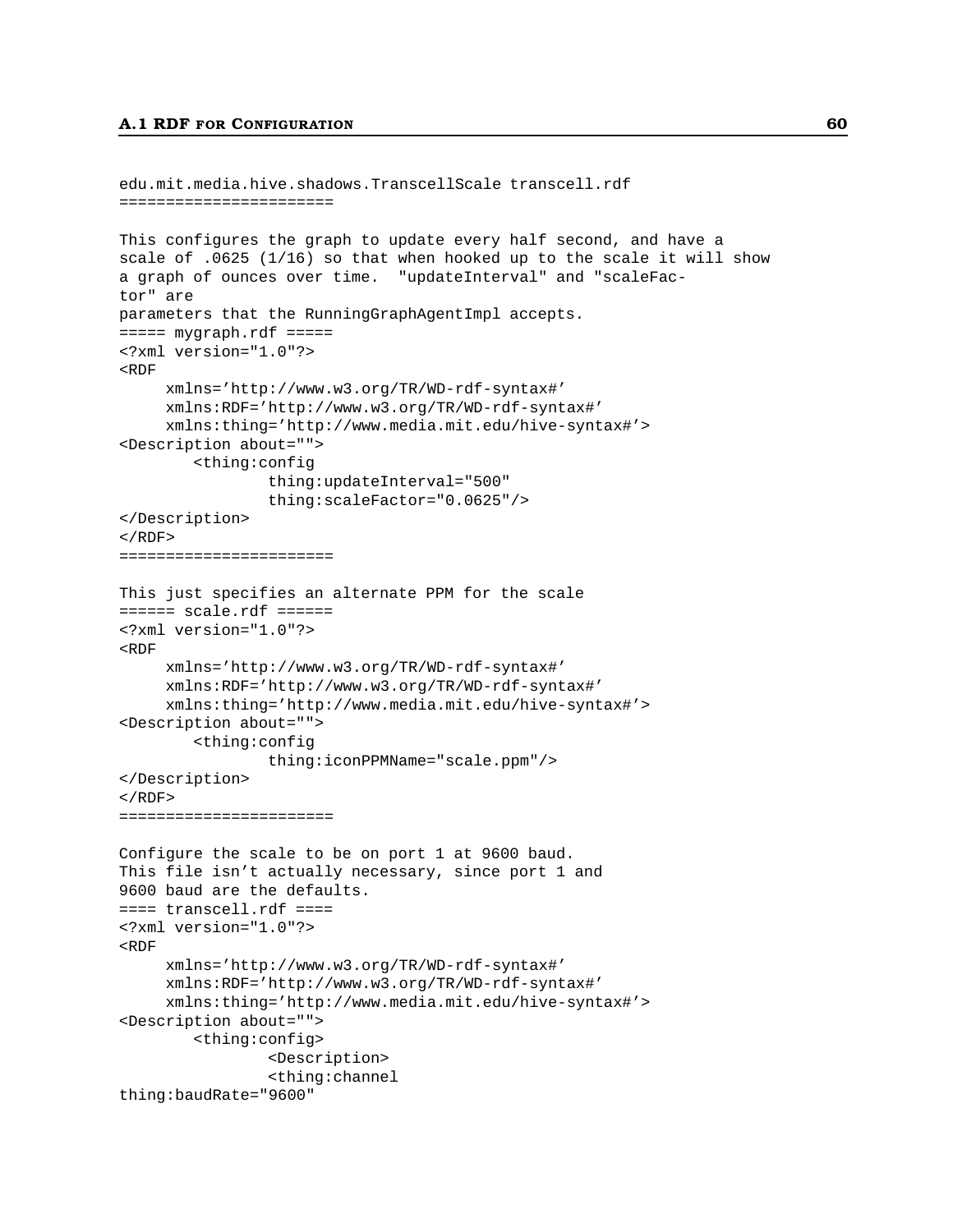```
thing:serialPort="1"/>
</Description>
</RDF>
=======================
```
### A.2 HOW TO USE SEMANTIC DESCRIPTIONS

HOWTO use semantic descriptions in Hive ---------------------------------------

#### INTRO

#### -----

Semantic descriptions in Hive are based on RDF. This means everything is a directed labeled graph. Using the Lookup utility class or the DescSet.select() method, you can query these graphs and find resources that match your requirements.

### SAMPLE

```
------
Here's a sample RDF file, describing a camera in room 468:
<?xml version="1.0"?>
RDFxmlns='http://www.w3.org/TR/WD-rdf-syntax#'
     xmlns:RDF='http://www.w3.org/TR/WD-rdf-syntax#'
     xmlns:thing='http://www.media.mit.edu/hive-syntax#'>
<Description about=""
   thing:nickname="Pia Quickcam">
      <thing:config thing:command="cqcam"/>
      <thing:location
            thing:building="E15"
            thing:room="468"/>
      <thing:role>
            <Description>
                  <thing:camera thing:kind="QuickCam"/>
            </Description>
      </thing:role>
</Description>
\langle / RDF >The rdf statements this makes are:
The "nickname" of (the described object) is "Pia Quickcam"
The "config" of (the described object) is FOO
The "command" of FOO is "cqcam"
The "location" of (the described object) is BAR
```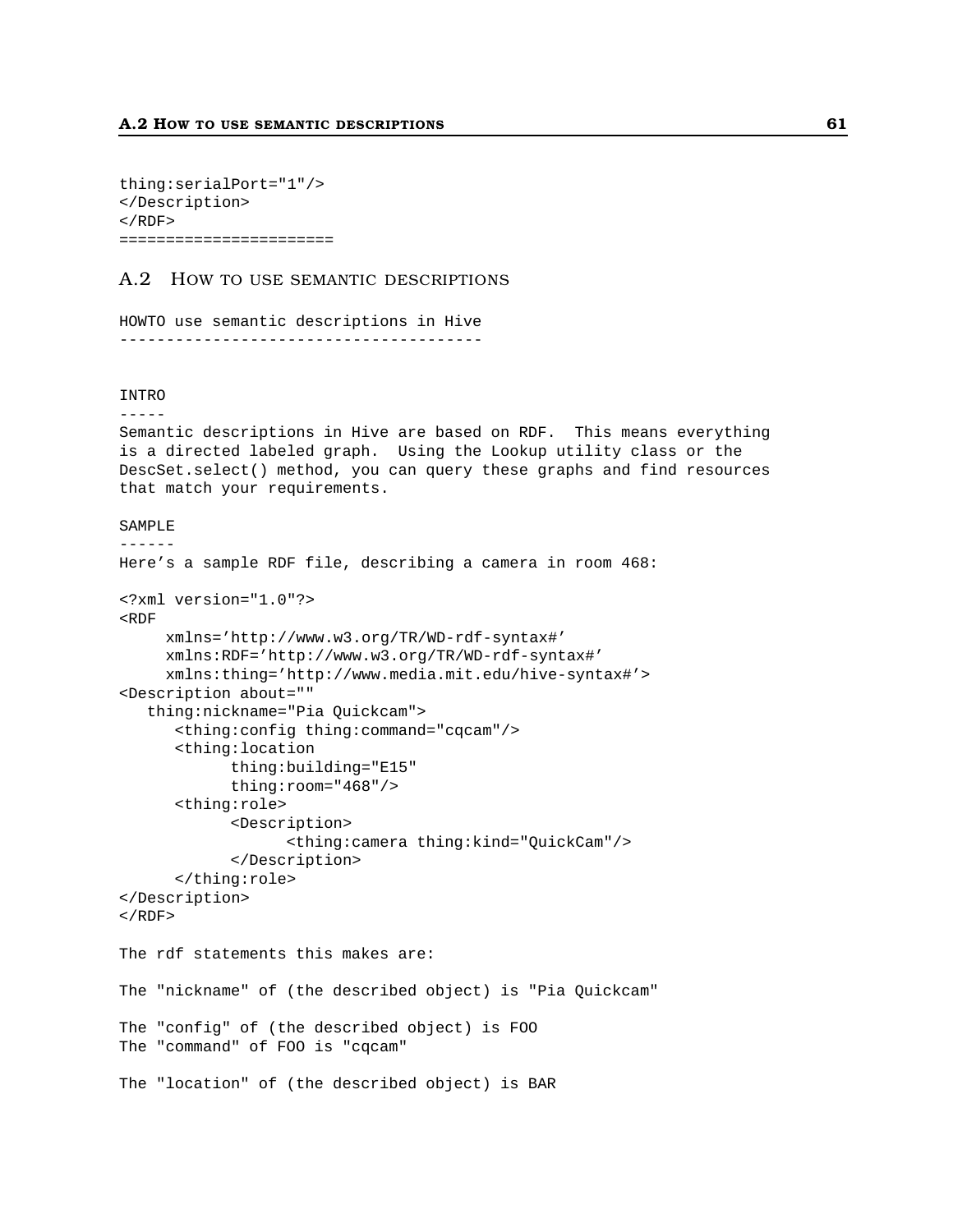The "building" of BAR is "E15" The "room" of BAR is "468" The "role" of (the described object) is BAZ The "camera" of BAZ is QUUX The "kind" of QUUX is "QuickCam" Note, it says about="". Leave this as is, and Hive will automatically generate the correct object associations. Putting something else in the about field may produce strange results. This may seem like a mess (and it is), and in general you won't need to think about things this way to generate descriptions, or query them, but it is useful to know when starting out. IN GENERAL ---------- In general, to discover a new agent, you would do one of the following two things. Say you wanted to find a camera, such as the one described above. You might do: Agent a = Lookup.findAgentMatch(myServer, this, "edu.mit.media.hive.EventTranslatingAgent", Description.HIVE+"camera"); This will give you the first agent it finds that is of syntactic type EventTranslatingAgent and has the role of camera. The "Description.HIVE" prefix, is the RDF name space stuff, which I explain in the details below. If you don't care about the details, always prefix types with it. If instead you want to find all agents in room 468, you might do: DescSet set = Lookup.findAgentMatch(myServer, this, null, null); set = Lookup.require(set, Description.HIVE+"location", Description.HIVE+"room", "468"); These lines say, correspondingly "Give me all the agents on this server", and "Give me all the agents whose location has a room of 468". (note, this code will give agents in room 468 of any building) Then if you want an enumeration of the matching objects you would do: Enumeration e= set.elements(); Or, if you want the first match, you would do: Object  $o = set.elementAt(0);$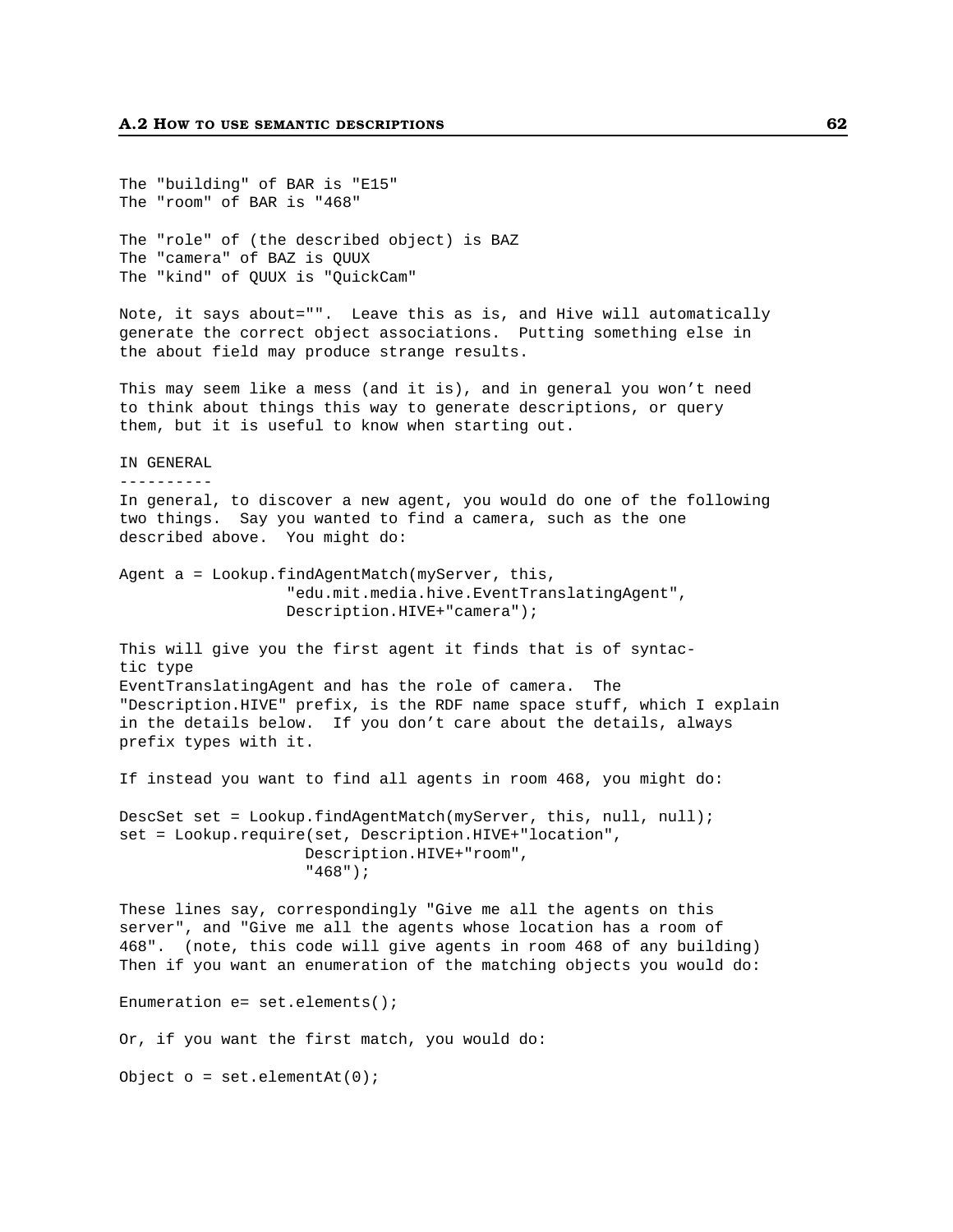If you want the number of matches, you would do: int  $n = set.matches()$ ; DETAILS ------- So, how do you discover a particular agent? For agents, you do so by calling queryAgents(...). For example, to get all of the EventSendingAgent's on the local cell, you could do the "raw" query: String[] esa = { "edu.mit.media.hive.agent.EventSendingAgent" }; DescSet mySet = myServer.queryAgents(this, esa, null); or, more likely, to save you the trouble of creating the temporary array, you use the utility method in Lookup: DescSet mySet = Lookup.getAgentSet(myServer, this, "edu.mit.media.hive.agentEventSendingAgent", null); queryAgents and getAgentSet each take arguments of the caller, a string array or string corresponding to the agent syntactic type you want, and a string array or string corresponding to the agent semantic role you want. Either of these may be null to match any. getAgentSet also has as a first argument the RemoteServer to query. [Note: in all the examples from here on in, I'm not prefacing types with Description.HIVE or any other name space prefix. This is because it's messy looking and I don't feel like it, not because it isn't needed] Now you have a DescSet object which is a set of 0 or more descriptions which can be queried and manipulated. Now, say you want to select the agent from this set that has the nickname "Pia Quickcam". To do so, you would do: DescSet mySet = mySet.select(Description.HIVE+"nickname", "Pia Quickcam"); Select takes two arguments, the label of the RDF graph edge to follow, and a second optional argument of the required value of that node. To clarify, here's another more complicated example: set = set.select("owner"); // This selects the owner of each item set = set.select("birthday"); // This selects their birthdays set = set.select("month", "July"); // This selects those whose birthday is in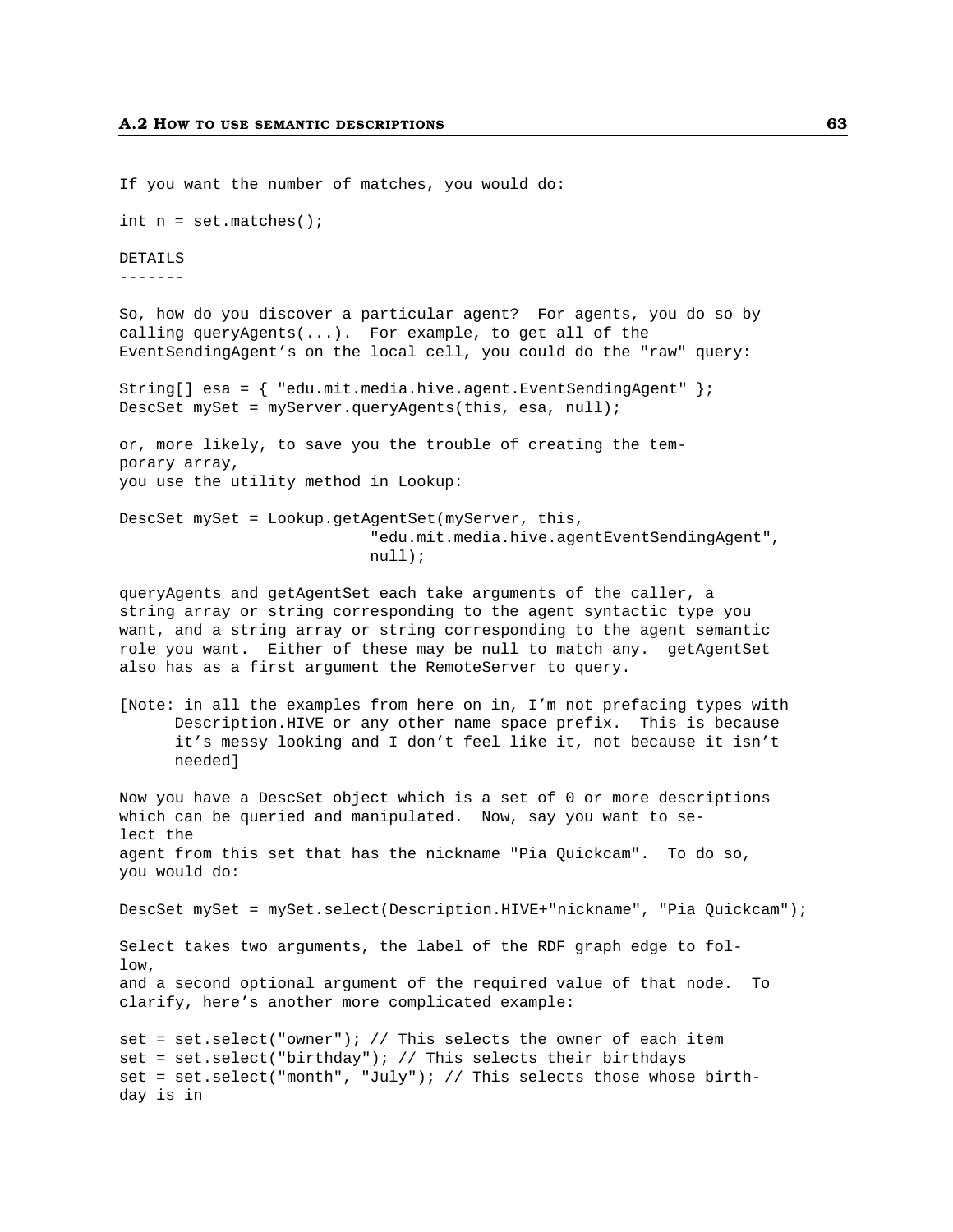// July

Each select causes the new, potentially pared down, set to be returned. If a description in the set does not have an owner at all, the first call will eliminate it. The second will eliminate all owners that don't have birthdays, and the third will eliminate all owners whose birthdays whose months are not "July". Get it?

As you may have inferred by now, there is a "context" in a set, so that you can do structured queries like the above one. What if in the above scenario we wanted to, after all this, select only objects in E15. If we immediately did:

```
set = set.select("location");
set = set.select("building", "E15");
```
That would be equivalent to having said: Give me all objects which have a owner which has a birthday which has a month equal to "July" which has a location which has a building equal to "E15". Since a month does not have a location, and that's not what you meant, you have to do something else. So, you have to reset the context. You do this by doing:

set.noContext()

Note, this has no return value, it actually changes set, rather than return a new one. Eventually I'll clean up the API to be more consistent, but deal for now. So, the total sequence of:

```
set = set.select("owner"); // This selects the owner of each item
set = set.select("birthday"); // This selects their birthdays
set = set.select("month", "July"); // This selects those whose birth-
day is in
```

```
// July
```
set.noContext(); set = set.select("location"); set = set.select("building", "E15");

This has the total effect of what was originally intended. Additionally, DescSet has another method upContext(), which causes the context to be moved up one level.

Now, say you want to do something with the values rather than exact match, like get all the agents in even numbered rooms. To do that, you would have to do the following once you got your DescSet mySet:

mySet = mySet.select("location"); mySet = mySet.select("room");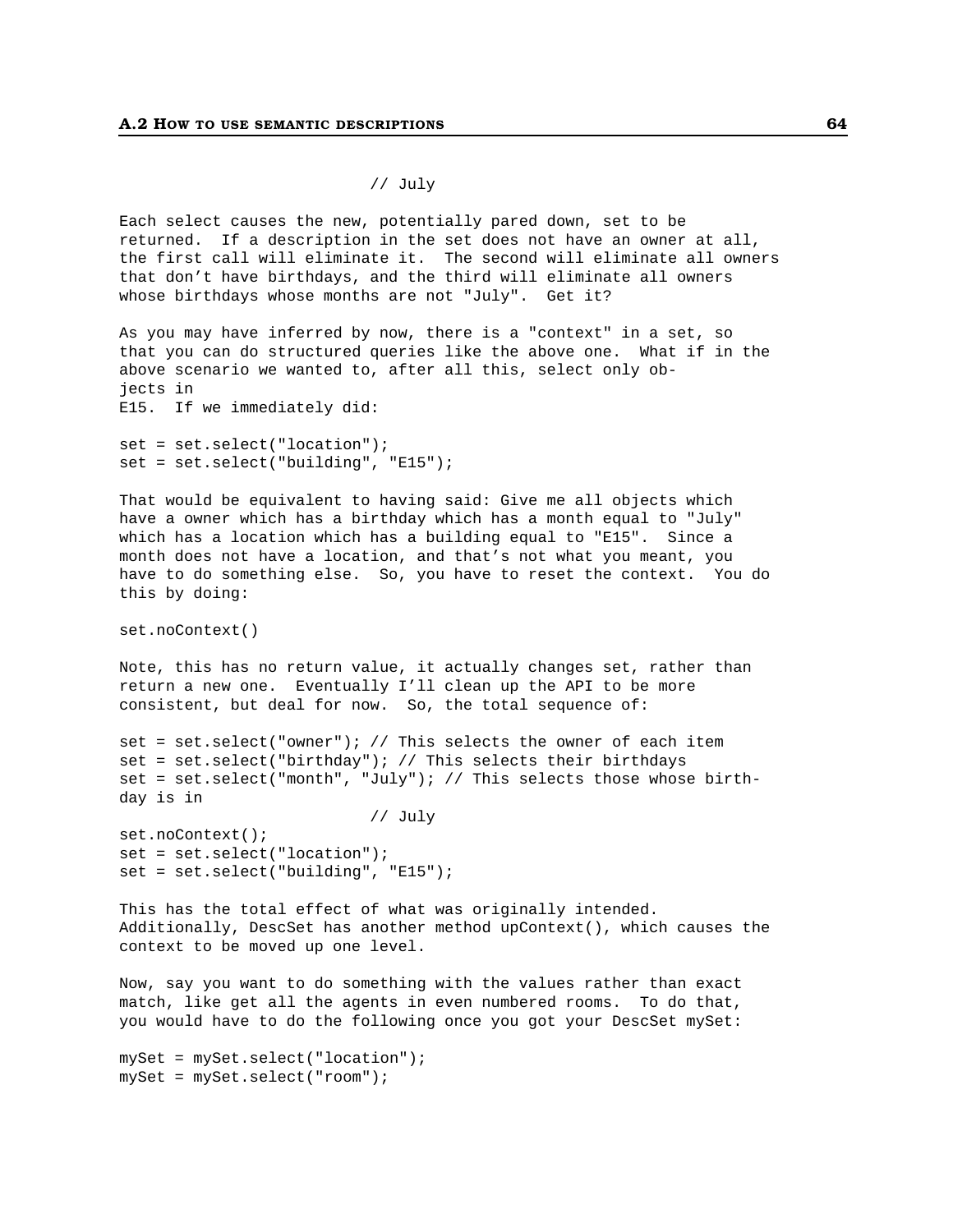```
DescSet newset = new DescSet();
for(int i=0; i < mySet.matches(); i++){
      if(isStringEven(mySet.getValue(i))){
            Object m = mySet.elementAt(i);
            // Do whatever you want with the match m, like
            // add it to a Vector or whatever, or maybe put its
            // description back into a new descset for more queries:
            newset.addDesc(m.getDescription());
      }
}
Now, what if you want to look at the description of an object that you
already have? At the moment, this requires putting it into a descset
and manipulating it as above. Say I have an Agent foo (or any ob-
ject that
implements Describable), I do:
DescSet set = new DescSet();
set.addDesc(foo.getDescription())
If you have a Vector of Describables, you can just throw that in the
constructor:
Vector foo = new Vector();
// Add some describables to foo
DescSet set = new DescSet(foo);
From this point you can manipulate the set as above.
Now, what do you do if you have multiple DescSet's and you want to
mush them together? (eg, you query multiple servers, and now want to
find all objects in room 468, on all the servers you queried) You use
DescSet.merge():
DescSet everything = new DescSet();
DescSet foo = Lookup.getAgentSet(server1, this, null, null);
everything.merge(foo);
foo = Lookup.getAgentSet(server2, this, null, null);
everything.merge(foo);
foo = Lookup.getAgentSet(server3, this, null, null);
everything.merge(foo);
foo = Lookup.getAgentSet(server4, this, null, null);
everything.merge(foo);
This will cause the DescSet "everything" to contain the merged results
from all 4 queries. merge(...) will purge duplicates should the
occasion arise where you try to merge a set which contains repeats.
That is, set.merge(set) is a no-op.
```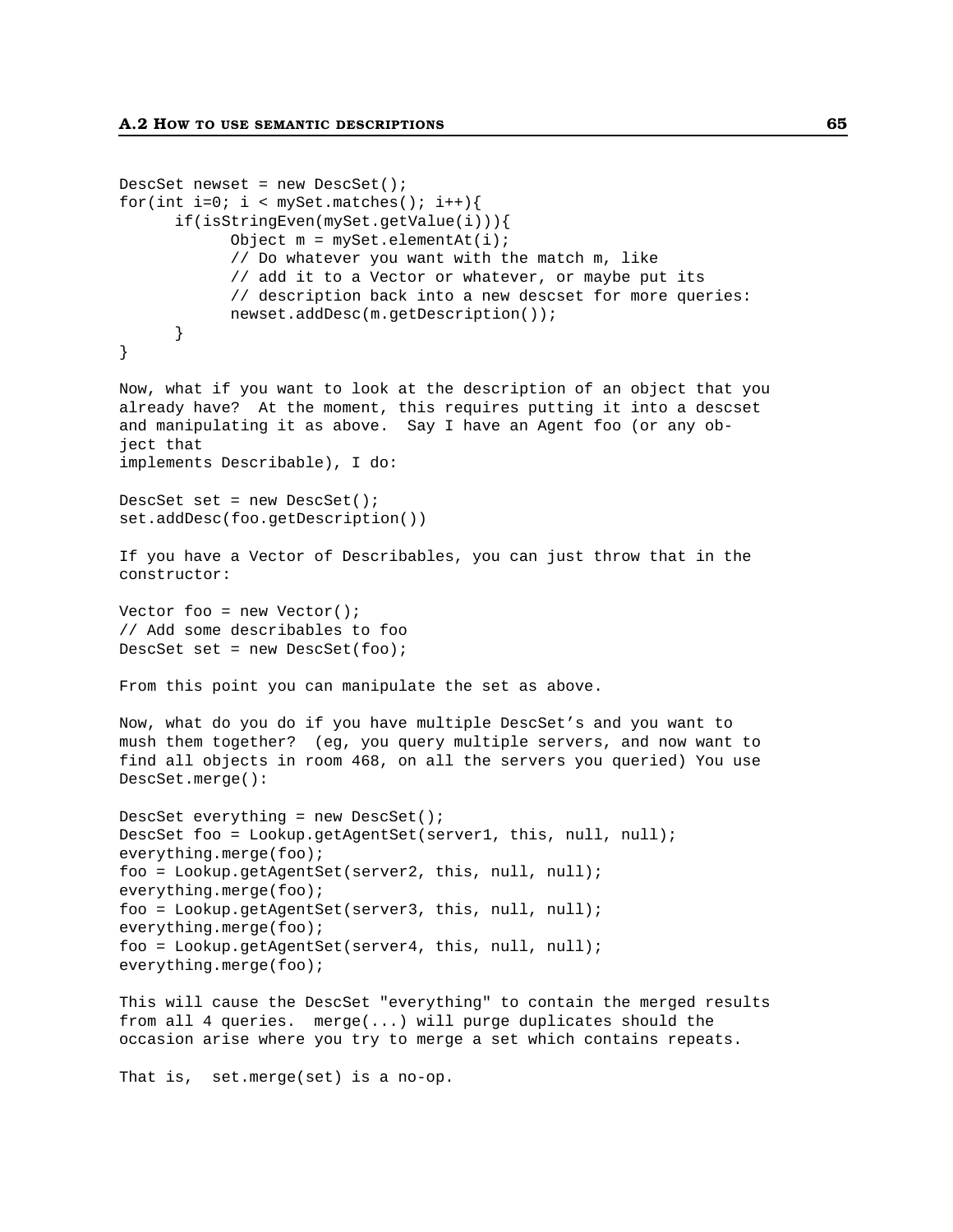```
The Lookup class has a number of utility functions to make do-
ing this
sort of thing slightly easier, but this utility class is incomplete.
But, you can do anything with DescSet, if in a few more API calls.
Here's the relevant/useful methods on DescSet:
DescSet(Vector v)
      Construct a DescSet from a Vector of Describable's
DescSet()
      Construct a new empty DescSet
int matches()
     Number of objects that match the current query
Enumeration elements()
     An enumeration of the objects that match
Object firstElement()
      Get the first match
Object elementAt(int i)
      Get the object match at index i
Object pickOne()
      Randomly select one of the matches.
String getValue(int i)
     Get the value of the current query in the _description_
      (ie, if you've selected the name of the owner, this will give
       you the name of the owner, while elementAt() would give you
       the object itself)
DescSet select(String p)
      Prune the set to objects that have a parameter p in their
      description and current context
DescSet select(String p, String v)
      Prune the set to objects that have a parameter p with value v
      in their description and current context
void merge(DescSet s)
      Merge s into the current set
void addDesc(Description d)
      Add a description to the set
void removeDesc(Description d)
      Remove a description from the set
void upContext()
      move the context "back" one
void noContext()
      Reset the context
```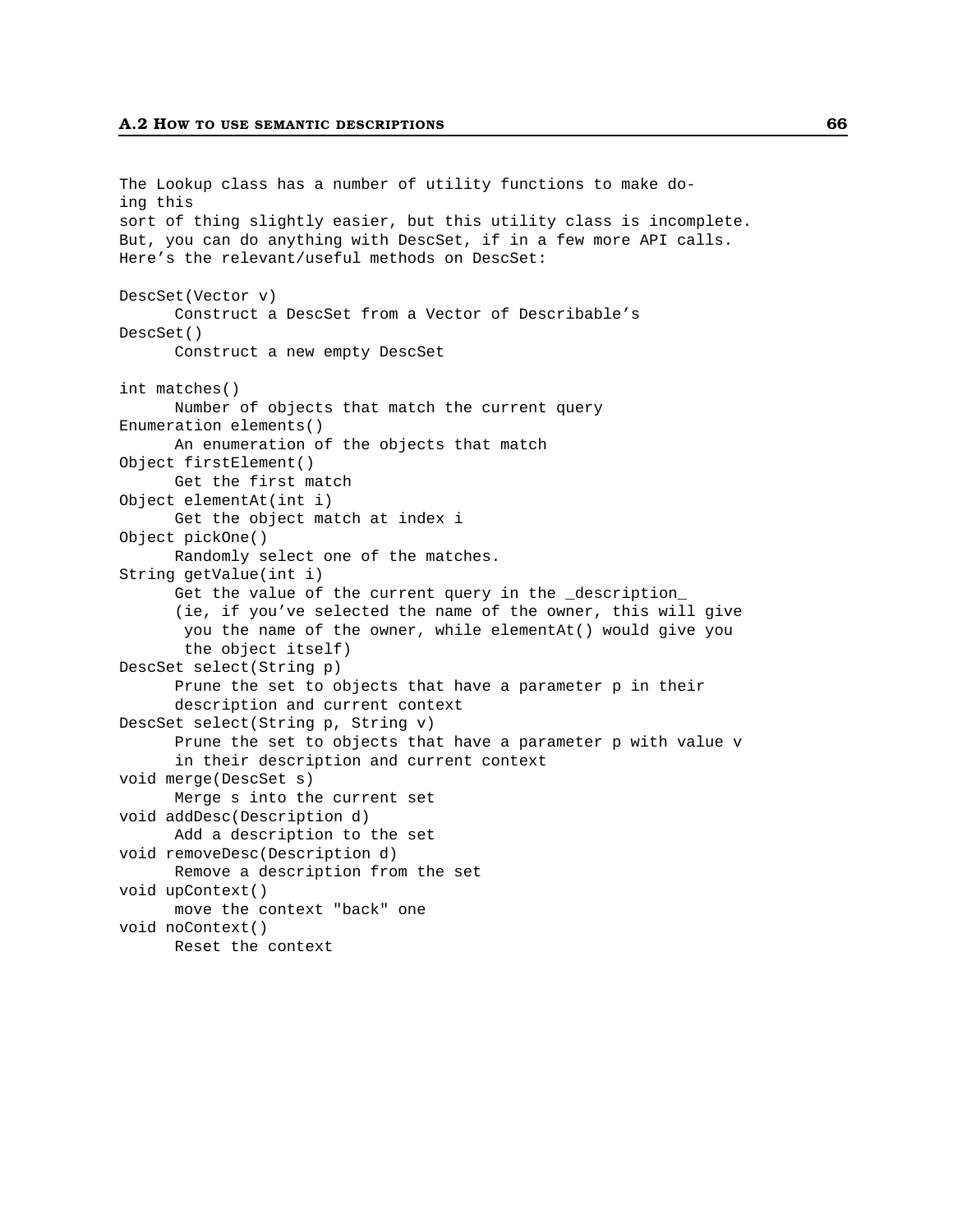## **REFERENCES**

| [AE1] | Microstar's Java-Based XML     |  | Parser. http:// |
|-------|--------------------------------|--|-----------------|
|       | www.microstar.com/aelfred.html |  |                 |

- [AG96] Ken Arnold and James Gosling. *The Java Programming Language*. Addison-Wesley, 1996. ISBN: 0–201–63455–4.
- [BCMS99] Ronald Bourret, John Cowan, Ingo Macherius, and Simon St. Laurent. Document Definition Markup Language. Technical report, W3C, 1999. http://www.w3.org/TR/NOTE-ddml
- [BPSM97] Tim Bray, Jean Paoli, and C. M. Sperberg-McQueen. Extensible Markup Language (XML). Technical Report PRxml-971208, W3C, December 1997. http://www.w3.org/ TR/PR-xml-971208
- [C2C] Coast to Coast. http://www.media.mit.edu/c2c/
- [CI] Prospectus: Counter Intelligence. http:// www.media.mit.edu/ci/
- [CLK98] Patrick Chan, Rosanna Less, and Douglas Kramer. *The Java Class Libraries*, volume 1. Addison Wesley, 2nd edition, 1998.
- [DWI98] A. Dahle, C. Wisneski, and H. Ishii. Water Lamp and Pinwheels: Ambient Projection of Digital Information into Architectural Space. In *Summary of Conference on Human Factors in Computing Systems (CHI '98)*. ACM Press, 1998. http://tangible.www.media.mit.edu/ groups/tangible/papers/Ambient\_Fixtures\_CHI98/ Ambient\_Fixtures\_CHI98.html
- [Eve98] 1998 Everest Expidition, 1998. http:// everest.www.media.mit.edu
- [FFR96] A. Farquhar, R. Fikes, and J. Rice. The Ontolingua Server: A Tool for Collaborative Ontology Construction. Technical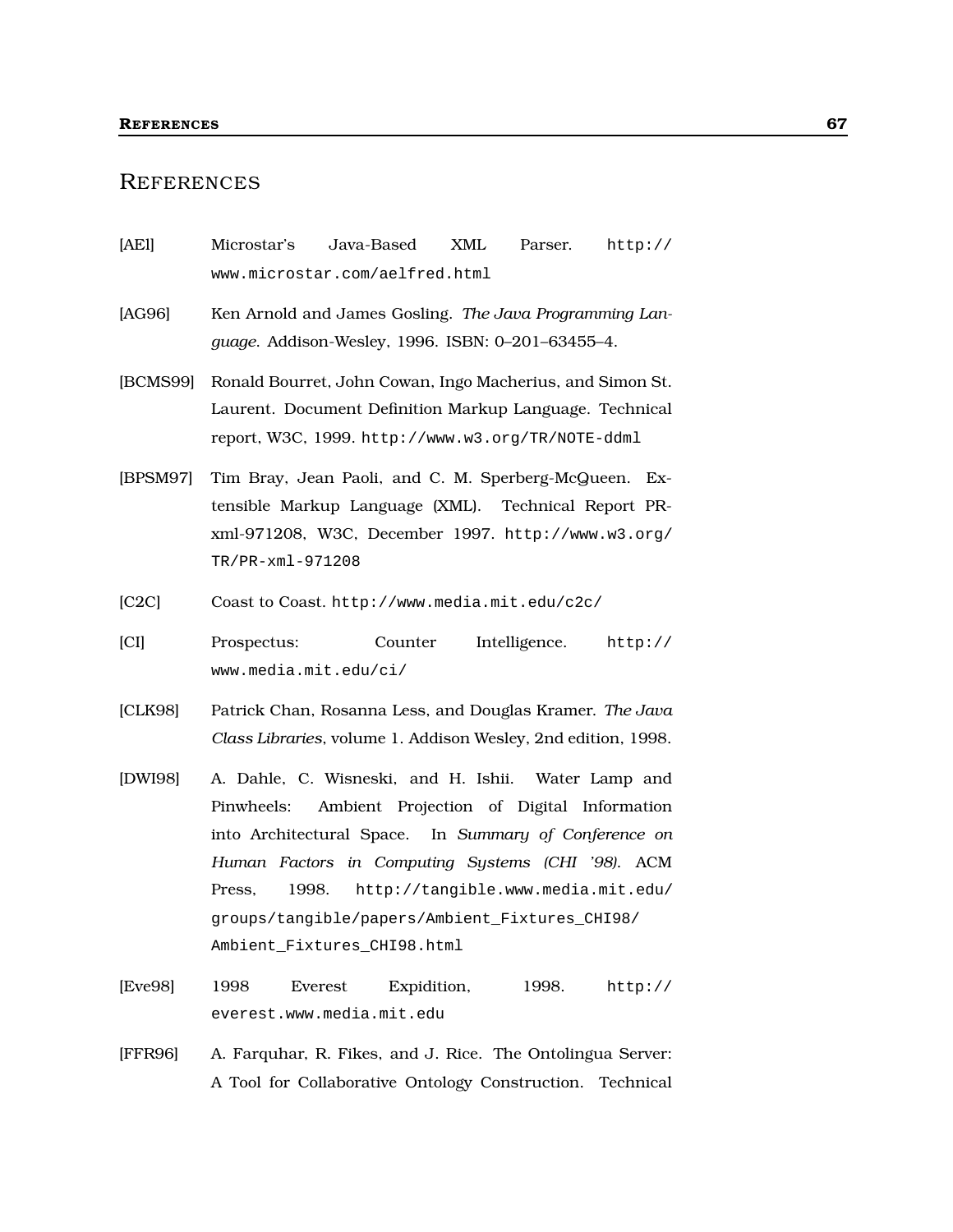Report KSL-96-26, Knowledge Systems Laboratory, Stanford University, September 1996. ftp://ksl.stanford.edu/ pub/KSL / Reports/KSL-96-26.ps

- [FN71] Richard E. Fikes and Nils J. Nilsson. STRIPS: A New Approach to the Application of Theorem Proving to Problem Solving. In *Readings in Planning*, pages 189–208. 1971.
- [Gei99] Bradley Geilfuss, Jr. Net-Weight and Inner-View Personal Health Data Monitoring and Interaction. Master's thesis, MIT Department of Media Arts and Sciences, 1999.
- [Gra] Steve Gray. Bit Bags.
- [GS89] Stuart Gordon and Tom Schulman. Honey, I Shrunk the Kids!, 1989. http://us.imdb.com/ Title?Honey,+I+Shrunk+the+Kids+(1989)
- [Ham86] Kristian J. Hammond. CHEF: A Model of Case-based Planning. In *AAAI 1986 Proceedings*, pages 261–271, 1986.
- [HIV] Hive Project Web Page. http://hive.www.media.mit.edu/ projects/hive/
- [HTM] HyperText Markup Language. http://www.w3.org/MarkUp/
- [Jav] Java Communications API 2.0. http://java.sun.com/ products/javacomm/index.html
- [JB] JavaBeans: The only component architecture for Java. http://java.sun.com/beans/index.html
- [JDA99] Jini Device Architecture Specification. Technical report, Sun Microsystems, Inc., 1999. http://ww.sun.com/jini/ specs/deviceArch.pdf
- [JDE] Jini Distributed Event Specification. http://www.sun.com/ jini/specs/ev.ps
- [JDK] Java Development Kit. http://java.sun.com:80/ products/jdk/1.1/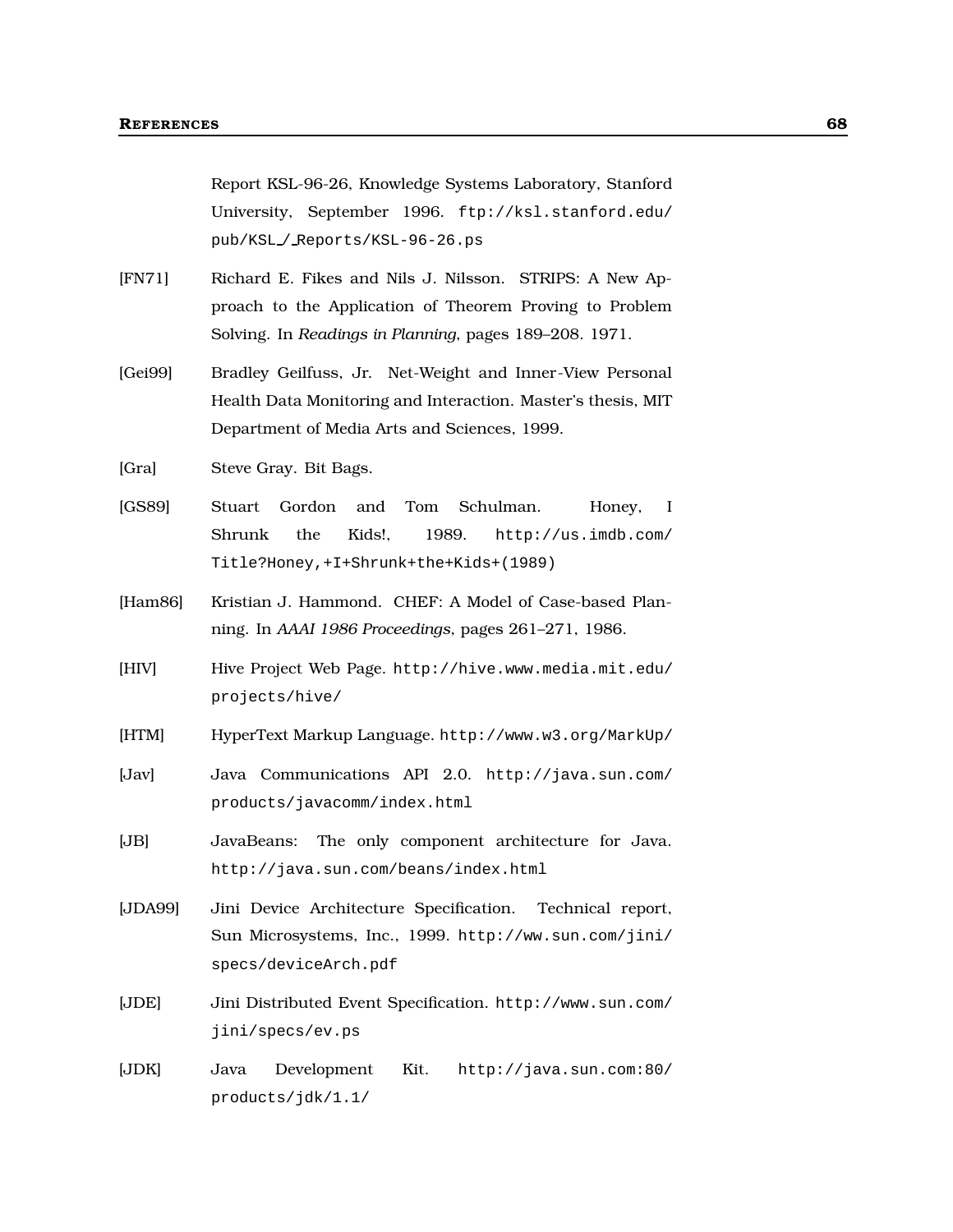[JFS] http://www.sun.com/jini/factsheet/

- [JLA99] Jini Lookup Attribute Schema Specification. Technical report, Sun Microsystems, Inc., 1999. http://www.sun.com/ jini/specs/schema.pdf
- [KQM] Knowledge Query and Manipulation Language. http:// www.cs.umbc.edu/kqml/
- [Lof] Alex Loffler. http://wearables.www.media.mit.edu/ projects/wearables/locust/rf-locust/
- [LS98] Ora Lassila and Ralph Swick. Resource Description Framework (RDF) Model and Syntax Specification. Technical report, W3 Consortium, 1998. http://www.w3.org/TR/WDrdf-syntax/
- [MGR<sup>+</sup> 99] Nelson Minar, Matthew Gray, Oliver Roup, Raffi Krikorian, and Pattie Maes. Hive: Distributed Agents for Networking Things. Submitted to ASA/MA '99, 1999. http://nelson.www.media.mit.edu/people/nelson/ research/hive-asama99/
- [Min98] Nelson Minar. Desigining an Ecology of Distributed Agents. Master's thesis, MIT Department of Media Arts and Sciences, 1998. http://nelson.www.media.mit.edu/ people/nelson/research/masters-thesis/
- [MMB<sup>+</sup> 99] B. Mikhak, F. Martin, R. Berg, M. Resnick, and B. Silverman. In Alison Druin and James Hendler, editors, *Robots for Kids*. Morgan Kaufmann Publishers, Inc., 1999.
- [MrJ] Mr. Java. http://mrjava.media.mit.edu/
- [OMG94] Common Object Services Specification. Technical report, 1994. http://www.cs.wustl.edu/˜schmodt/CORBA-docs/ coss.ps.gz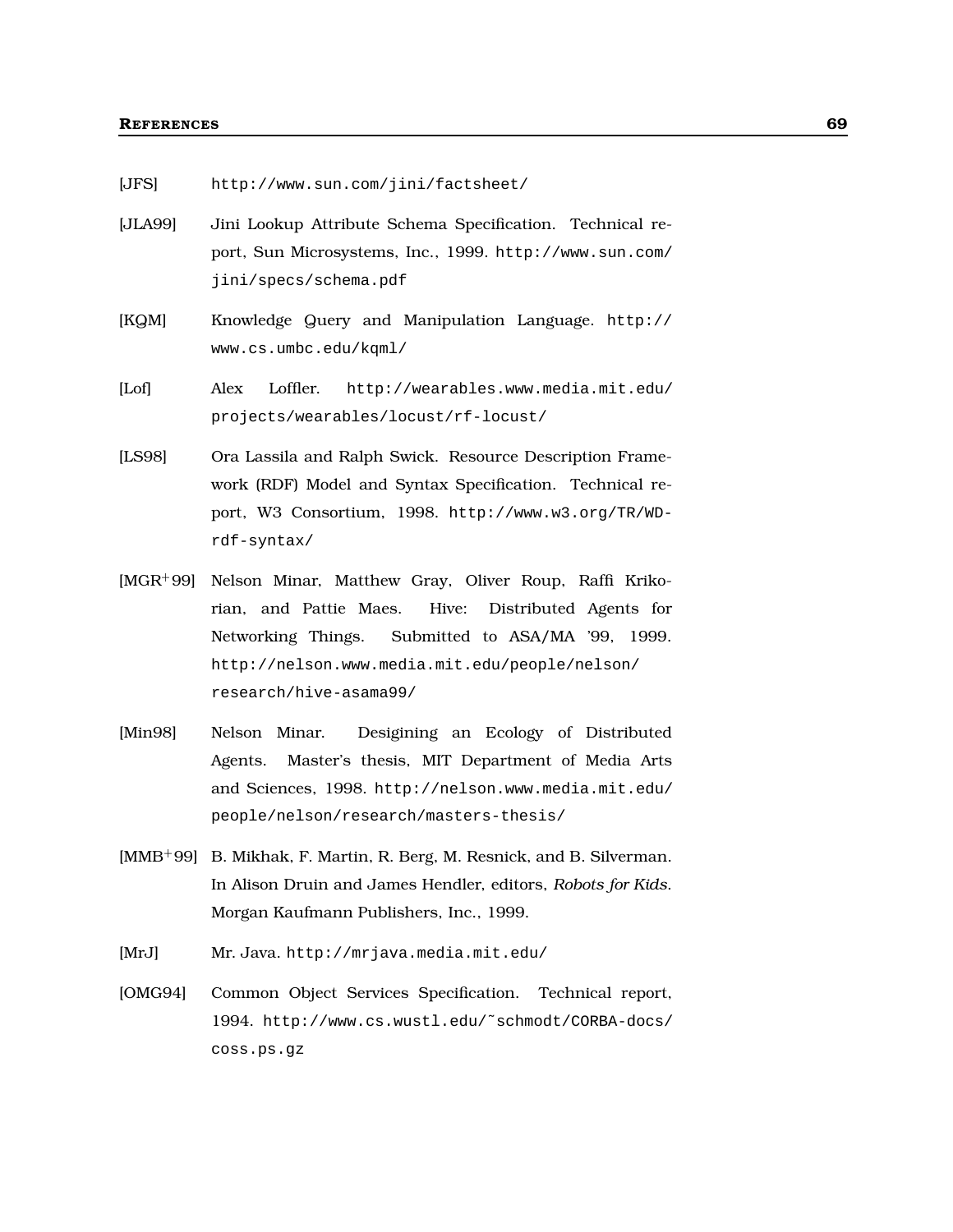- [OMG95] Object Management Group OMG. *The Common Object Request Broker: Architecture and Specification (CORBA), revision 2.0*. Object Management Group (OMG), 2.0 edition, 1995.
- [Poo99] Robert D. Poor. The iRX 2.1 ...where atoms meet bits, 1999. http://www.media.mit.edu/˜r/projects/picsem/ irx2 / 1/
- [Red98] Maria Redin. Marathon Man. Master's thesis, MIT Department of Electrical Engineering, 1998. http:// ttt.www.media.mit.edu/SF/
- [RHDS98] Franklin Reynolds, Johan Hjelm, Spencer Dawkins, and Sandeep Singhal. Composite Capability/Preference Profiles (CC/PP): A user side framework for content negotiation. Technical Report NOTE-CCPP-19981130, W3C, November 1998. http://www.w3.org/TR/NOTE-CCPP/
- [RMI] Java Remote Method Invocation (RMI) Interface. http:// java.sun.com/products/jdk/rmi/index.html
- [RMW99] Bradley J. Rhodes, Nelson Minar, and Josh Weaver. Ubiquitous Computing Meets Wearable Computing: combining localization with personalization. submitted to The Proceedings of The Third International Symposium on Wearable Computers (ISWC '99), 1999.
- [Rou99] Oliver Roup. Hive: A Software Infrastructure for Things That Think. Master's thesis, MIT Department of Electrical Engineering and Computer Science, 1999.
- [RXT] RXTX Home Page. http://jarvi.ezlink.com/rxtx/ index.html
- [Saa99] Jaane Saarela. SiRPAC Simple RDF Parser and Compiler, 1999. http://web1.w3.org/RDF/Implementations/ SiRPAC/